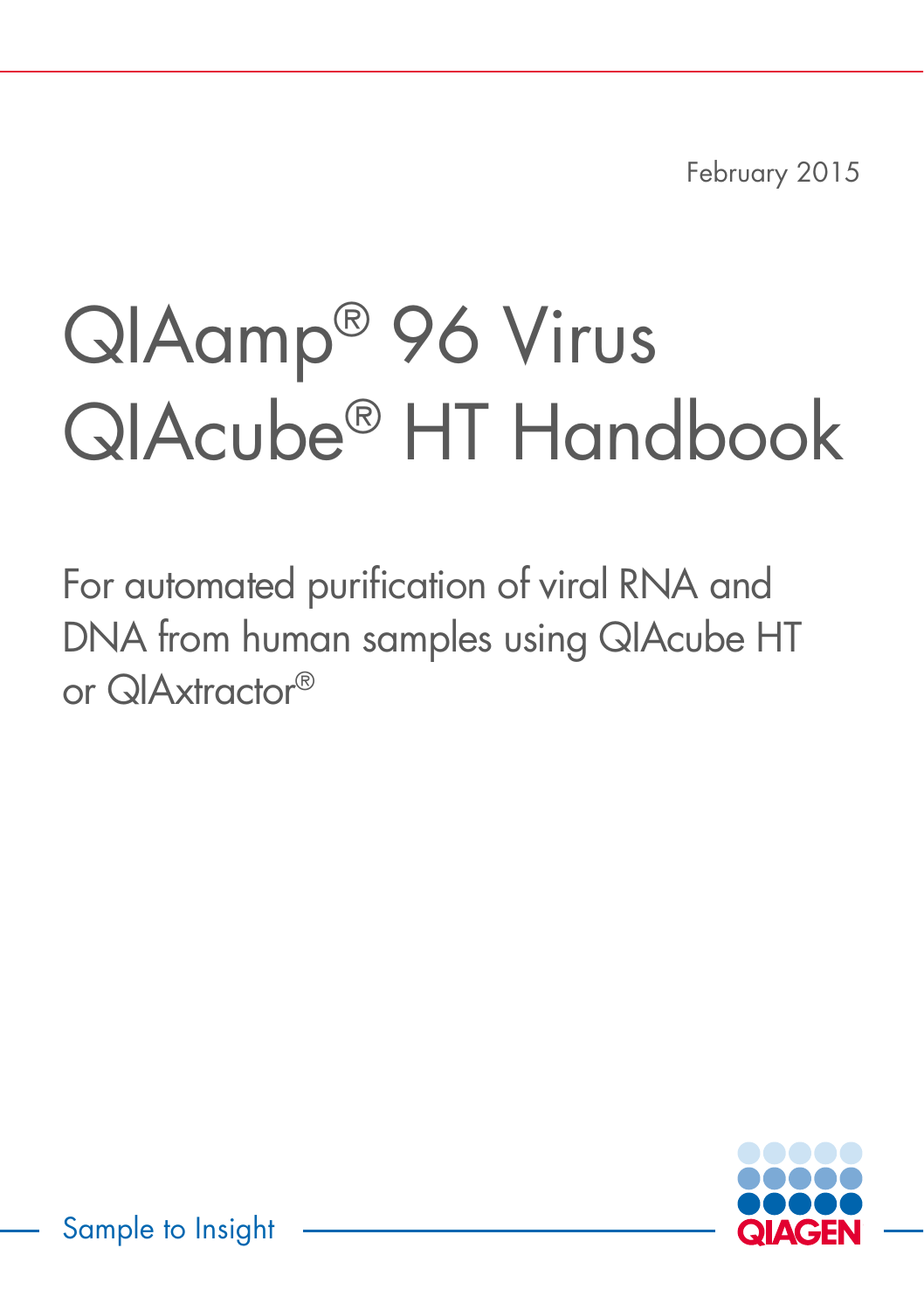# Contents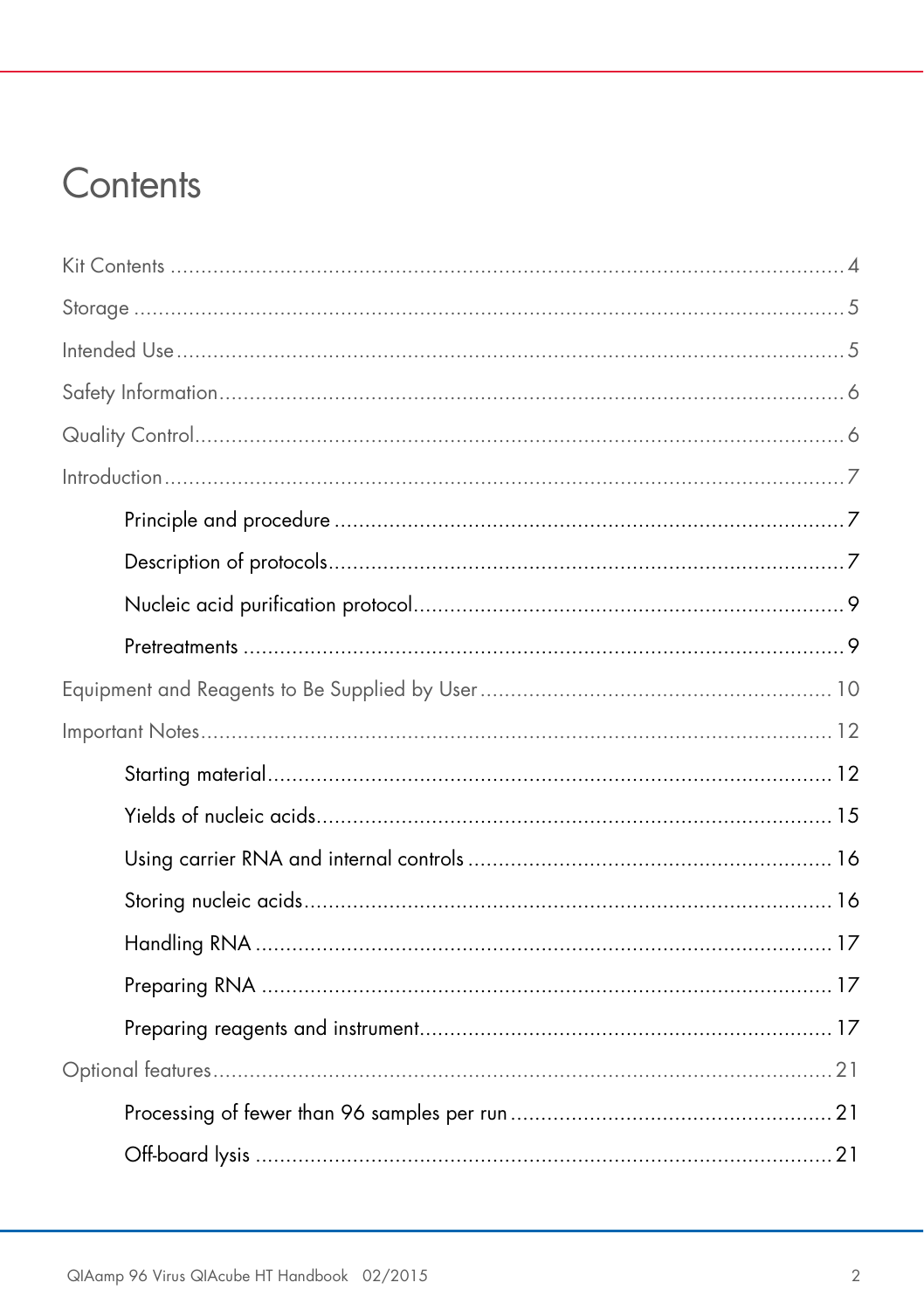| Protocol: Purification of Viral Nucleic Acids from Diverse Samples 23 |  |
|-----------------------------------------------------------------------|--|
|                                                                       |  |
|                                                                       |  |
|                                                                       |  |
|                                                                       |  |
|                                                                       |  |
|                                                                       |  |
|                                                                       |  |
|                                                                       |  |
|                                                                       |  |
|                                                                       |  |
|                                                                       |  |
|                                                                       |  |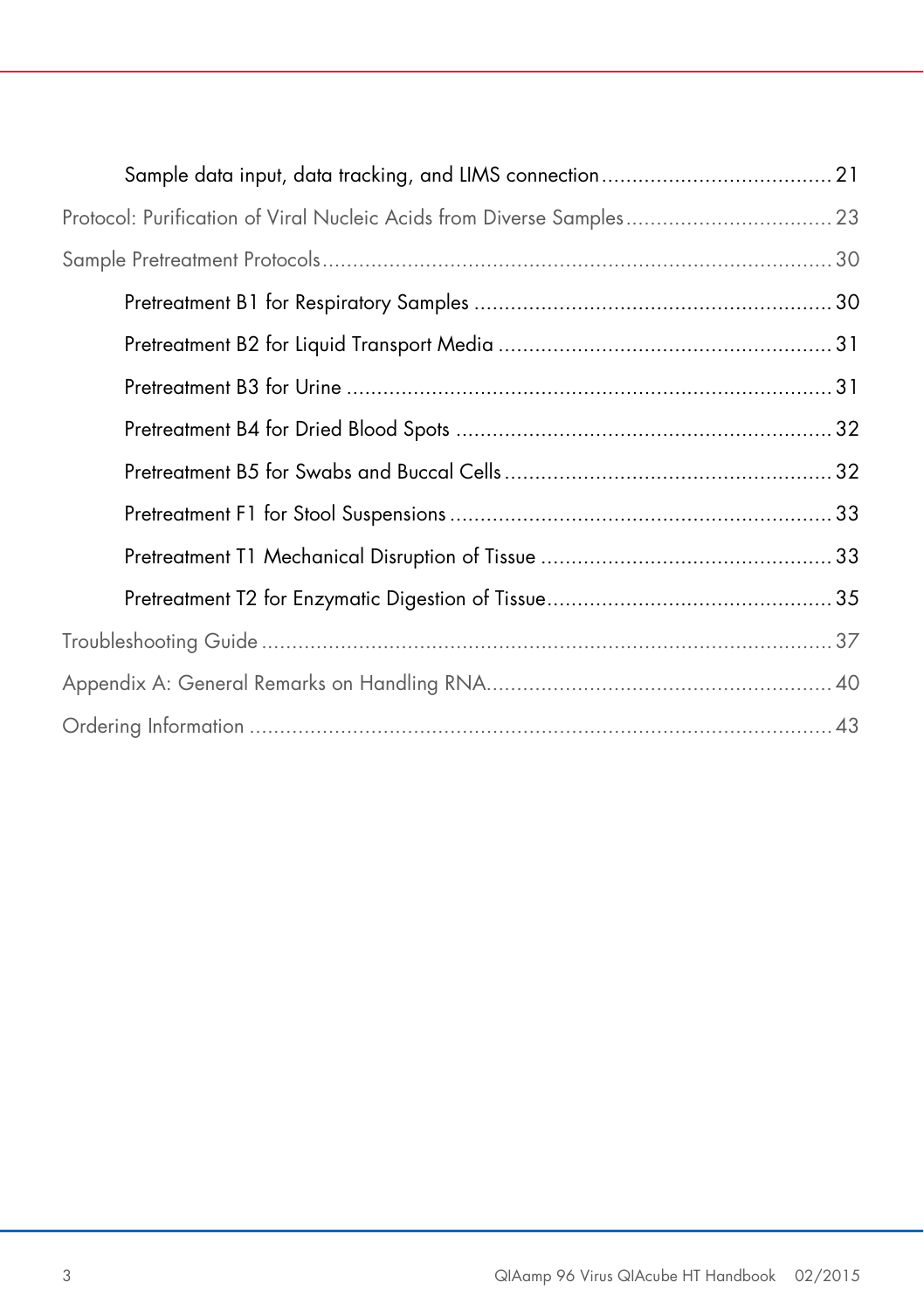# <span id="page-3-0"></span>Kit Contents

| QIAamp 96 Virus QIAcube HT Kit         | (5)               |
|----------------------------------------|-------------------|
| Catalog no.                            | 57731             |
| Number of preps                        | 480               |
| QIAamp 96 plates                       | 5                 |
| Buffer ACL*                            | $1 \times 220$ ml |
| Buffer ACB <sup>*†</sup> (concentrate) | $3 \times 60$ ml  |
| <b>QIAGEN Proteinase K</b>             | $3 \times 6$ m    |
| Carrier RNA (poly A)                   | $2 \times 310$ µg |
| <b>Buffer ATL</b>                      | $2 \times 50$ ml  |
| Buffer AW1 <sup>*†</sup> (concentrate) | $1 \times 190$ ml |
| Buffer AW2 <sup>‡</sup> (concentrate)  | $1 \times 127$ ml |
| Buffer AVE <sup>§</sup>                | $1 \times 125$ ml |
| TopElute Fluid                         | $1 \times 60$ ml  |
| Quick-Start Protocol                   | $\overline{2}$    |

\* CAUTION: Contains a chaotropic salt. Take appropriate laboratory safety measures and wear gloves when handling. Not compatible with disinfectants containing bleach. See page [6](#page-5-0) for safety information.

† Before using for the first time, add isopropanol as indicated on the bottle to obtain a working solution.

‡ Before using for the first time, add ethanol (96–100%) as indicated on the bottle to obtain a working solution.

§ CAUTION: Contains sodium azide as a preservative.

| <b>QIAcube HT Plasticware</b><br>Catalog no. | (480)<br>950067 |
|----------------------------------------------|-----------------|
| Number of preps                              | 480             |
| S-Blocks                                     | 5               |
| Filter-Tips OnCor C                          | $9 \times 96$   |
| Tape Pad                                     |                 |
| Elution Microtubes RS (EMTR)                 | 5               |
| 8-Well Strip Caps for EMTR                   | 120             |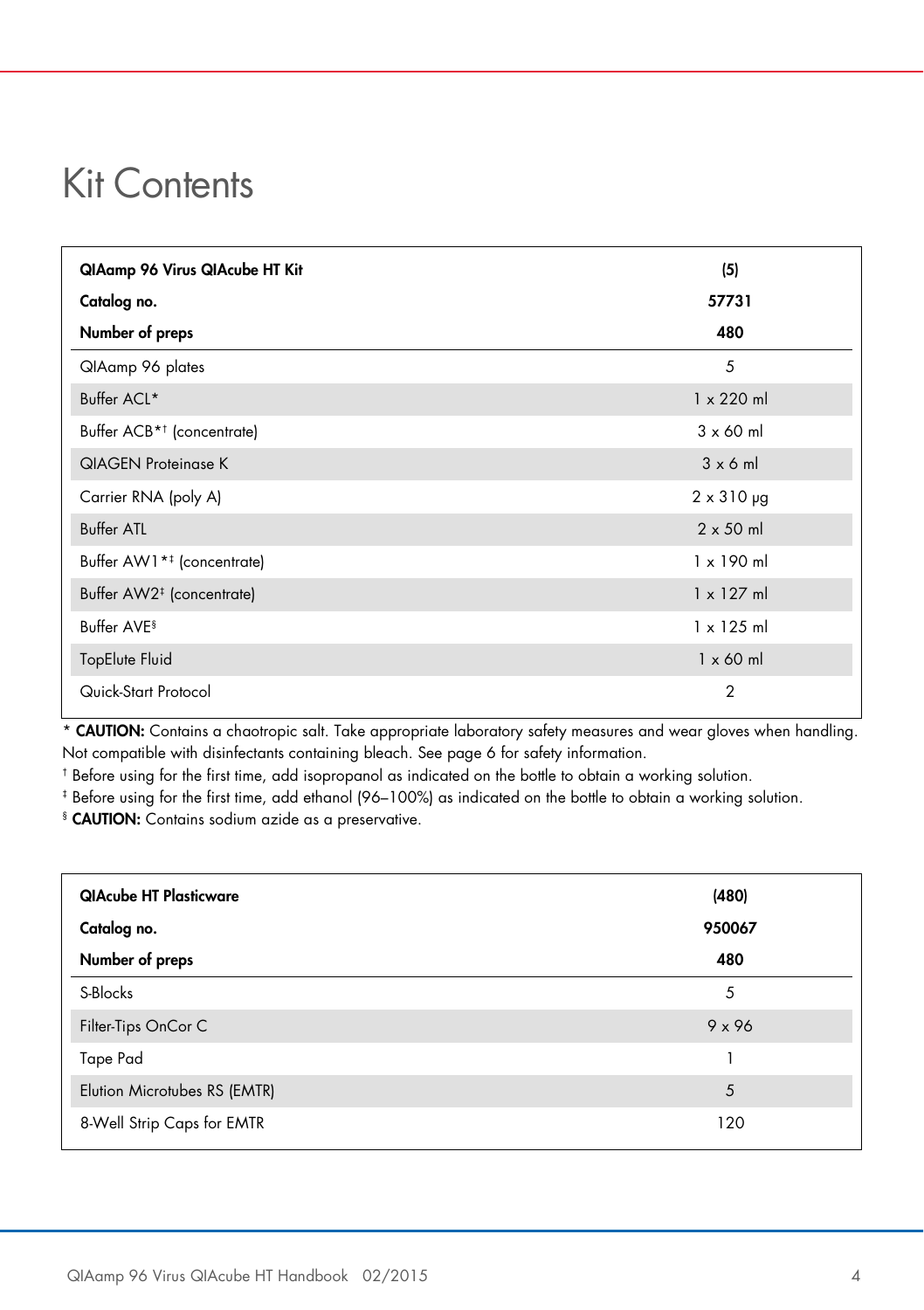# <span id="page-4-0"></span>Storage

QIAamp 96 plates, buffers and lyophilized carrier RNA are stable until the expiration date on the kit box at room temperature (15–25°C) and dry conditions without affecting performance.

Freeze Carrier RNA dissolved in Buffer AVE immediately in aliquots at –30 to –15°C. Do not subject aliquots of carrier RNA to more than 3 freeze–thaw cycles. Carrier RNA dissolved in Buffer AVE is stable at room temperature (15–25°C) for up to 48 hours (see ["Preparing](#page-16-2)  [reagents and instrument"](#page-16-2) on page [17](#page-16-2) for further information).

QIAGEN Proteinase K can be stored at room temperature (15–25°C). To store for extended periods of time, or if the ambient temperature often exceeds 25°C, we recommend storing at  $2 - 8^\circ C$ 

# <span id="page-4-1"></span>Intended Use

The QIAamp 96 Virus QIAcube HT Kit is intended for the automated extraction of viral RNA and DNA from human whole blood, serum, plasma, body fluids, swabs, washes, tissue and stool using the QIAcube HT instrument. The QIAamp 96 Virus QIAcube HT Kit is intended for molecular biology applications. This product is not intended for the diagnosis, prevention, or treatment of a disease.

All due care and attention should be exercised in the handling of the products. We recommend all users of QIAGEN products to adhere to the NIH guidelines that have been developed for recombinant DNA experiments, or to other applicable guidelines.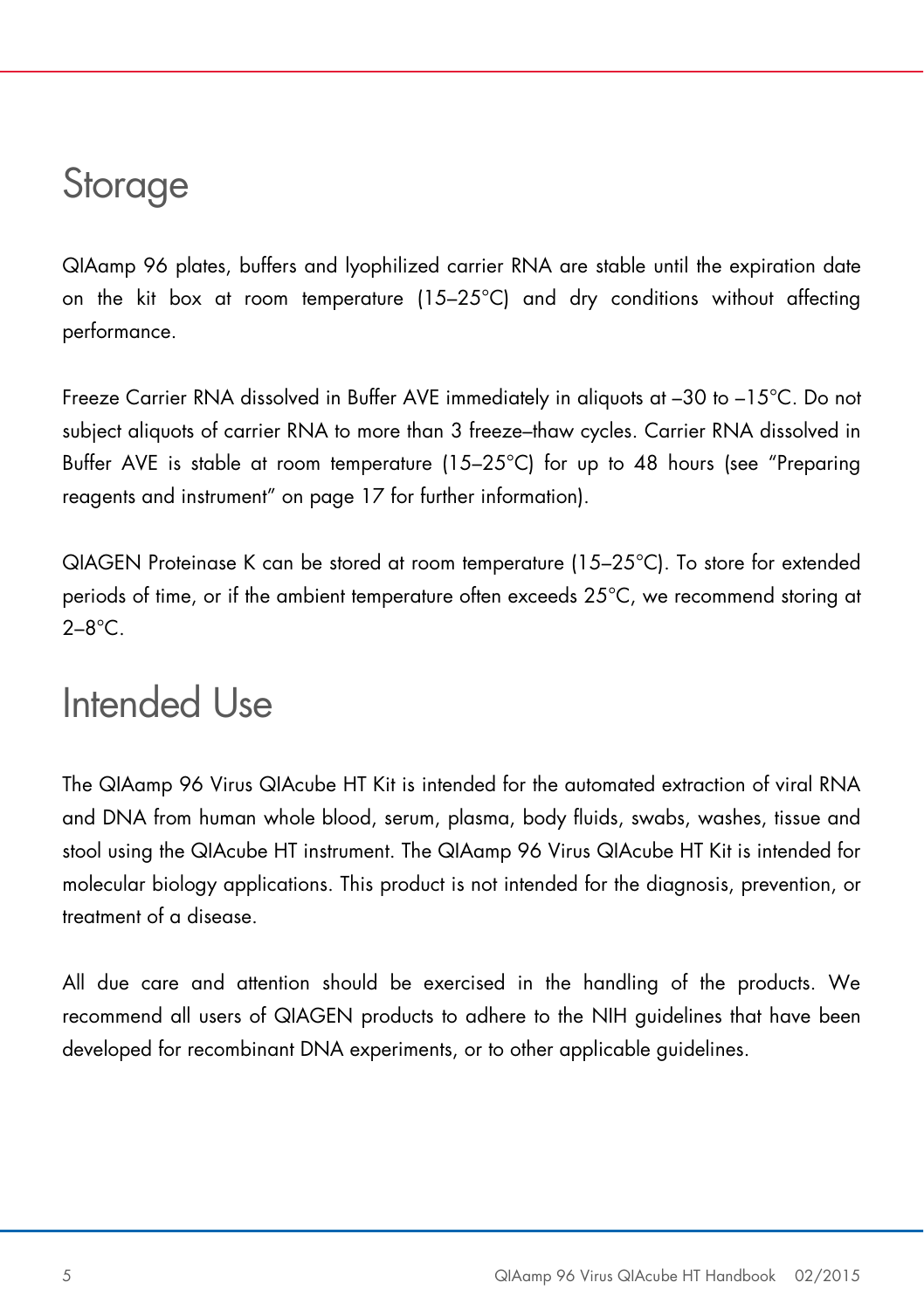# <span id="page-5-0"></span>Safety Information

When working with chemicals, always wear a suitable lab coat, disposable gloves and protective goggles. For more information, please consult the appropriate safety data sheets (SDSs). These are available online in convenient and compact PDF format at www.qiagen.com/safety where you can find, view and print the SDS for each QIAGEN kit and kit component.



CAUTION: DO NOT add bleach or acidic solutions directly to the sample preparation waste.

Buffer ACL and Buffer ACB contain guanidine thiocyanate and Buffer AW1 contains guanidine hydrochloride, which can form highly reactive compounds if combined with bleach.

If liquid containing these buffers is spilled, clean with suitable laboratory detergent and water. If the spilled liquid contains potentially infectious agents, clean the affected area first with laboratory detergent and water, and then with 1% (v/v) sodium hypochlorite.

# <span id="page-5-1"></span>Quality Control

In accordance with QIAGEN's ISO-certified Quality Management System, each lot of QIAamp 96 Virus QIAcube HT Kit is tested against predetermined specifications to ensure consistent product quality.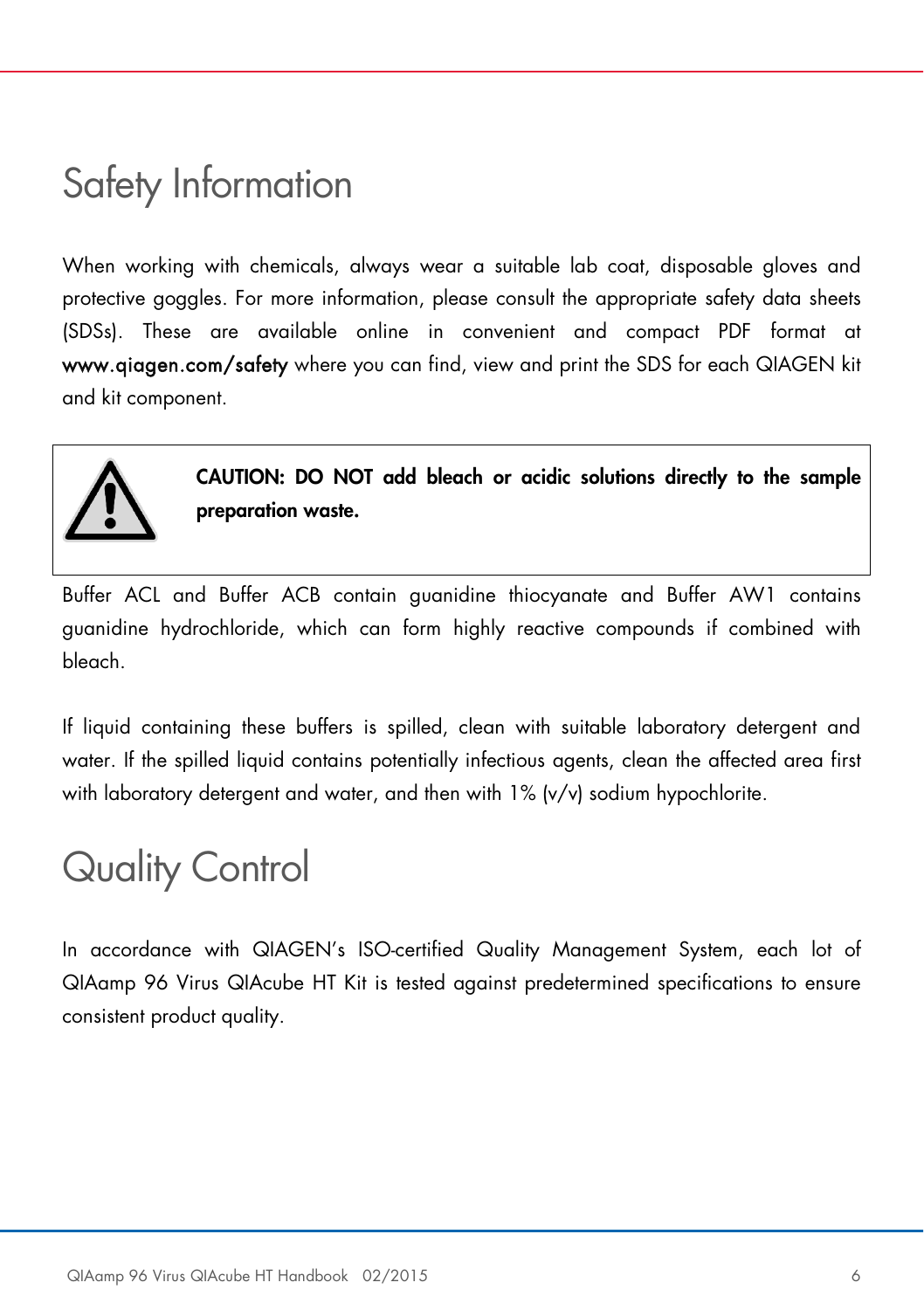# <span id="page-6-0"></span>Introduction

The QIAamp 96 Virus QIAcube HT Kit uses well-established technology to enable efficient purification of viral RNA and DNA from a broad range of sample types (see Table 1 on page [8\)](#page-7-0).

The kit combines the selective binding properties of a silica-based membrane with a highthroughput 96-well format, and is designed for fully-automated, simultaneous processing of 96 samples on the QIAcube HT. Purified nucleic acids are eluted in Buffer AVE, and are free of proteins, nucleases and other impurities, ready for use in downstream applications. The kit is not intended for host RNA or host DNA preparation.

# <span id="page-6-1"></span>Principle and procedure

Samples are lysed under highly denaturing conditions at room temperature in the presence of QIAGEN proteinase K and Buffer ACL, which together ensure the inactivation of nucleases. Adding Buffer ACB adjusts the binding conditions for the co-purification of DNA and RNA. The lysate is then transferred to a QIAamp 96 plate. During vacuum, nucleic acids are adsorbed onto the silica membranes while contaminants pass through. Three efficient wash steps remove the remaining contaminants and enzyme inhibitors, and nucleic acids are eluted in Buffer AVE.

Performance is not guaranteed for every combination of starting material and virus species and must be validated by the user. Some samples may require a pretreatment (see Table 1 on page [8\)](#page-7-0).

### <span id="page-6-2"></span>Description of protocols

Samples will either directly undergo nucleic acid purification, or undergo pretreatment followed by nucleic acid purification.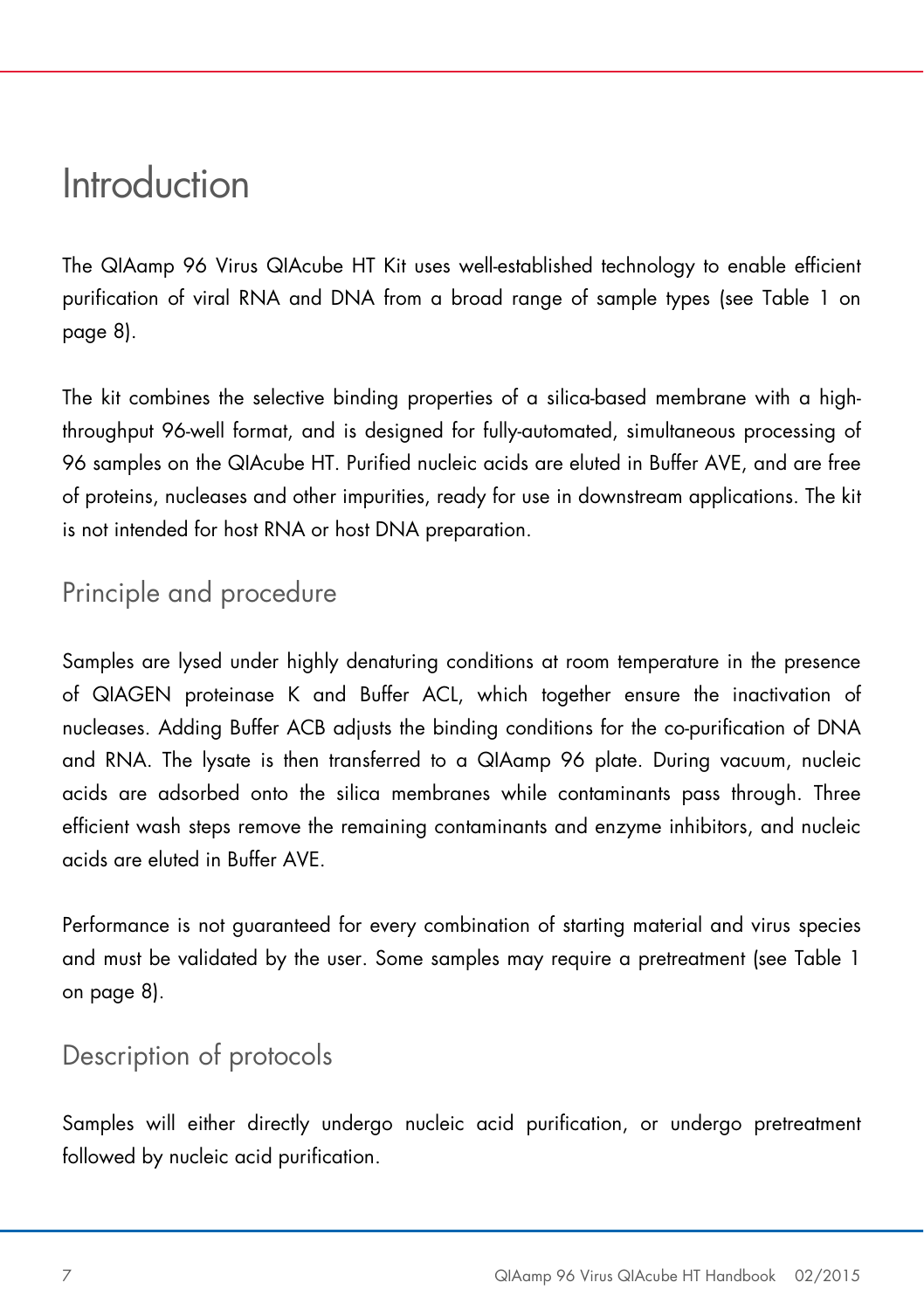Many sample types can be directly processed without pretreatment. However, depending on the starting material, one of the pretreatments may be needed. Table 1 provides an overview of pretreatment protocols suited to different starting materials.

- [Protocol: Purification of Viral](#page-22-0) Nucleic Acids from Diverse Samples (page [23\)](#page-22-0)
- [Sample Pretreatment Protocols](#page-29-0) (pages [30](#page-29-0)[–35\)](#page-34-1)

<span id="page-7-0"></span>

| Sample                                                                                                                | Name                                                                                                                   | Page |
|-----------------------------------------------------------------------------------------------------------------------|------------------------------------------------------------------------------------------------------------------------|------|
| Fluids<br>(e.g., plasma and serum <sup>*</sup> , cell-free<br>body fluids <sup>*†</sup> , whole blood <sup>†‡</sup> ) | No pretreatment necessary; proceed directly to "Protocol:<br>Purification of Viral Nucleic Acids from Diverse Samples" | 23   |
| Respiratory samples and sputum <sup>§</sup>                                                                           | Pretreatment B1 for Respiratory Samples                                                                                | 30   |
| Liquid transport media                                                                                                | Pretreatment B2 for Liquid Transport Media                                                                             | 31   |
| Urine                                                                                                                 | Pretreatment B3 for Urine                                                                                              | 31   |
| Dried blood spots                                                                                                     | Pretreatment B4 for Dried Blood Spots                                                                                  | 32   |
| Swabs and buccal cells                                                                                                | Pretreatment B5 for Swabs and Buccal Cells                                                                             | 32   |
| Stool suspensions                                                                                                     | Pretreatment F1 for Stool Suspensions                                                                                  | 33   |
| Tissues<br>(e.g., liver, spleen, kidney, lymph                                                                        | Pretreatment T1 Mechanical Disruption of Tissue                                                                        | 33   |
| node)                                                                                                                 | Pretreatment T2 for Enzymatic Digestion of Tissue <sup>1</sup>                                                         | 35   |

#### Table 1. Pretreatment protocols for various sample types

\*Samples can be fresh or frozen, provided they have not been frozen and thawed more than once.

† Includes amniotic fluid, cerebrospinal fluid, ocular fluid, synovial fluid and pleural fluid.

‡ Includes samples containing EDTA or citrate.

§ Includes nasopharyngeal aspirates (NPA), bronchoalveolar lavage (BAL) fluid, sputum and nasal and throat swabs.

¶ Not suitable for viral RNA as the lysis conditions do not sufficiently conserve RNA integrity.

For further pretreatment recommendations, contact QIAGEN Technical Services.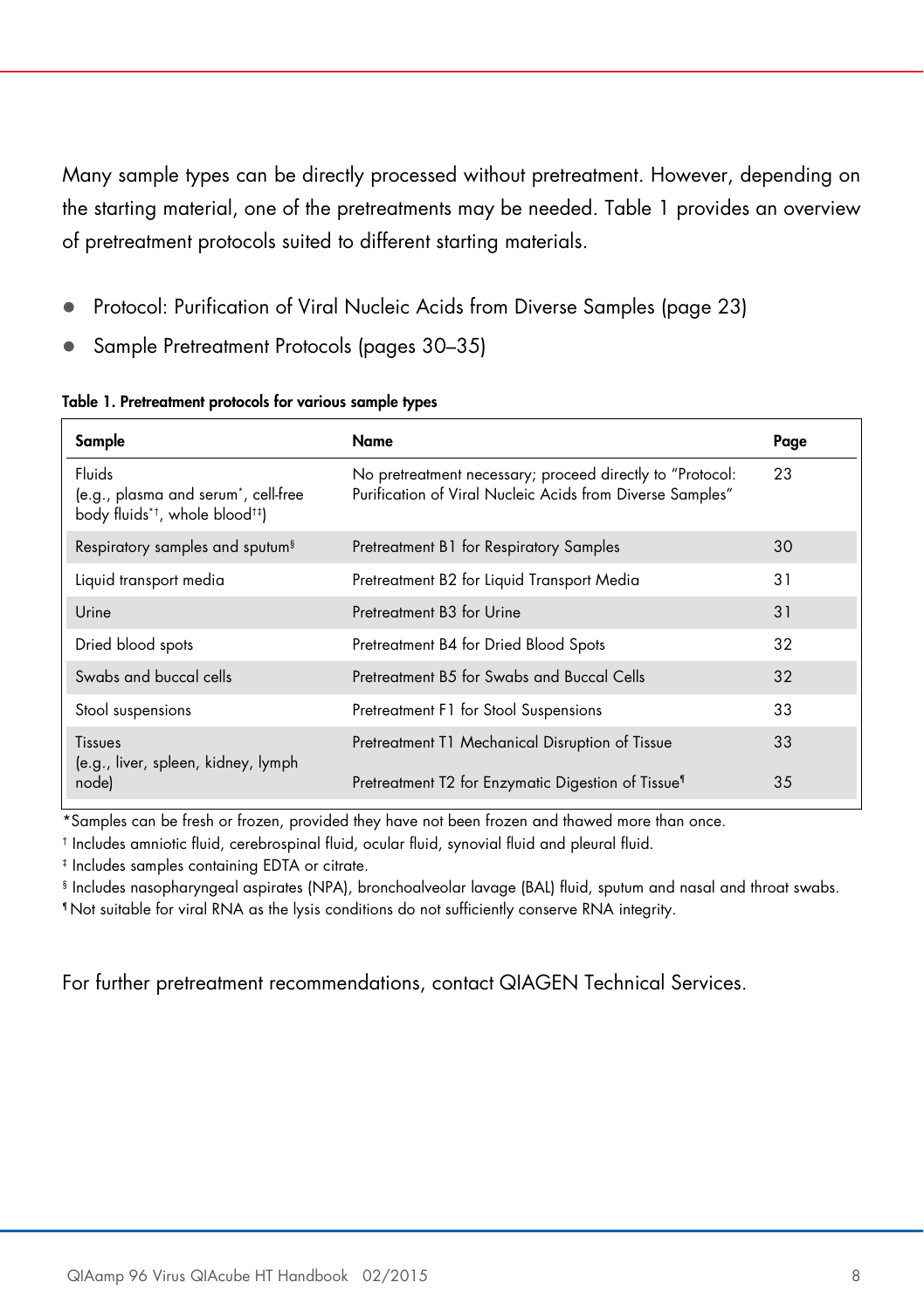## <span id="page-8-0"></span>Nucleic acid purification protocol

The protocol "Purification of Viral Nucleic Acids from Diverse Samples" (page [23\)](#page-21-0) is optimized for purification of viral RNA and DNA from up to 200 µl of fluid material. Suitable starting materials for direct processing using this method include:

- Cell-free body fluids such as plasma, serum and CSF
- Whole blood

### <span id="page-8-1"></span>**Pretreatments**

The various pretreatments included in this handbook are optimized for specific combinations of starting material. The choice of pretreatment depends on the workflow focus, and is to be followed by nucleic acid purification.

Table 1 on page [8](#page-7-0) summarizes the pretreatments and their applications.

Some of the pretreatments may require additional components (see pages [10–](#page-9-1)[11\)](#page-10-0).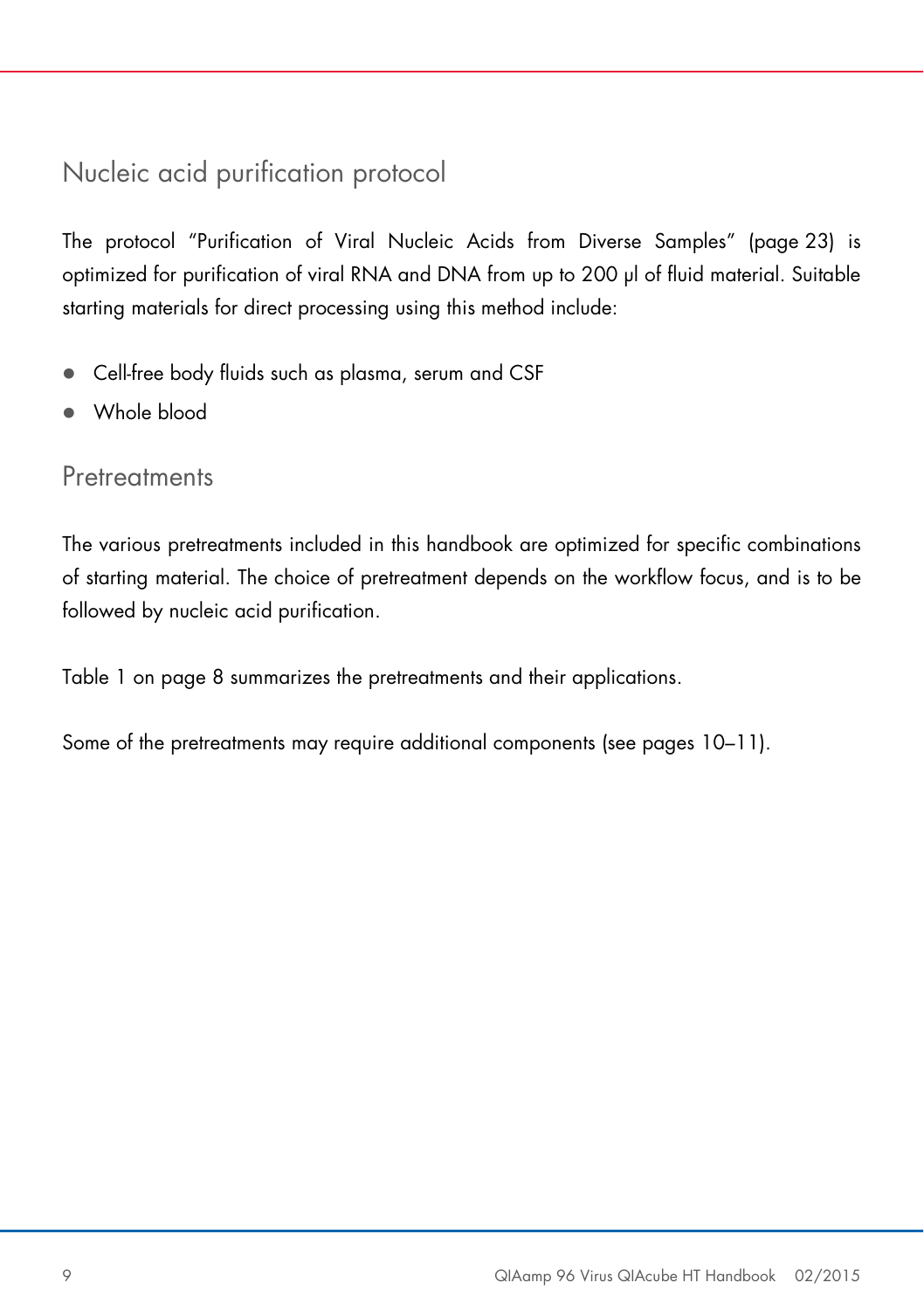# <span id="page-9-0"></span>Equipment and Reagents to Be Supplied by User

When working with chemicals, always wear a suitable lab coat, disposable gloves and protective goggles. For more information, consult the appropriate safety data sheets (SDSs), available from the product supplier.

For all protocols:

- Pipets and disposable pipet tips with aerosol barriers (20–1000 µl)
- Isopropanol
- Ethanol (96-100%)[\\*](#page-9-2)
- Phosphate-buffered saline (PBS) may be required for sample dilution
- QIAcube HT Instrument<sup>[†](#page-9-3)</sup>
- QIAcube HT Software version 4.17.1 or higher
- QIAcube HT Reagent troughs
- <span id="page-9-1"></span>Vortexer

Pretreatment B1 – for respiratory samples

- Sputasol (Oxoid Limited) and 37°C water bath, or
- NAC buffer (10 g N-acetylcysteine per liter of 0.9% NaCl solution), or
- PBS or Buffer AE (cat. no. 19077), DTT and 37°C water bath

<span id="page-9-2"></span><sup>\*</sup>Do not use denatured alcohol, which contains other substances such as methanol or methylethylketone.

<span id="page-9-3"></span><sup>†</sup> To process dedicated QIAcube HT kits on QIAxtractor instruments, QIAcube HT Software version 4.17.1 or higher is required, along with the Accessories Pack, QXT. See ["Ordering Information"](#page-42-0) on page [43\).](#page-42-0)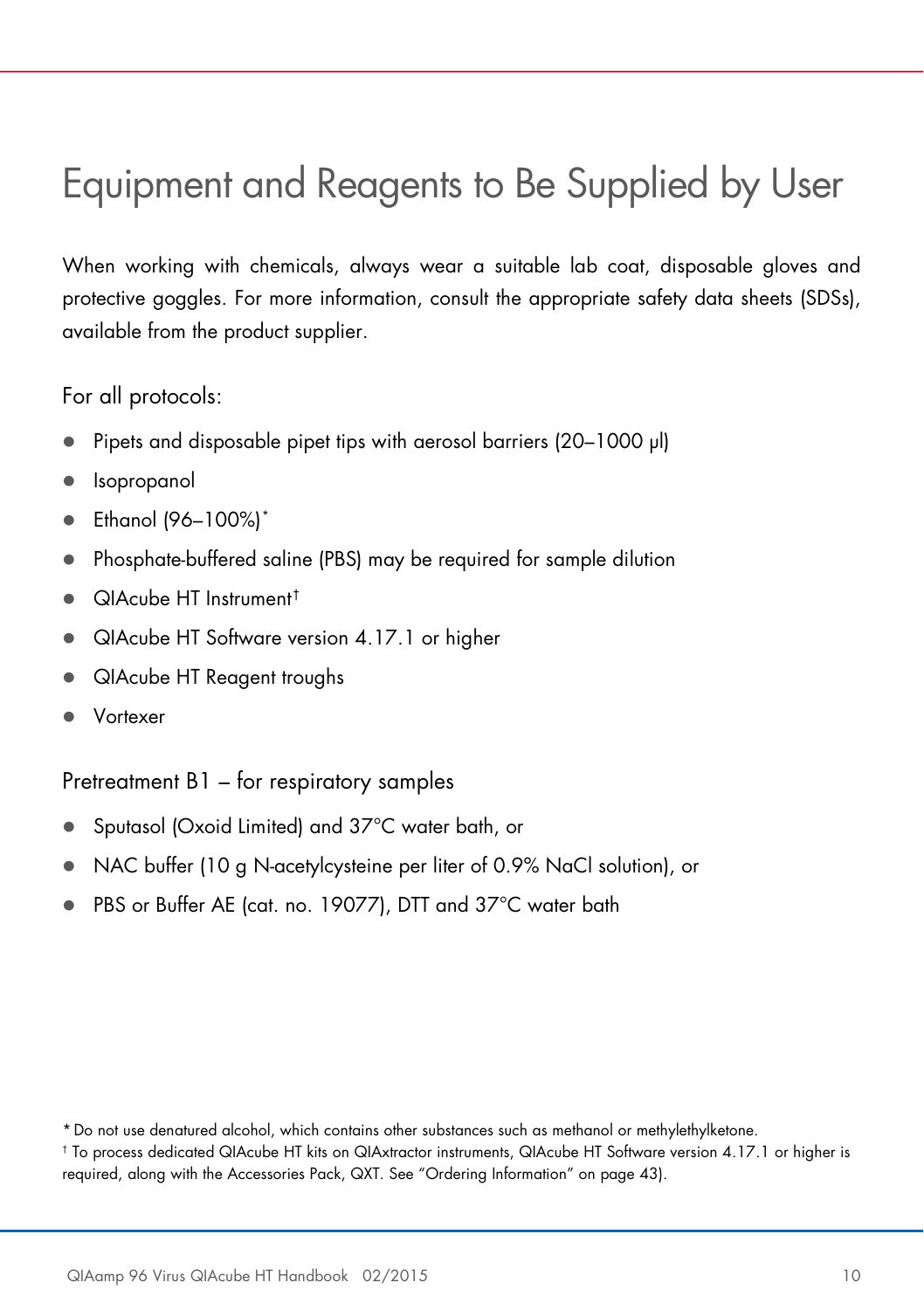Pretreatment B2, B3, B4 and B5 – for liquid transport media, urine and dried blood spots

- Buffer ATL (cat. no. 19076)
- QIAGEN Proteinase K (cat. nos. 19131 or 19133)

Pretreatment F1 — stool samples

0.9% NaCl solution

Pretreatment T1 – mechanical disruption of tissue

- TissueLyser II (QIAGEN, cat. no. 85300) with a TissueLyser II Adapter Set 2 x 24 (QIAGEN, cat. no. 69982), or TissueLyser LT (QIAGEN, cat. no. 85600) with the TissueLyser LT Adapter for 12 tubes (QIAGEN, cat. no. 69980), or other bead-mill homogenizer<sup>[\\*](#page-10-1)</sup>
- 5 mm stainless steel beads (cat. no. 69989)
- Buffer ATL (cat. no. 19076)
- QIAGEN Proteinase K (cat. nos. 19131 or 19133)

<span id="page-10-0"></span>Pretreatment T2 – enzymatic digestion of tissue

- Thermoshaker suitable for 2 ml collection tubes
- Buffer ATL (cat. no. 19076)
- QIAGEN Proteinase K (cat. nos. 19131 or 19133)

<span id="page-10-1"></span>\* This is not a complete list of suppliers and does not include many important vendors of biological supplies.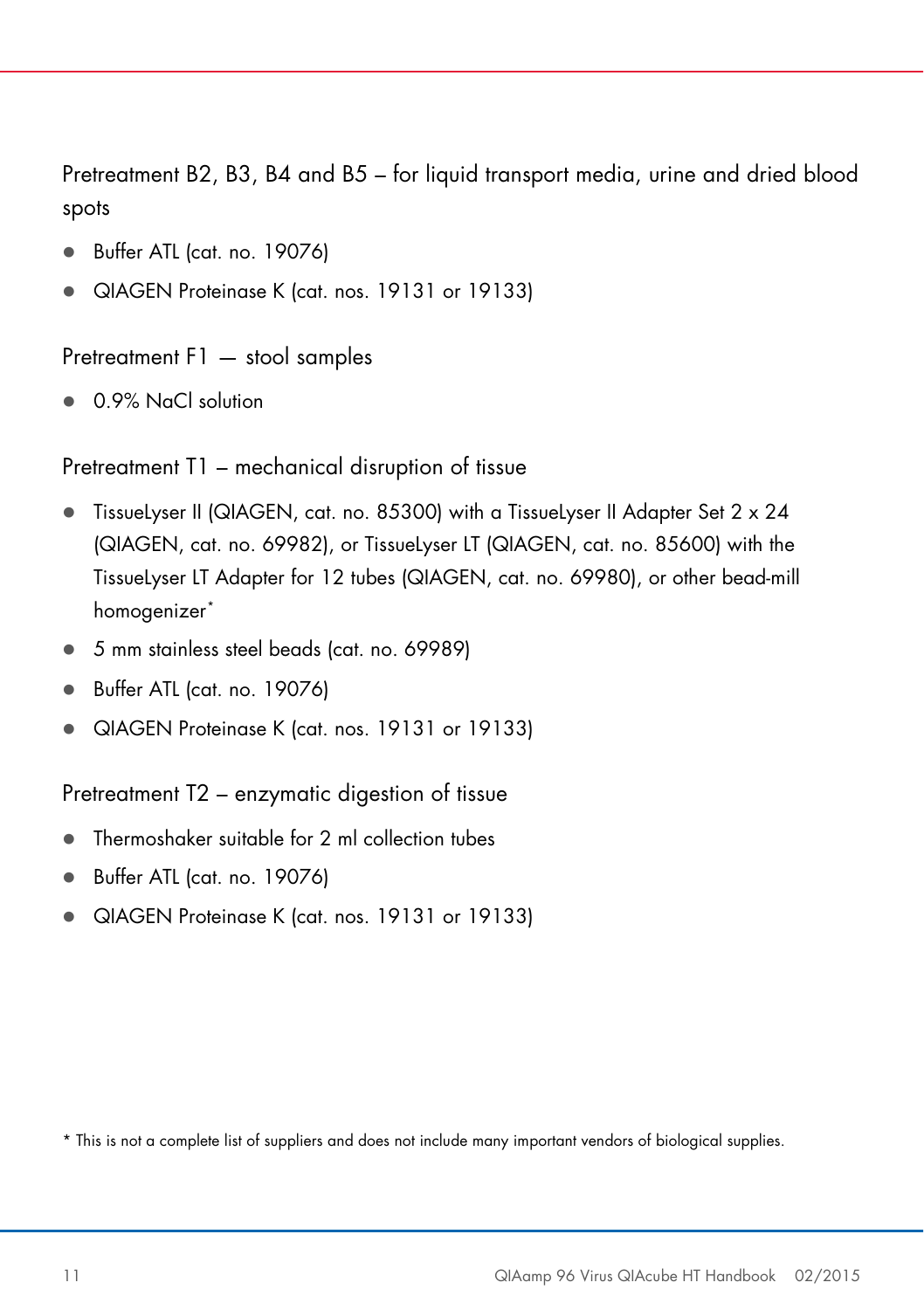# <span id="page-11-0"></span>Important Notes

### <span id="page-11-1"></span>Starting material

Do not overload the QIAamp membrane, as this can lead to impaired nucleic acid extraction and/or performance in downstream assays. For samples with very high host nucleic acid contents (e.g., for certain tissues, such as spleen or blood samples with highly increased cell counts), use less than the maximum amount of sample recommended in the protocol or pretreatments. In some downstream applications such as PCR and RT-PCR, very high background concentrations of nucleic acids may impair the reaction. Use appropriate controls (e.g., an internal control) to verify successful PCR amplification.

Avoid transferring solid material to the S-Block that could reduce flow through the membrane (e.g., blood clots, solid tissue, swab fibers, etc.). When working with difficult samples, use a user confirmation step to check if all liquid has passed the membrane. See ["Troubleshooting](#page-36-0)  [Guide"](#page-36-0) on page [37](#page-36-0) and the *QIAcube HT User Manual* for guidance.

Highly viscous fluids may require a treatment to reduce their viscosity to allow for efficient extraction of viral nucleic acids. Please contact QIAGEN Technical Services for recommendations.

Avoid repeated thawing and freezing of samples since this may reduce nucleic acid yield and quality.

#### Serum, plasma, other body fluids and swab media

Up to 200 µl serum, plasma, other body fluid or swab media supernatant can be processed.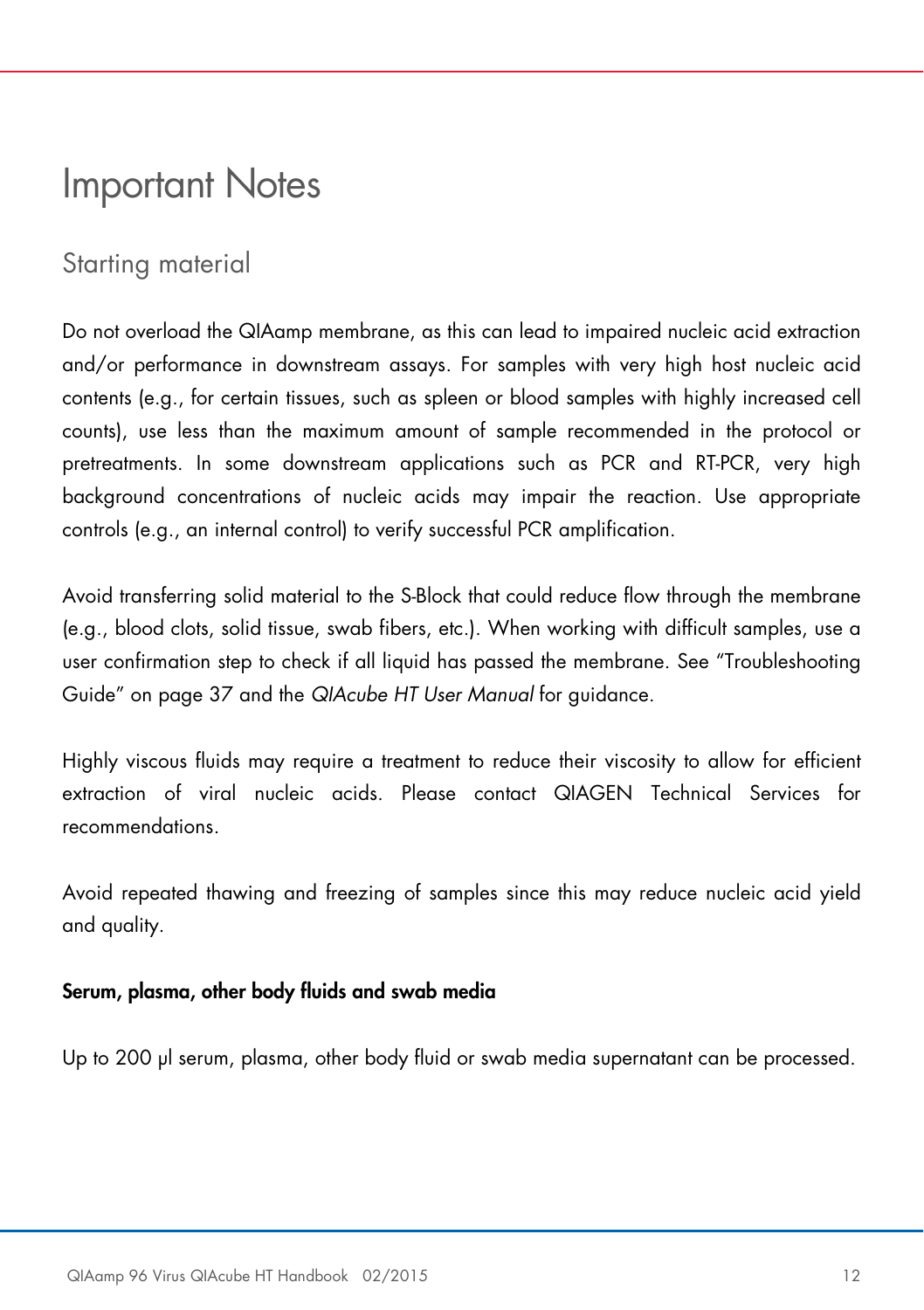Carrier RNA should be used in the nucleic acid purification protocol to prevent the loss of nucleic acids during the procedure (see page [16](#page-15-2) for information about the use of carrier RNA).

The processing of samples with very high inhibitor contents, such as urine or stool, may require a reduction in sample input volume and/or an extra pretreatment to remove inhibitors. To reduce the input volume, use 25–50 µl of the sample and adjust the volume to 200 µl with PBS or 0.9% NaCl.

#### Plasma and serum samples

After collection, centrifugation and phase separation, plasma or serum can be stored at  $2-8^{\circ}$ C for up to 6 hours. For long-term storage, freezing at  $-30$  to  $-15^{\circ}$ C or  $-70^{\circ}$ C in aliquots is recommended. Frozen plasma or serum samples must not be thawed more than once. Repeated freeze–thawing leads to reduced viral titers and therefore reduced yields of viral nucleic acids.

Freezing of samples can lead to denaturation and precipitation of proteins that may aggregate on the QIAamp membrane. If cryo-precipitates are visible, they can be pelleted by centrifugation at 6800 x *g* for 3 minutes. The cleared supernatant should be transferred to a new sample tube without disturbing the pellet and processed immediately. This step will not reduce viral titers.

#### <span id="page-12-0"></span>Swabs

Swabs may be processed on the same day as collection or stored for future processing. While storage at -30 to -15°C is recommended, DNA of suitable quality for single-copy gene amplification has been documented from swabs stored at room temperature for 24 months.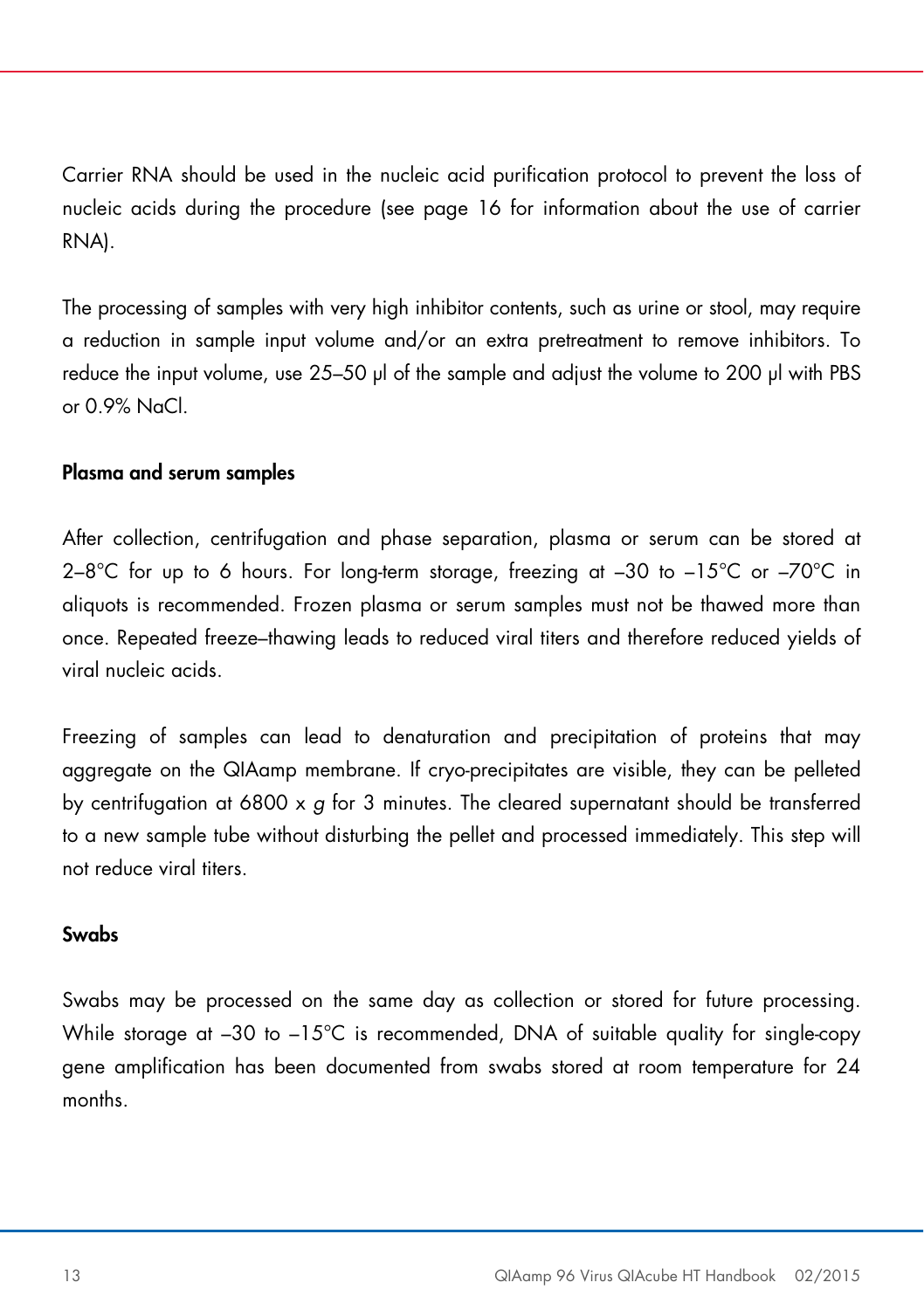QIAGEN provides sterile foam-tipped swabs for collection of saliva and buccal cells. The nonabrasive foam head is the same size as the sample area on QIAcard FTA Indicator Four Spots to facilitate sample application. See ["Ordering Information"](#page-42-0) on page [43.](#page-42-0)

Alternatively, samples can be collected using plastic swabs with cotton or Dacron® tips. Puritan® applicators with plastic shafts and cotton or Dacron tips are available from Hardwood Products Company (www.hwppuritan.com, cat. nos. 25-806 1PC and 25-806 1PD) and from Daigger (www.daigger.com, cat. nos. EF22008D and EF22008DA).[\\*](#page-13-0) Nylon cytology brushes and other swab types may also be used.

Note: Solid pieces remaining in the sample fluid may aggregate on the QIAamp membrane, which may decrease nucleic acid yield.

### Whole blood

Blood samples treated with EDTA or citrate as anticoagulant can be used for nucleic acid purification. Samples can be either fresh or frozen, provided that they have not been frozen and thawed more than once. After collection, whole blood samples can be stored at 2–8°C for up to 6 hours. For longer storage, we recommend freezing aliquots at  $-30$  to  $-15^{\circ}$ C or  $-70^{\circ}$ C.

We recommend using 50–200 µl blood per sample. Typically, 200 µl of blood can be used with most blood samples. However, highly elevated cell counts due to inflammatory or neoplastic diseases may strongly increase the host nucleic acid content of a sample. In this case, reduction of sample input to 50 µl may improve results in downstream assays, particularly in RT-PCR. If using less than 200 µl blood, adjust the sample volume to 200 µl with PBS or 0.9% NaCl

<span id="page-13-0"></span><sup>\*</sup> This is not a complete list of suppliers and does not include many important vendors of biological supplies.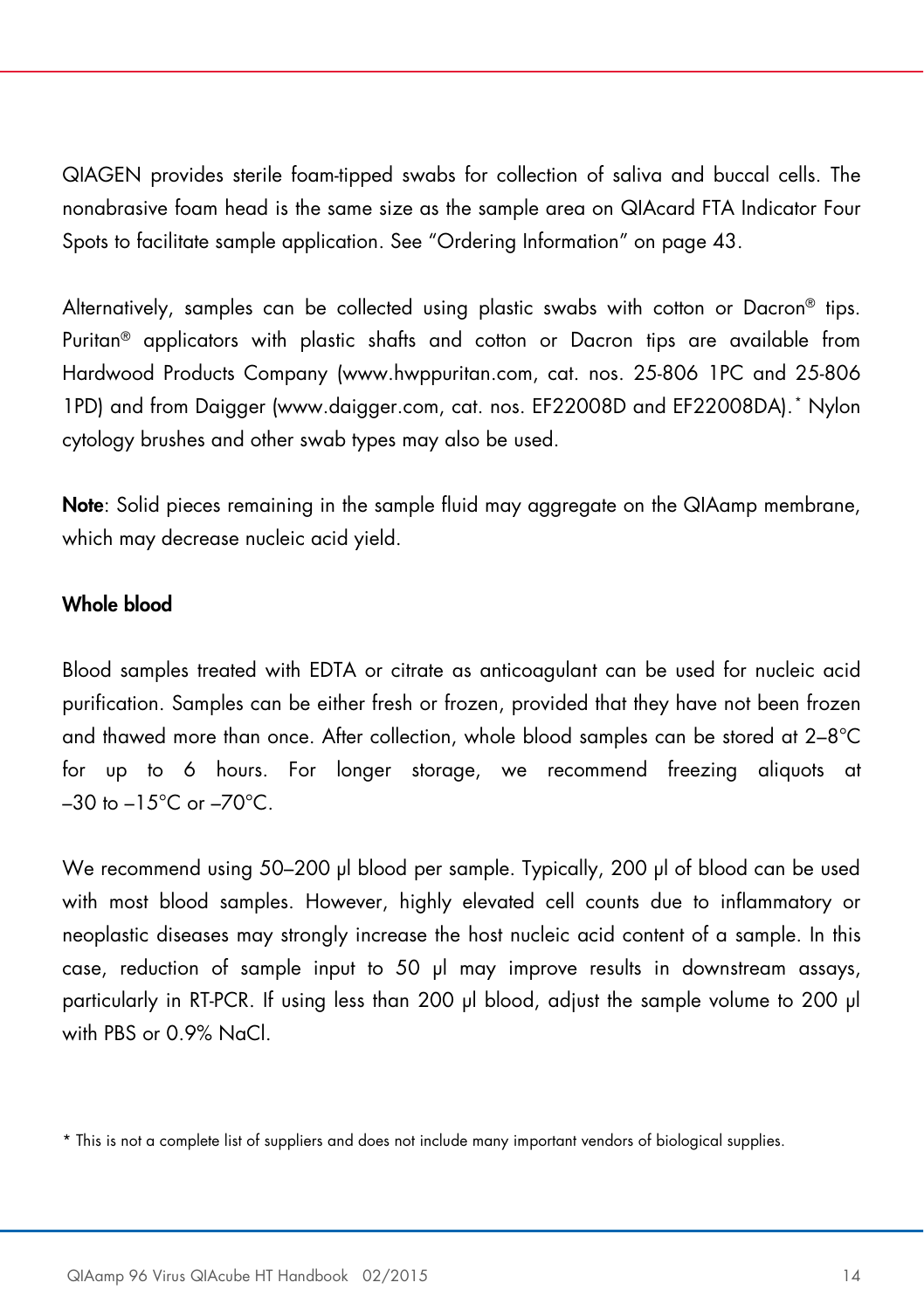#### <span id="page-14-1"></span>Dried blood spots

Drying blood on filter paper (e.g., Whatman FTA Cards) is an effective form of storage, and samples prepared in this manner are less expensive and safer to transport. A disc (3 mm diameter) punched out from filter paper stained with dried blood contains white blood cells from approximately 5 µl whole blood.

#### **Tissues**

When working with tissue samples, mechanical or enzymatic disruption of the tissue structure is the prerequisite for liberation of cells, subsequent release of nucleic acids, and membrane permeability of the material.

Different tissue types can vary widely with regard to texture and rigidity, cell types and content of host nucleic acids and inhibitory substances. In addition, the localization of viral nucleic acids in the tissue may vary depending on tissue type, virus and stage of infection. Additional pretreatments for tissue samples are available at QIAGEN technical service, including a rapid protocol and recommendations for difficult tissues.

Up to 5 mg of fresh or frozen tissue can be used as a starting amount. For higher amounts of tissue it might be necessary to check whether this amount of tissue can still be processed. Furthermore we recommend enabling the user confirmation during the vacuum step to ensure that the liquids have completely passed through the membrane before the protocol proceeds.

### <span id="page-14-0"></span>Yields of nucleic acids

For samples containing a low amount of cells (e.g., serum and plasma), the yield of nucleic acids obtained can be below 1 µg and is therefore difficult to quantify using a spectrophotometer. In addition, eluates prepared with carrier RNA may contain much more carrier RNA than target nucleic acids. The QIAamp 96 Virus 96 QIAcube HT Kit recovers total nucleic acids. Therefore, cellular DNA and RNA and circulating cell-free nucleic acids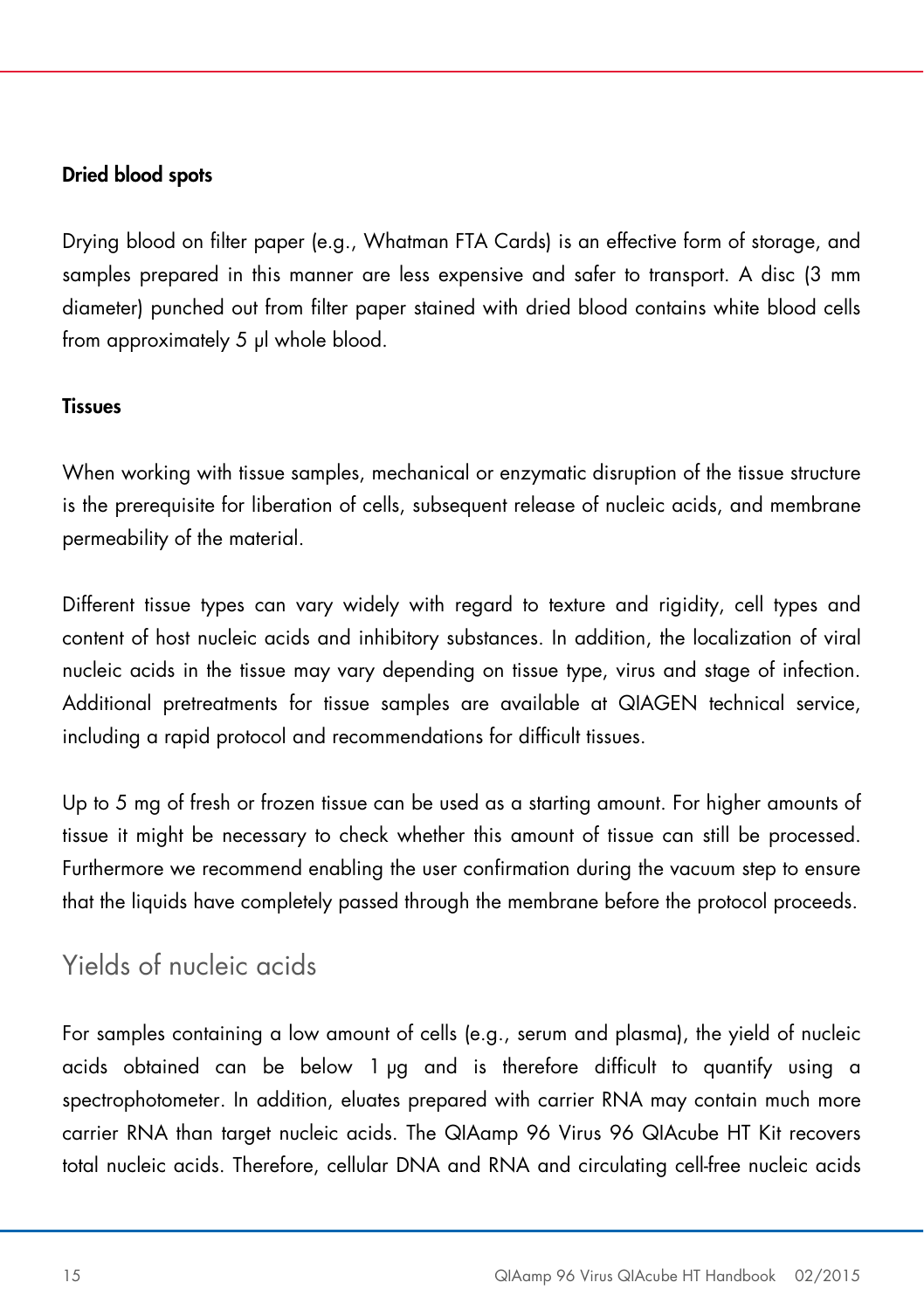will be co-purified along with viral RNA and DNA (and bacterial nucleic acid if present) and cannot be distinguished using spectrophotometric measurements. We recommend using quantitative amplification methods such as quantitative real-time PCR or real-time RT-PCR to determine viral nucleic acid yields.

### <span id="page-15-0"></span>Using carrier RNA and internal controls

### <span id="page-15-2"></span>Carrier RNA

We recommend adding carrier RNA to fluids containing low amounts of cells such as serum, plasma, swab media and wash fluid. This enhances adsorption of viral RNA and DNA to the silica membranes, which is especially important when the target molecules are not abundant. In addition, an excess of carrier RNA reduces the chances of viral RNA degradation in the rare event that RNases are not denatured by the chaotropic salts and detergents in the lysis buffer. Not using carrier RNA may decrease the recovery of viral nucleic acids.

### Internal control

Using the QIAamp 96 Virus QIAcube HT Kit in combination with commercially available amplification systems may require the introduction of an internal control into the purification procedure. Internal control RNA or DNA should be added together with the carrier RNA to the lysis buffer (see Table 2 on page [28\)](#page-27-0). Refer to the assay manufacturer's instructions in order to determine the optimal concentration.

For the standard protocol, it is recommended to add 5 µl internal control solution. Using a concentration other than that recommended may reduce amplification efficiency.

### <span id="page-15-1"></span>Storing nucleic acids

For short-term storage of up to 24 hours, we recommend storing the purified viral RNA and DNA at 2–8°C. For storage longer than 24 hours, we recommend storing purified nucleic acids at –30 to –15°C, or even –70°C in the case of RNA.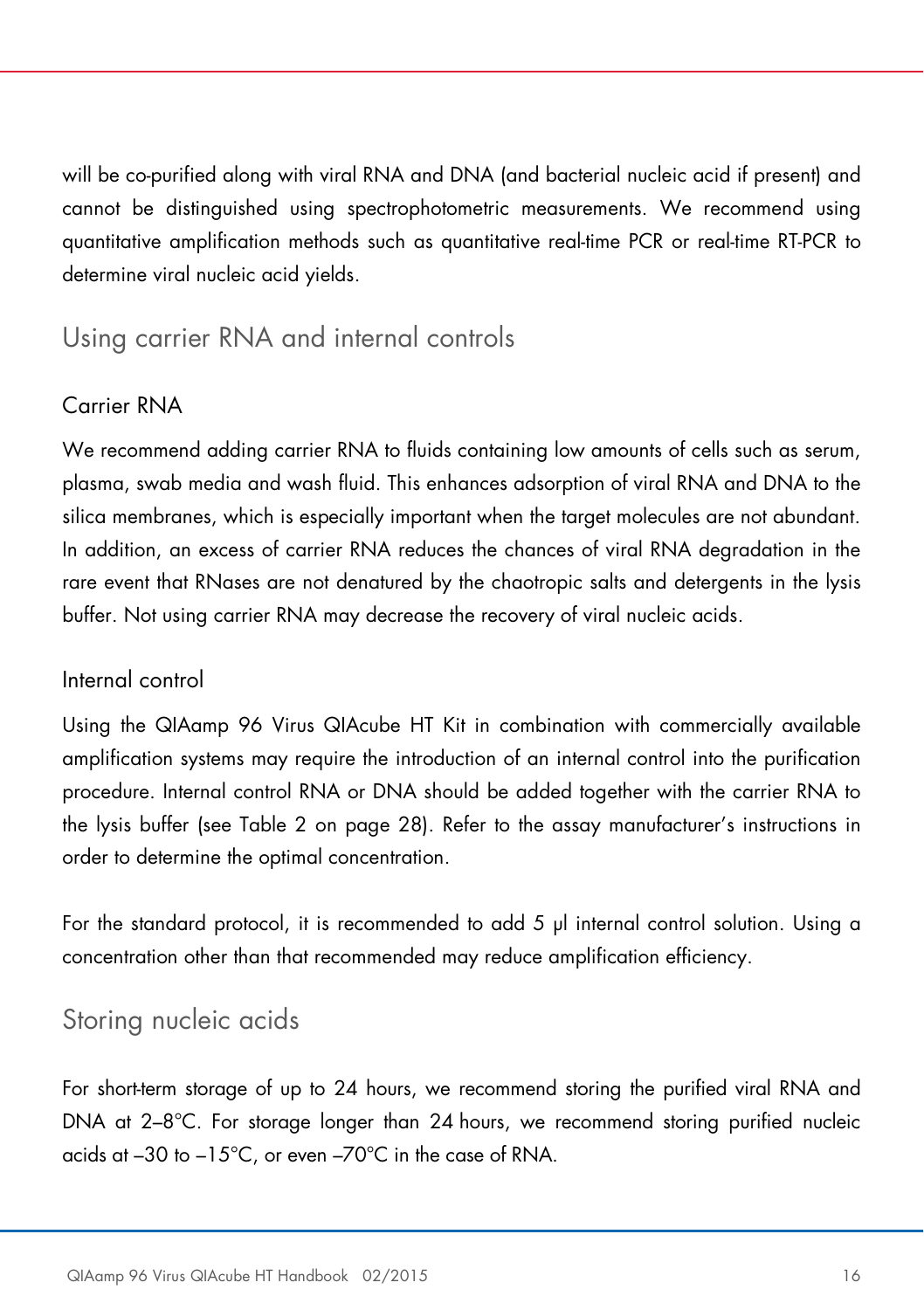### <span id="page-16-0"></span>Handling RNA

RNases are very stable and active enzymes that generally do not require cofactors to function. Since RNases are difficult to inactivate and only minute amounts are sufficient to destroy RNA, do not use any plasticware or glassware without first eliminating possible RNase contamination. Care should be taken to avoid inadvertently introducing RNases into the RNA sample during or after the purification procedure.

### <span id="page-16-1"></span>Preparing RNA

When preparing viral RNA, work quickly during the manual steps of the procedure. If you have not previously worked with RNA, read Appendix A on page [40](#page-39-0) before starting. Buffer AVE is RNase-free upon delivery. It contains sodium azide, an antimicrobial agent that prevents growth of RNase–producing organisms. However, as this buffer does not contain any RNase inhibitors, it will not actively inhibit RNases introduced by inappropriate handling. Extreme care should be taken to avoid contamination with RNases when handling Buffer AVE.

<span id="page-16-2"></span>Preparing reagents and instrument

### Carrier RNA stock solution

For use, lyophilized carrier RNA should first be dissolved in Buffer AVE. Add 1550 µl Buffer AVE to the tube containing 310 µg lyophilized carrier RNA to obtain a stock solution of 0.2 µg/µl. Add this solution to Buffer ACL as described in Table 2 on page [28.](#page-27-0) Unused carrier RNA dissolved in Buffer AVE should be frozen in aliquots at –30 to –15°C. Aliquots of carrier RNA should not be subjected to more than 3 freeze–thaw cycles.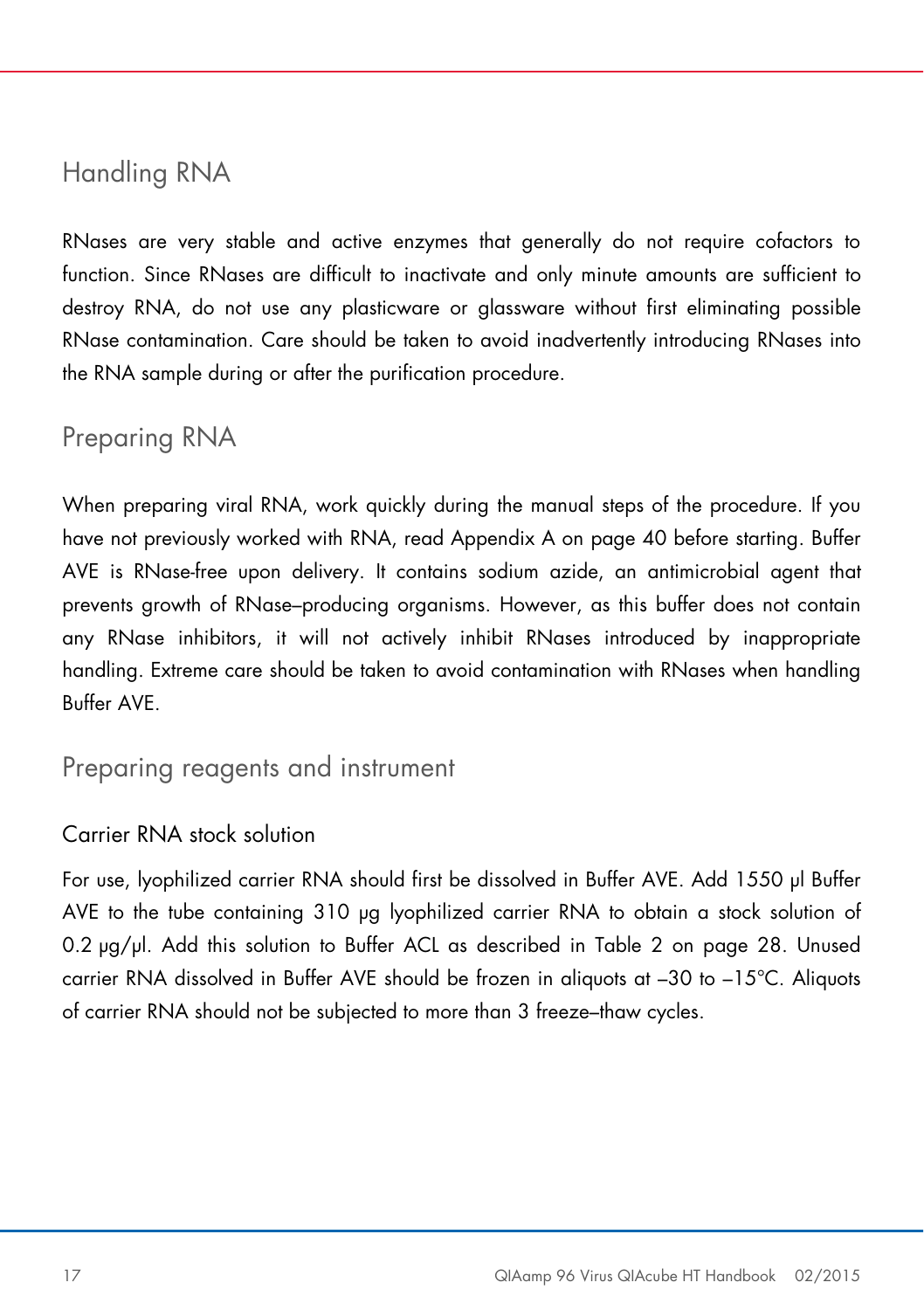### QIAGEN Proteinase K

The QIAamp 96 Virus QIAcube HT Kit contains ready-to-use QIAGEN Proteinase K supplied in a specially formulated storage buffer. The activity of the QIAGEN Proteinase K solution is 600 mAU/ml.

QIAGEN Proteinase K is stable for at least 1 year after delivery when stored at room temperature (15–25°C). To store for more than 1 year or if ambient temperature often exceeds 25°C, we recommend storing QIAGEN Proteinase K at 2–8°C.

### Buffer ACB

Buffer ACB is supplied as a concentrate. Before using for the first time, add isopropanol (100%) as indicated on the bottle to obtain a working solution. Tick the check box on the bottle label to indicate that isopropanol has been added. Mix well after adding isopropanol.

#### Buffer AW1

Buffer AW1 is supplied as a concentrate. Before using for the first time, add ethanol (96– 100%) as indicated on the bottle to obtain a working solution. Tick the check box on the bottle label to indicate that ethanol has been added. Mix well after adding ethanol.

#### Buffer AW2

Buffer AW2 is supplied as a concentrate. Before using for the first time add ethanol (96– 100%) as indicated on the bottle to obtain a working solution. Tick the check box on the bottle label to indicate that ethanol has been added. Mix well after adding ethanol.

### Handling Buffer AVE

Buffer AVE is RNase-free upon delivery. It contains sodium azide, an antimicrobial agent that prevents growth of RNase-producing organisms. However, as this buffer does not contain any RNase-degrading chemicals, it will not actively inhibit RNases introduced by inappropriate handling. For RNA applications, when handling Buffer AVE, avoid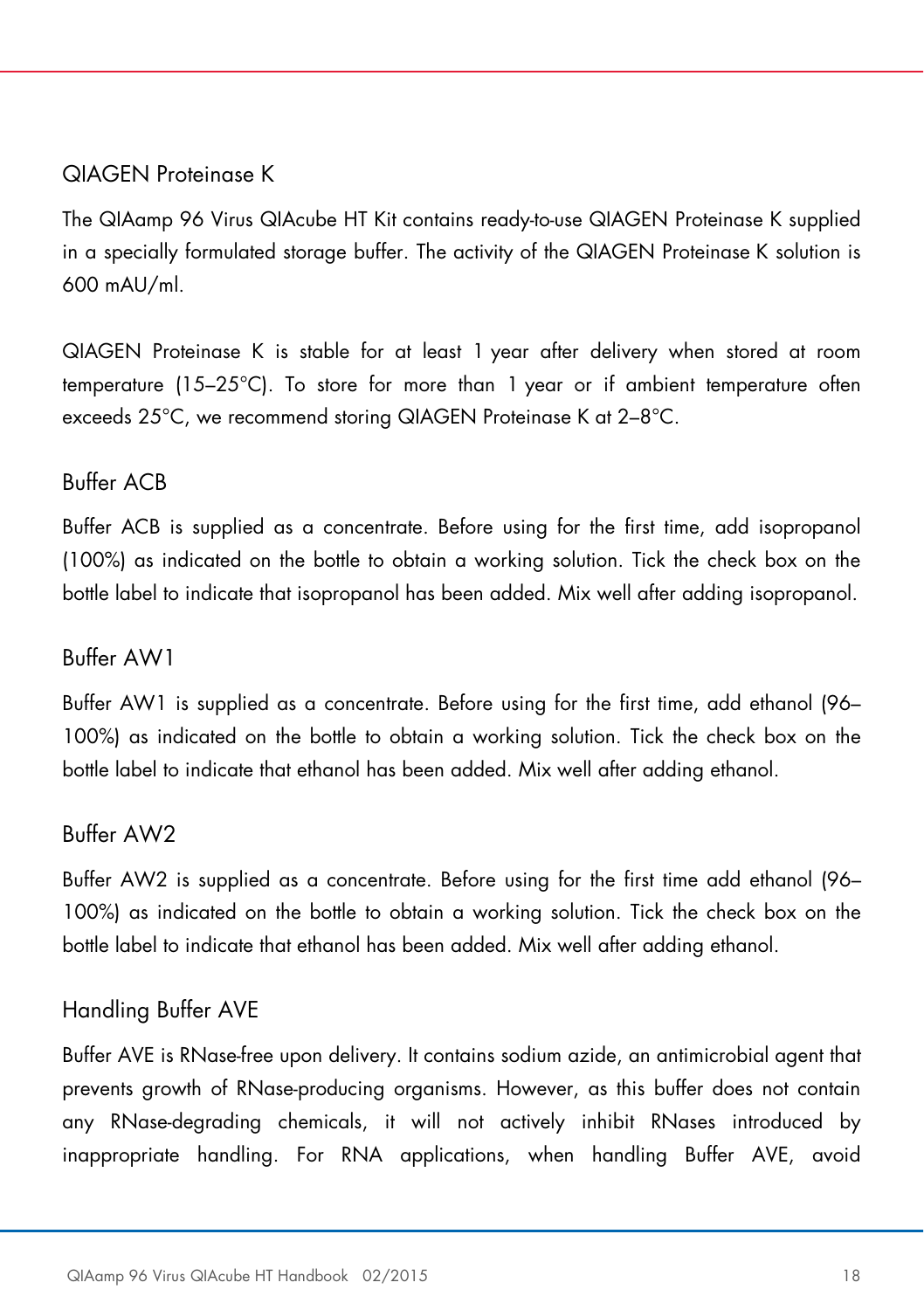contamination with RNases. Follow general precautions for working with RNA, such as frequent change of gloves and keeping tubes closed whenever possible.

### TopElute Fluid

TopElute Fluid is used during elution of nucleic acids from the QIAamp membrane. It enables application of a stable and high vacuum and results in equal eluate volumes. In addition, TopElute Fluid eliminates the formation of drops of elution buffer at the outlet nozzles of the QIAamp 96 plates.

TopElute Fluid might be found as a top layer over the elution buffer. It is inert and has no effects on downstream applications.

Important: Please ensure that you only take the eluate from below the top layer.

### <span id="page-18-0"></span>Assembling the vacuum chamber

All QIAcube HT instruments are delivered with the vacuum chamber components for dedicated QIAcube HT Kits.

Important: If you use a QIAxtractor instrument, ensure that only parts from the Accessories Pack, QXT (black parts) are used. See ["Ordering Information"](#page-42-0) on page [43.](#page-42-0)

Figure 1 illustrates the assembly of the vacuum chamber when using QIAamp 96 plates. For further information, please refer to the *QIAcube HT User Manual*.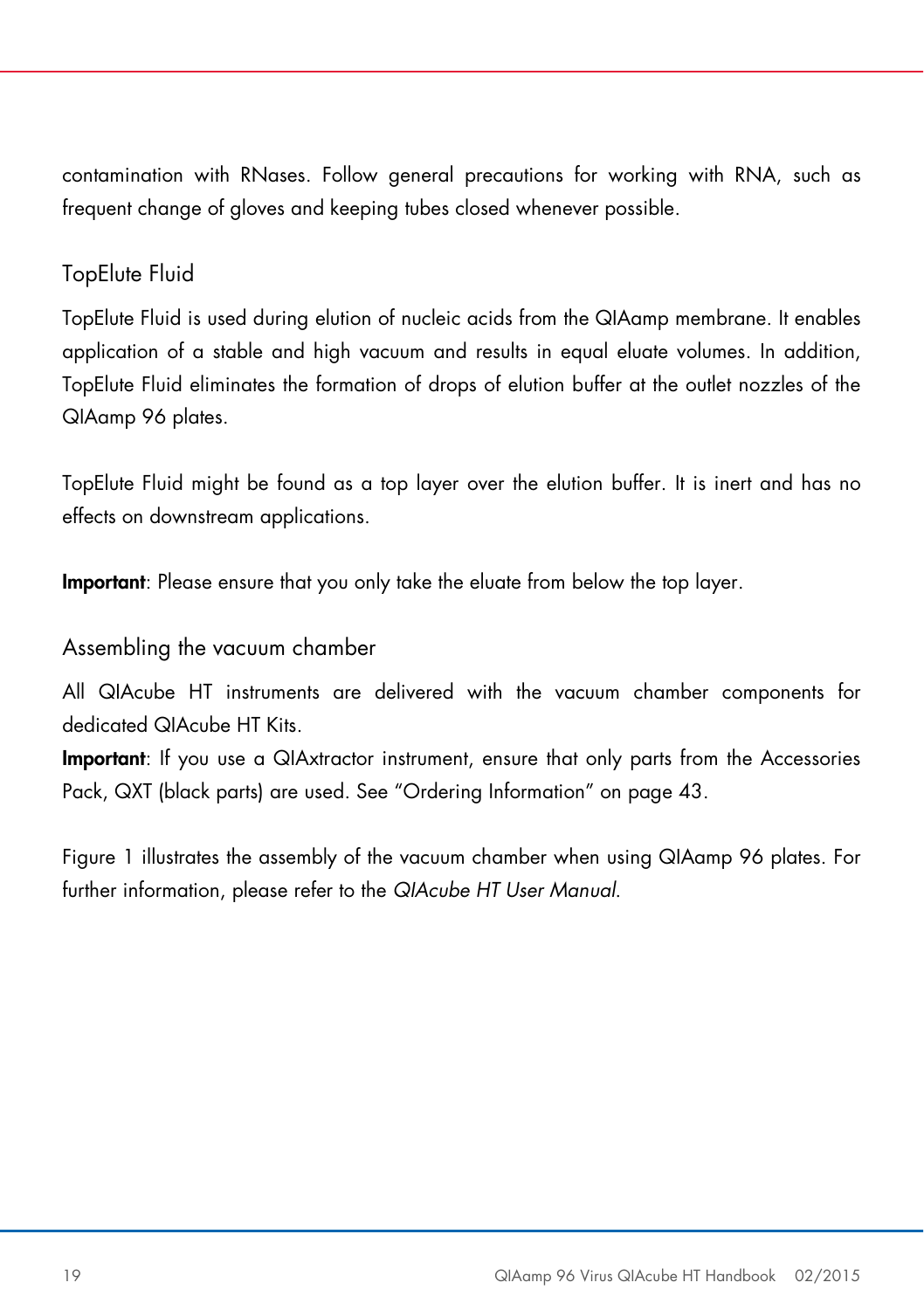- 1. Insert the channeling block holder into the left (waste) chamber of the vacuum chamber.
- 2. Press firmly on the sides of the channeling block holder to seat it in the chamber, sealing the O-ring on the spigot into the drain.
- 3. Then, place the channeling block into the channeling block holder.
- 4. Place the QIAamp 96 plate in the transfer carriage. Load the carriage with the QIAamp 96 plate into the left (waste) chamber of the vacuum chamber.
- 5. Ensure that the carriage is positioned to the left inside the vacuum chamber. Place the riser block EMTR in the right (elution) chamber of the vacuum chamber with the pin of the riser block EMTR in the top right position.
- 6. Load an elution microtubes rack (EMTR) into the elution chamber.



Figure 1. Assembling the vacuum chamber.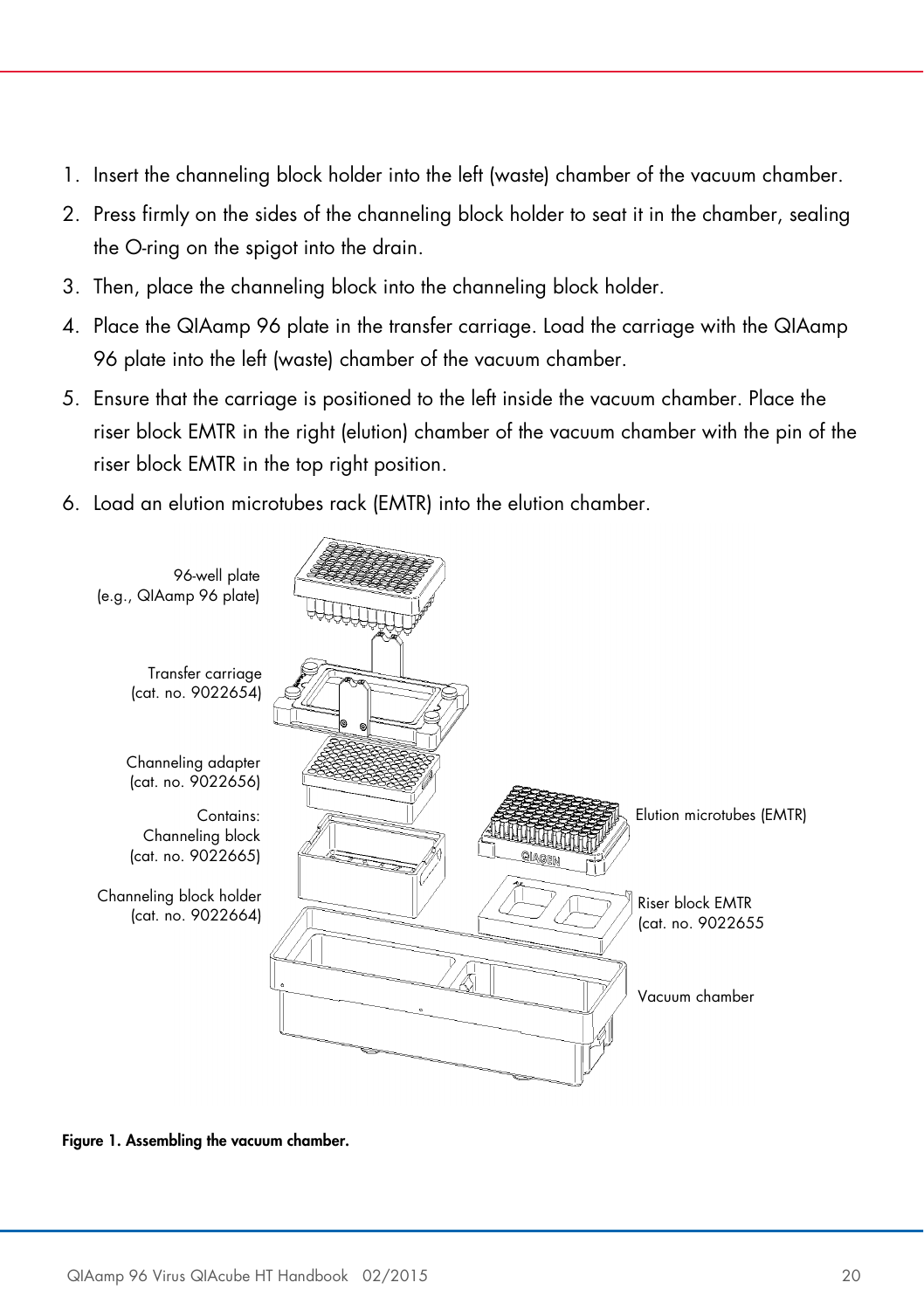# <span id="page-20-0"></span>Optional features

### <span id="page-20-1"></span>Processing of fewer than 96 samples per run

If processing fewer than 96 samples reuse of QIAamp 96 plates, S-Block and EMTR is possible up to three times.

Note: We recommend using fresh plasticware for every run. If reusing, take extreme care to prevent cross-contamination.

- Store plates in a way that separates the outlet nozzles under the plate, for example, in the S-Block used in the same run or in a fresh 96-well microtiter plate.
- Cover unused wells of the S-Block and QIAamp 96 plate with a tape sheet at all times.
- Remove unused Elution Microtubes from the EMTR in rows of eight tubes.

## <span id="page-20-2"></span>Off-board lysis

For some applications, it may be necessary to lyse samples in a safety cabinet. For some sample types, lysis outside the instrument might be necessary. Please refer to [Sample](#page-29-0)  [Pretreatment Protocols](#page-29-0) on pages [30–](#page-29-0)[35.](#page-34-1) If lysis with Proteinase K is carried out off-board, Proteinase K may be exchanged with Buffer ACL when setting up the worktable.

### <span id="page-20-3"></span>Sample data input, data tracking and LIMS connection

Clicking a workspace item displays information about the item in the right-hand pane. For example, click A1: Reaction and the Reaction Data panel appears in the dialog box in the right-hand pane. Sample descriptions can be imported, inserted manually or inserted using a handheld barcode scanner. See the *QIAcube HT User Manual* for more details. The field Plate ID can be used for the unique number that is provided on each EMTR RS plate.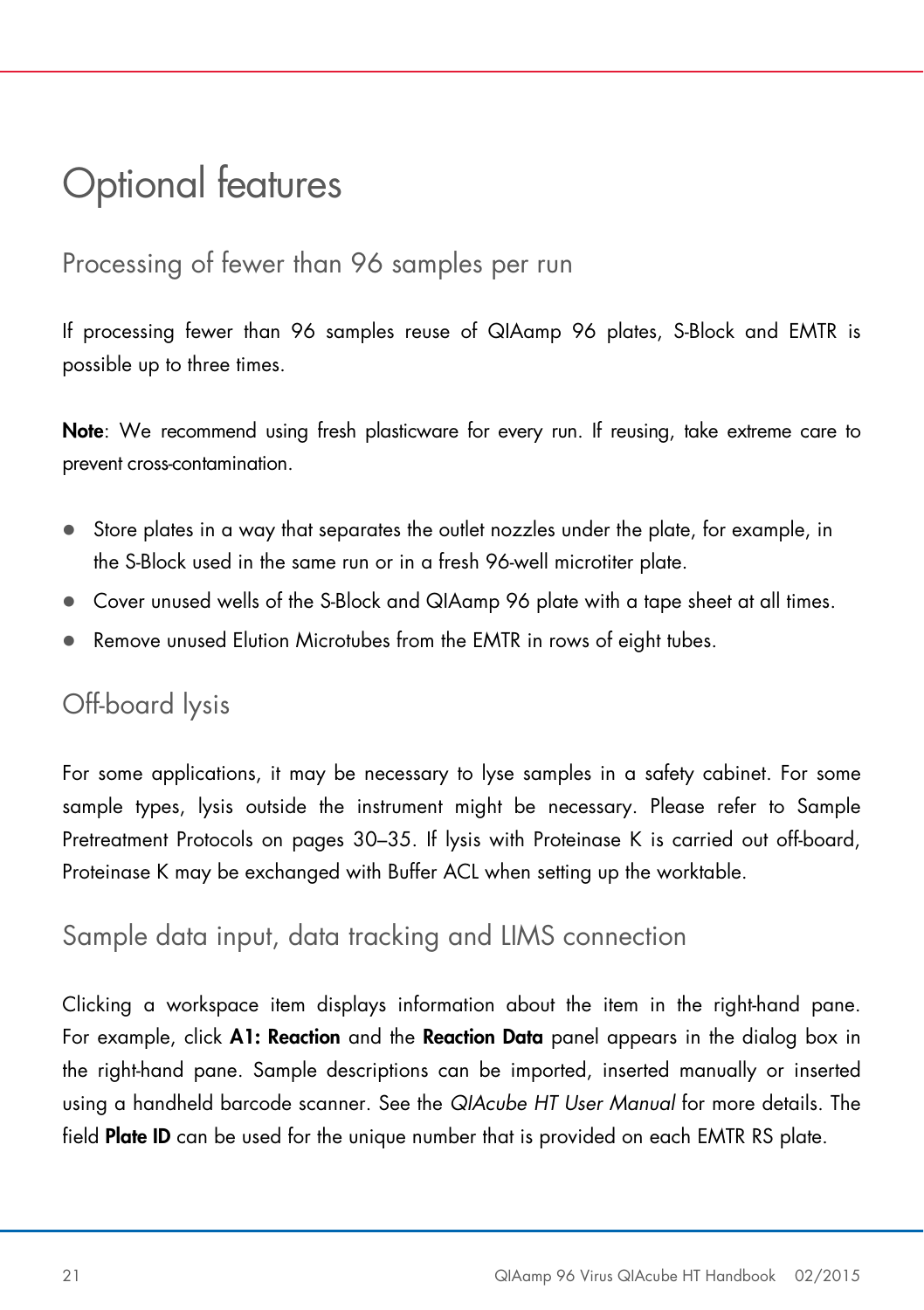|                | Load 200 ul lysate from 96 well plate (vertical) @ 81 into Vacuum Plate (96 |          |                                    |    |
|----------------|-----------------------------------------------------------------------------|----------|------------------------------------|----|
|                |                                                                             |          |                                    |    |
|                |                                                                             |          |                                    |    |
|                |                                                                             |          |                                    |    |
|                |                                                                             |          |                                    |    |
|                | Edit<br>Copy<br>Delete  <br>Add                                             | Retarget |                                    | Up |
|                |                                                                             |          |                                    |    |
|                | Special.<br>Select All                                                      |          |                                    | Dn |
|                | Reaction Data<br>Selected Plate: Vacuum Plate (96 well) @ A1                |          |                                    |    |
|                |                                                                             |          | Hint: Enter elution plate ID here, |    |
| Plate ID       |                                                                             |          |                                    |    |
| <b>LIL</b>     |                                                                             |          | when vacuum plate is selected.     |    |
|                |                                                                             |          |                                    |    |
|                | Import<br>Export<br>Clear                                                   |          |                                    |    |
|                | Well Display Order<br>C Label Sequence <sup>C</sup> Pipetting Sequence      |          |                                    |    |
| Well           | Final Contents                                                              | ID       | Conc.                              |    |
| A1             | 200 µl 96 well plate (vertical) @ B1, Well A1                               |          |                                    |    |
| B1             | 200 µl 96 well plate (vertical) @ B1, Well B1                               |          |                                    |    |
| C1             | 200 µl 96 well plate (vertical) @ B1, Well C1                               |          |                                    |    |
| D <sub>1</sub> | 200 µl 96 well plate (vertical) @ B1, Well D1                               |          |                                    |    |
| E <sub>1</sub> | 200 µl 96 well plate (vertical) @ B1, Well E1                               |          |                                    |    |
| F1             | 200 µl 96 well plate (vertical) @ B1, Well F1                               |          |                                    |    |
| G1             | 200 µl 96 well plate (vertical) @ B1, Well G1                               |          |                                    |    |
| H <sub>1</sub> | 200 µl 96 well plate (vertical) @ B1, Well H1                               |          |                                    |    |

Figure 2: Example for right-hand pane information.

<span id="page-21-0"></span>A post-run report is generated for each run and can be used for quality management purposes. It is shown after each run and is automatically saved in the Reports subdirectory of the Data directory (default location is C:\Program Files\QIAcubeHT\Data).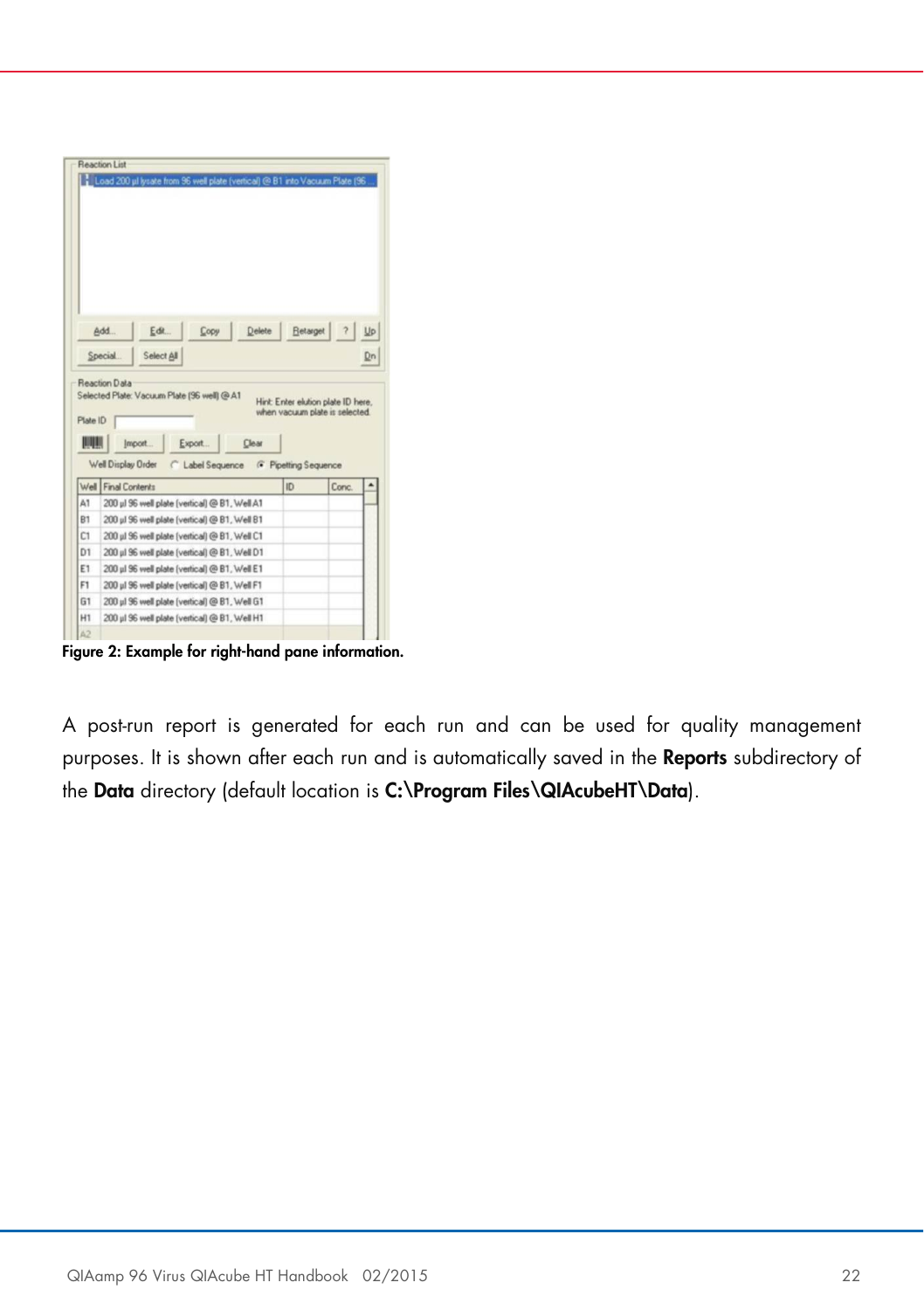# <span id="page-22-0"></span>Protocol: Purification of Viral Nucleic Acids from Diverse Samples

This protocol is for the purification of viral nucleic acids from diverse samples. See Table 1 on page [8](#page-7-0) for sample pretreatments.

Things to do before starting

- Ensure all reagents and samples are equilibrated to room temperature (15–25°C).
- Check for precipitates in reagents. If a reagent contains precipitates, incubate at 37°C with gentle shaking to dissolve precipitates. Avoid vigorous shaking, which causes foaming.
- Check that Buffer ACB, Buffer AW1, Buffer AW2 and carrier RNA have been prepared according to the instructions in ["Preparing reagents and instrument"](#page-16-2) (page [17\)](#page-16-2).
- When working with difficult samples, use a user confirmation step to check if all liquid has passed the membrane. See ["Troubleshooting Guide"](#page-36-0) on page [37](#page-36-0) and the *QIAcube HT User Manual* for guidance.
- Ensure that the relevant version of the QIAamp 96 Virus QIAcube HT.QSP run file is installed on the instrument.

QIAcube HT protocol files (file extension \*.QSP), which contain all the information required to perform a run on the QIAcube HT instrument, are available from www.qiagen.com/p/QIAcubeHT, under the Resources tab.

- Ensure that Software version 4.17 or higher is installed. This is mandatory to process QIAamp 96 plates on the QIAcube HT and QIAxtractor.
- Ensure that you are familiar with operating the instrument. Refer to the *QIAcube HT User Manual* for operating instructions.
- If the volume of the samples is less than 200 µl, add PBS or 0.9% NaCl to a final volume of 200 µl.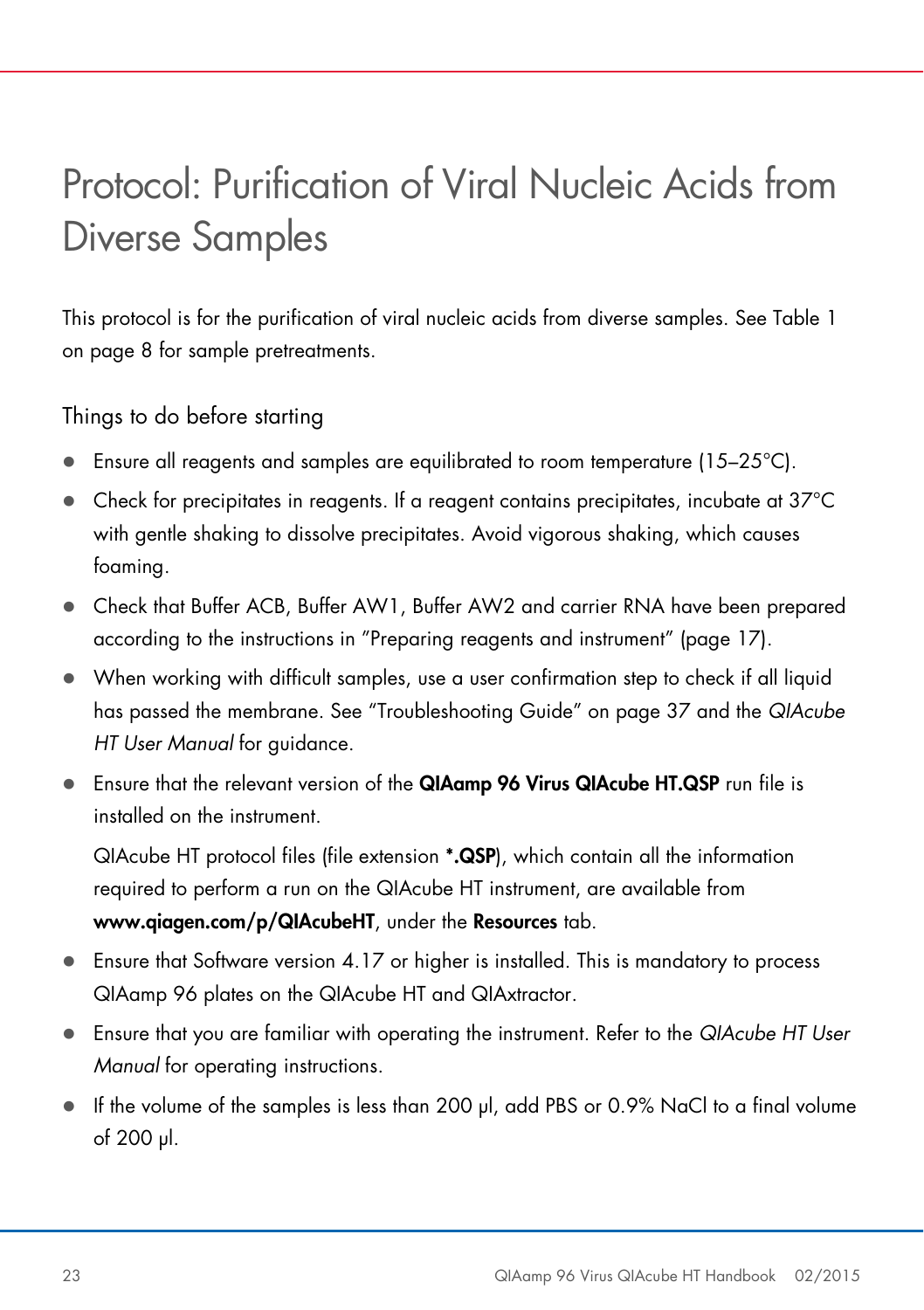• Prepare a mixture of Buffer ACL, carrier RNA and internal control (if applicable) according to Table 2 on page [28.](#page-27-0)

### Procedure

1. Place the tip discard chute on the worktable so that the chute is over the tip disposal box. Ensure that the tip discard chute is open and unblocked. Remove the UV protective cap from the tip chute.

Ensure that the tip disposal box is empty and that the opening is aligned with the tip discard chute.

- 2. Switch on the instrument. The switch is located at the back of the instrument, on the lower left
- 3. Launch the QIAcube HT Software.

Note: If the QIAcube HT Software is already open, click in the toolbar.

4. The following screen appears.



5. Select the QProtocols tab.

All Q Protocols that are saved in the appropriate **QProtocols** folder will be listed.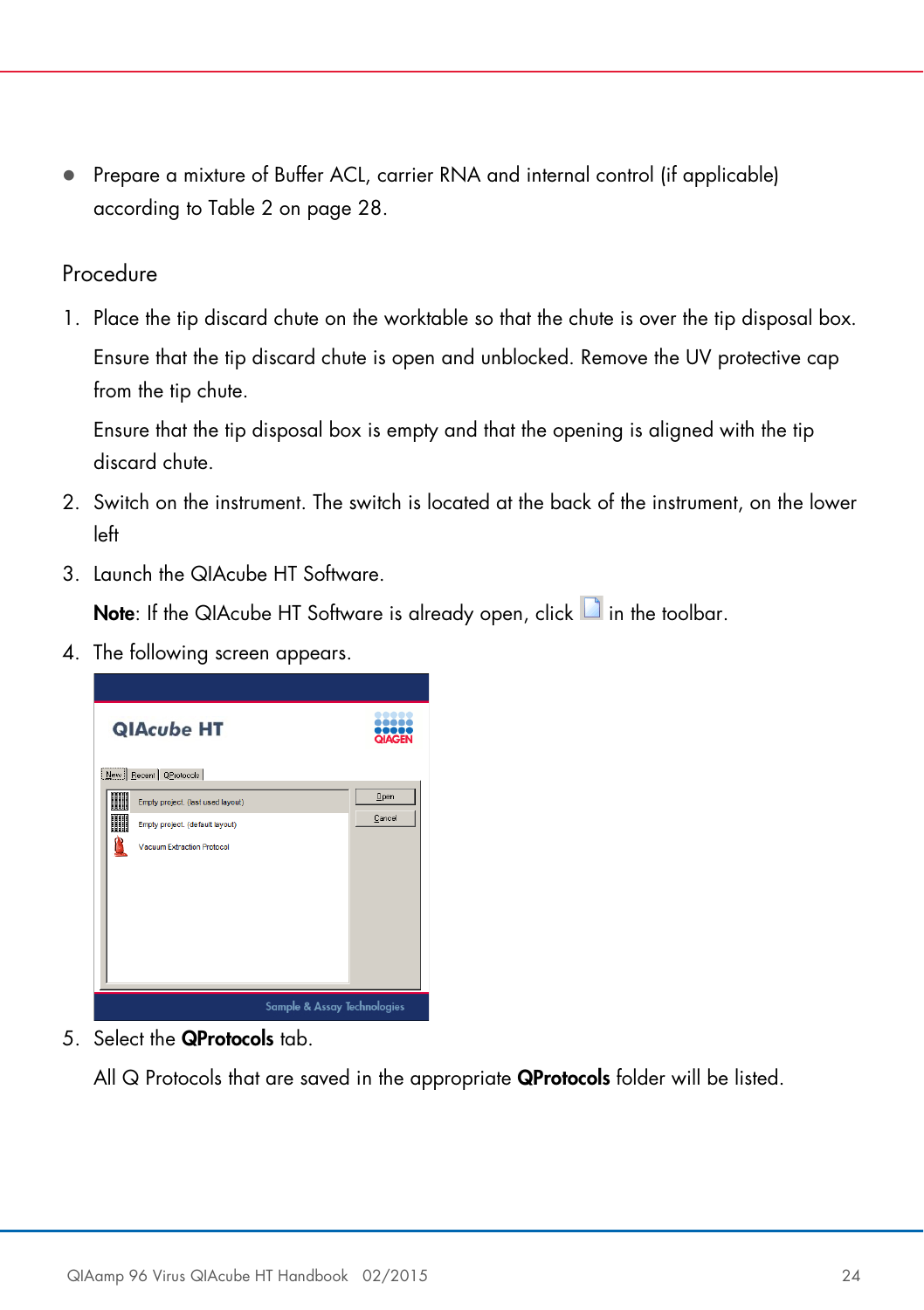6. To open the run file, left-click on the Q Protocol QIAamp 96 Virus QIAcube HT to select it and then click Open.

Alternatively, double-click on the Q Protocol.

- 7. A **Protocol Description** of the selected Q Protocol will be displayed and the **QIAGEN Protocol** icon will appear in the toolbar.
- 8. Check that the Q Protocol meets your requirements, and then click Close.

Note: To view the Q Protocol information box again, click on the  $\boxed{1}$  icon in the toolbar.

9 Click  $\boxed{4}$  in the toolbar.

The **Configuration (1)** step of the **Vacuum extraction** wizard opens. This wizard displays protocol parameters. For information about adjusting the parameters, see the *QIAcube HT User Manual*.

10.Select the appropriate number of samples arranged in columns in the 96-well plate. Ensure the Turn the HEPA filter on automatically option is checked, and click Jump to End.

Reagent and consumable lot numbers can be entered in the Configuration (1) window for tracking.

The Jump to End button is located at the bottom left of the Configuration (1) window.

The Wizard Summary window opens. The information in this window can be printed for documentation purposes.

11. Confirm the protocol by clicking **Finish**. The wizard closes.

The QIAcube HT Software calculates the reagent volumes and the number of tips required to complete the protocol. These values are displayed with the worktable layout in the QIAcube HT workspace. For detailed information, see the *QIAcube HT User Manual*.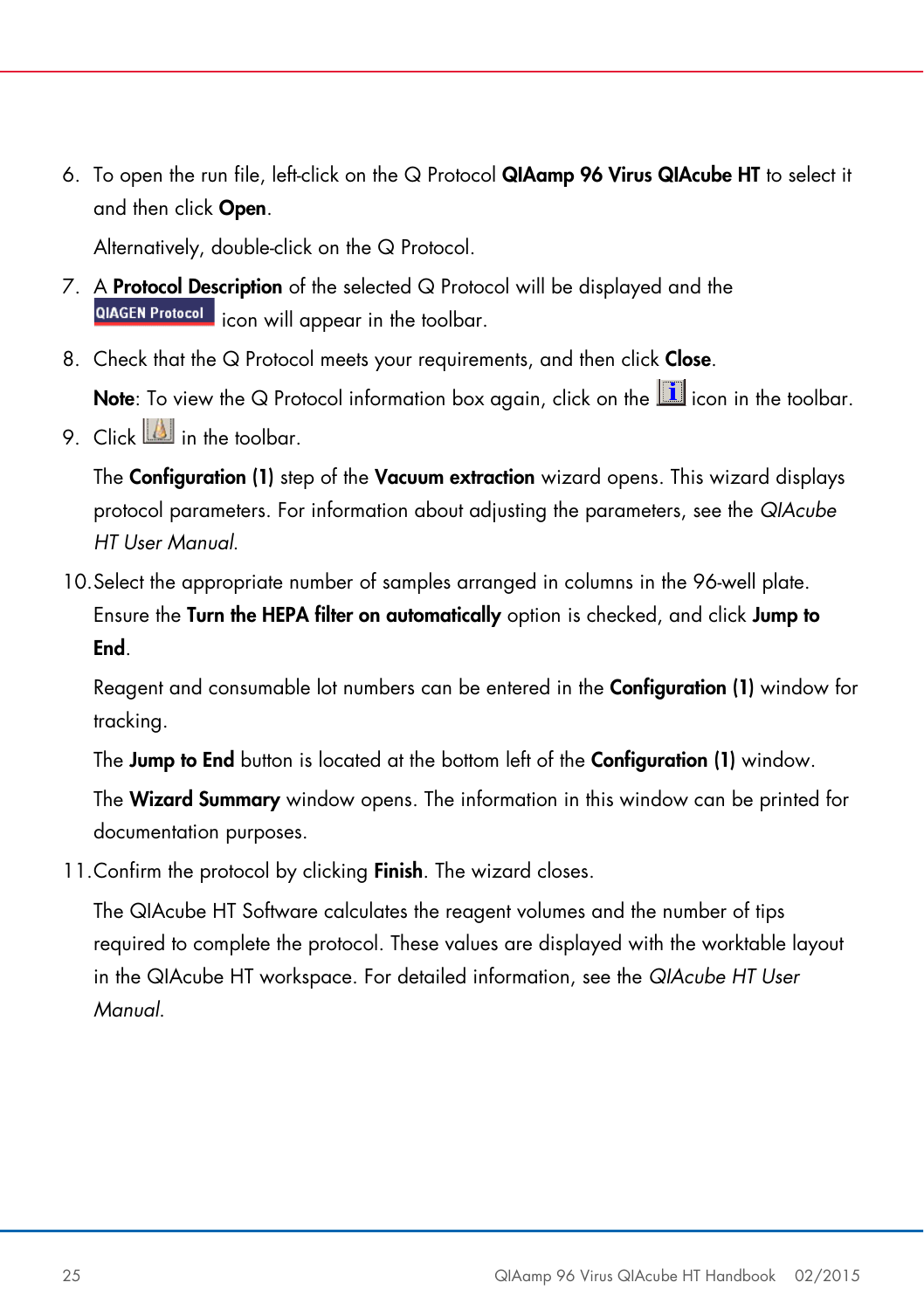12.Ensure that there are sufficient numbers of tips for at least all steps until and including lysate transfer, that tip boxes are placed in the indicated positions, and that the lids have been removed from the tip boxes.

Check that the number and position of available and unused tips is the same on the instrument worktable and in the software workspace.

If more tips are required, you will be prompted to replace empty tip racks with new tip racks during the run. Information about the approximate time for refill will be given in the pre run check. For more information, see the *QIAcube HT User Manual*.

In the software workspace, click on a tip in any tip position to open the **Tip info** preview.

13.Prepare the vacuum chamber as described in ["Assembling the vacuum chamber"](#page-18-0), page [19.](#page-18-0) See the *QIAcube HT User Manual* for more information.

Note: If fewer than 12 columns (96 wells) are to be processed, seal the unused columns of the QIAamp 96 plate with adhesive tape (supplied). Unused wells must be sealed to ensure proper vacuum operation.

Note: Trim any excess tape.

Note: When reusing QIAamp 96 plate, S-Block or elution plate, take care to avoid crosscontamination.

Note: Be sure the QIAamp 96 plate is aligned to the left in the carriage and that the carriage is positioned to the left inside the vacuum chamber.

14.Add 200 µl sample to the selected S-Block wells. Place the S-Block in the B1 position of the QIAcube HT worktable.

Note: Samples are processed in columns of 8 wells. We recommend covering unused wells during pipetting for subsequent reuse of the S-Block.

Note: If fewer than 8 per columns samples are to be processed, unused wells in the column must contain water or buffer. The volume added to unused wells should be the same as the sample volume to avoid foaming.

15.Place clean reagent troughs in the indicated positions.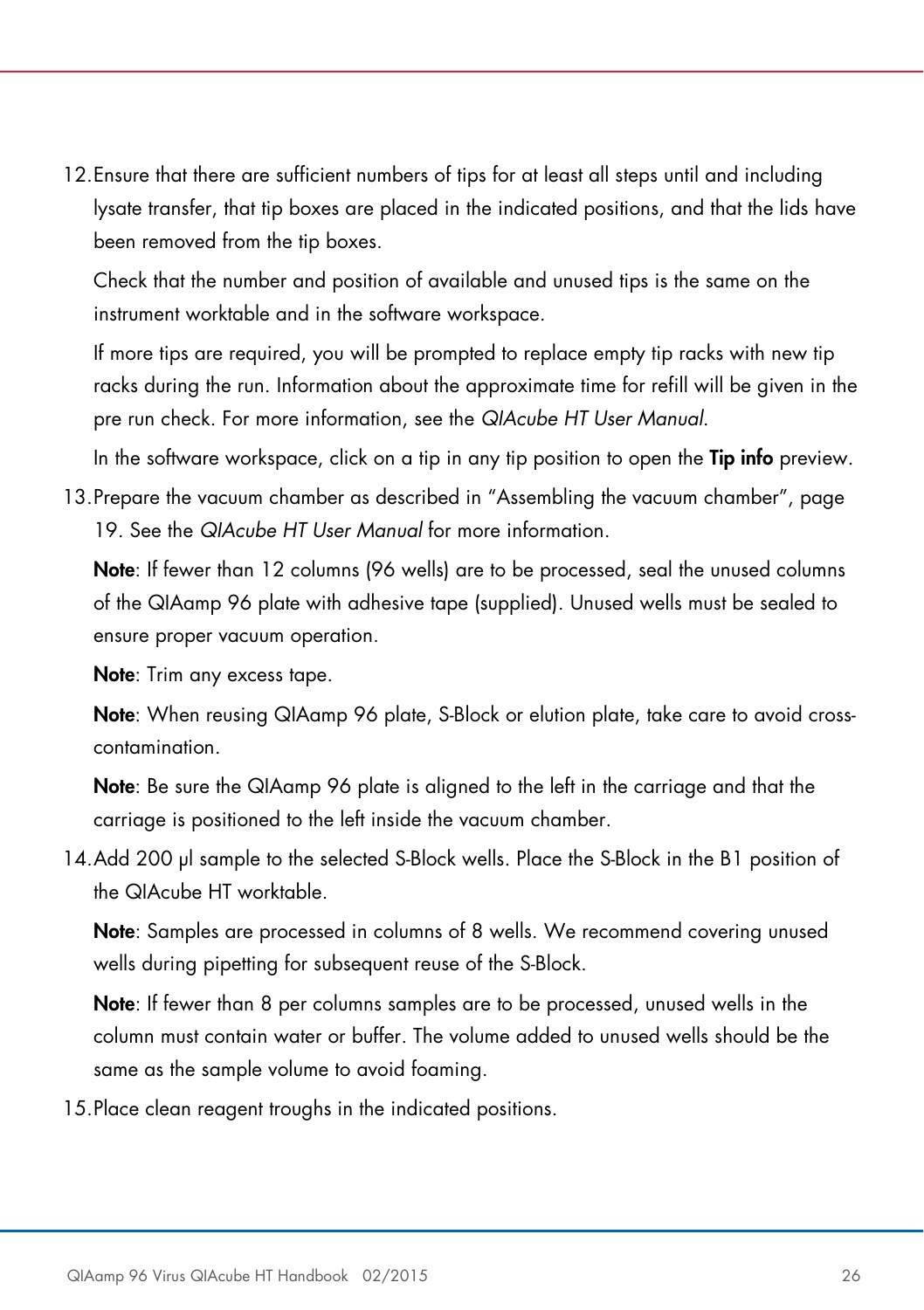16.Transfer the indicated volumes of all reagents, except Buffer ACL mixture, into the corresponding reagent troughs, close the lids, and place them on the indicated positions on the worktable.

Important: If processing fewer than 96 samples, pipette one eighth of the required volume of Proteinase K into each well of the reagent trough to avoid uneven distribution of the Proteinase K during the protocol run.



17.Prepare the indicated volume of ACL mixture according to Table 2 on page [28](#page-27-0) and mix well.

IMPORTANT: Prepare ACL mixture immediately before starting the run.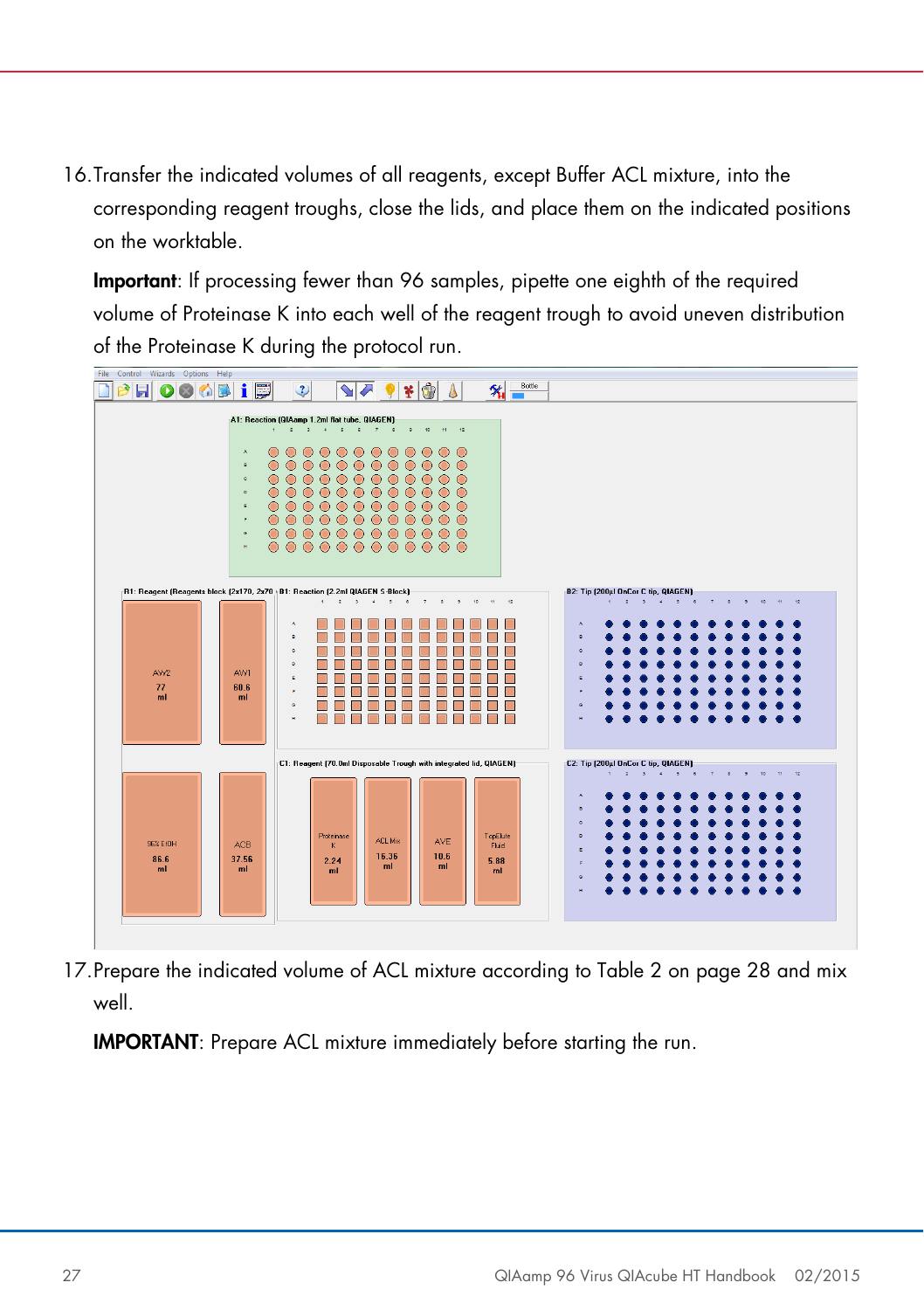|                       | . .<br>Number of samples |     |     |     |     |      |      |      |      |      |
|-----------------------|--------------------------|-----|-----|-----|-----|------|------|------|------|------|
|                       | 24                       | 32  | 40  | 48  | 56  | 64   | 72   | 80   | 88   | 96   |
| Buffer ACL (ml)       | 4.5                      | 5.6 | 6.9 | 8.0 | 9.3 | 10.4 | 11.5 | 12.8 | 13.8 | 15.0 |
| Carrier RNA (µl)      | 140                      | 175 | 215 | 250 | 290 | 325  | 360  | 400  | 430  | 470  |
| Internal Control (µl) | 280                      | 350 | 430 | 500 | 580 | 650  | 720  | 800  | 860  | 940  |

#### <span id="page-27-0"></span>Table 2. Preparation of Buffer ACL, carrier RNA, and internal control (if applicable)

# 18. Start the run immediately by clicking

The pre-run check appears.

19.Perform the pre-run check.

Check the state of the worktable items.

Confirm that worktable is setup correctly (instrument does not perform checks for all items). Check the box to the left of the items. A pre-run report can be saved for documentation purposes by clicking

20.After completing the pre-run check, close the instrument hood and click OK.

The OK button is disabled until all pre-run check items have been checked.

21. Click **Cancel** when the **Save as** dialog box appears.

Optional: Save the run file with a unique file name. See the *QIAcube HT User Manual* for more details.

22.The protocol run begins.

IMPORTANT: At the beginning of each run an open circuit test and a plate detection test are performed automatically. If the QIAamp 96 plate in the transfer carriage is improperly aligned to the left side of the vacuum chamber you will be prompted to place it correctly. After adjusting the position, click Retry to initiate the tests again.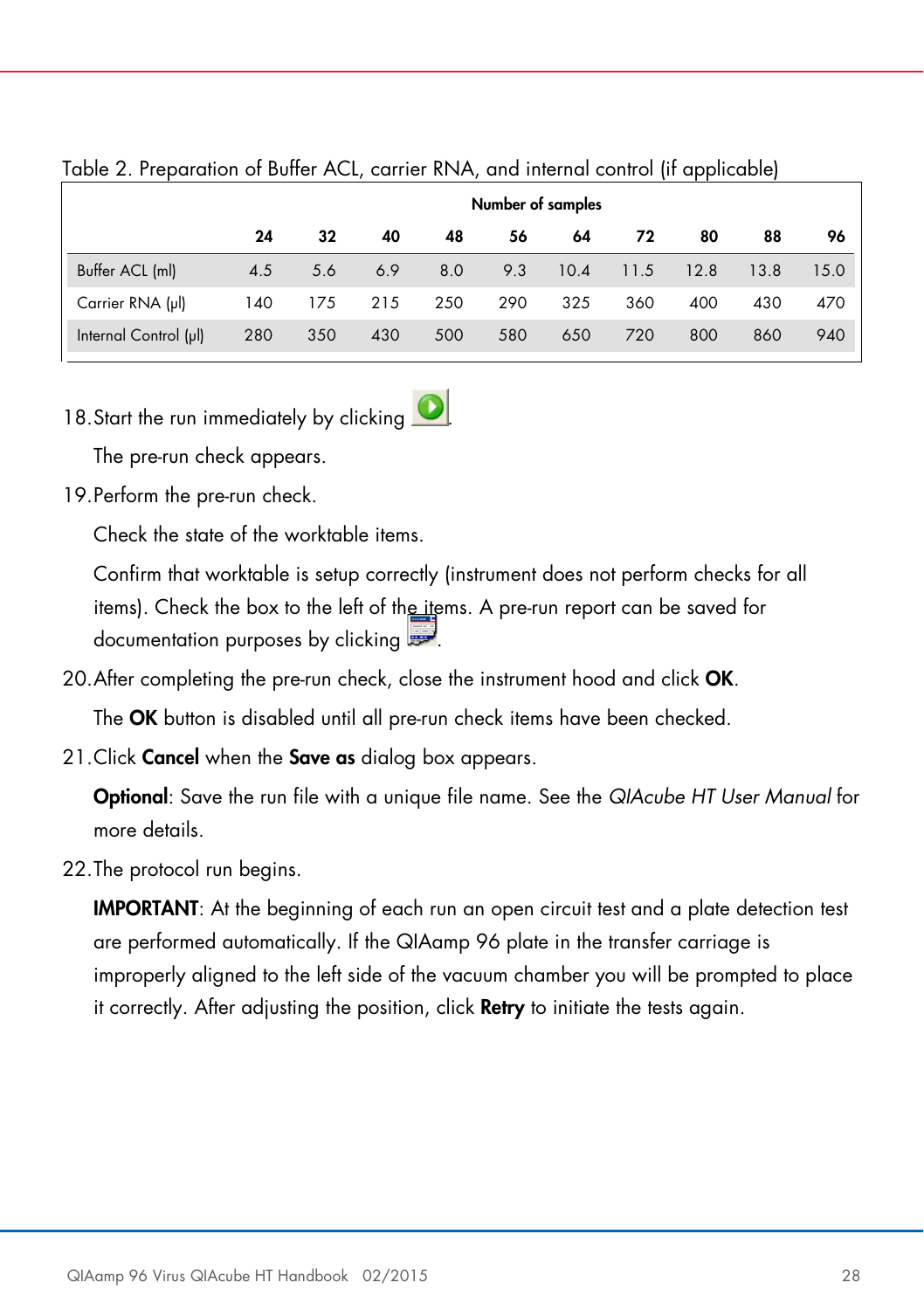23.Cover the elution plate (EMTR) with the lid and remove from the elution chamber, when the protocol is complete. See the *QIAcube HT User Manual* for detailed instructions.

Two liquid phases might be found in the Elution Microtubes. If this is the case, TopElute Fluid will be found as a top layer over the elution buffer. It is inert and has no effect on downstream applications.

IMPORTANT: Ensure that you only take the eluate from below the top layer.

<span id="page-28-0"></span>Cleaning the instrument after completing a run

- 1. Discard racks containing only used tips.
- 2. Discard leftover reagents.

Note: We recommend not reusing reagents in multiple runs. Reagents provided are sufficient for at least 10 runs of 48 samples.

Note: Do not clean the trough containing TopElute Fluid with water, but with a dry lintfree cloth only.

- 3. Discard the S-Block or keep partially used blocks for reuse.
- 4. Remove the transfer carriage and discard the QIAamp 96 plate or keep partially used QIAamp 96 plates for reuse.
- 5. Clean the carriage, channeling-block, channeling-block holder and tip chute.
- 6. With a damp cloth, clean any spilled reagent from the instrument worktable or vacuum chamber.

Note: For all further cleaning and maintenance operations, see Section 7 of the *QIAcube HT User Manual*.

- 7. Turn on the UV lamp to decontaminate the worktable by clicking
- 8. See the *QIAcube HT User Manual* for detailed instructions.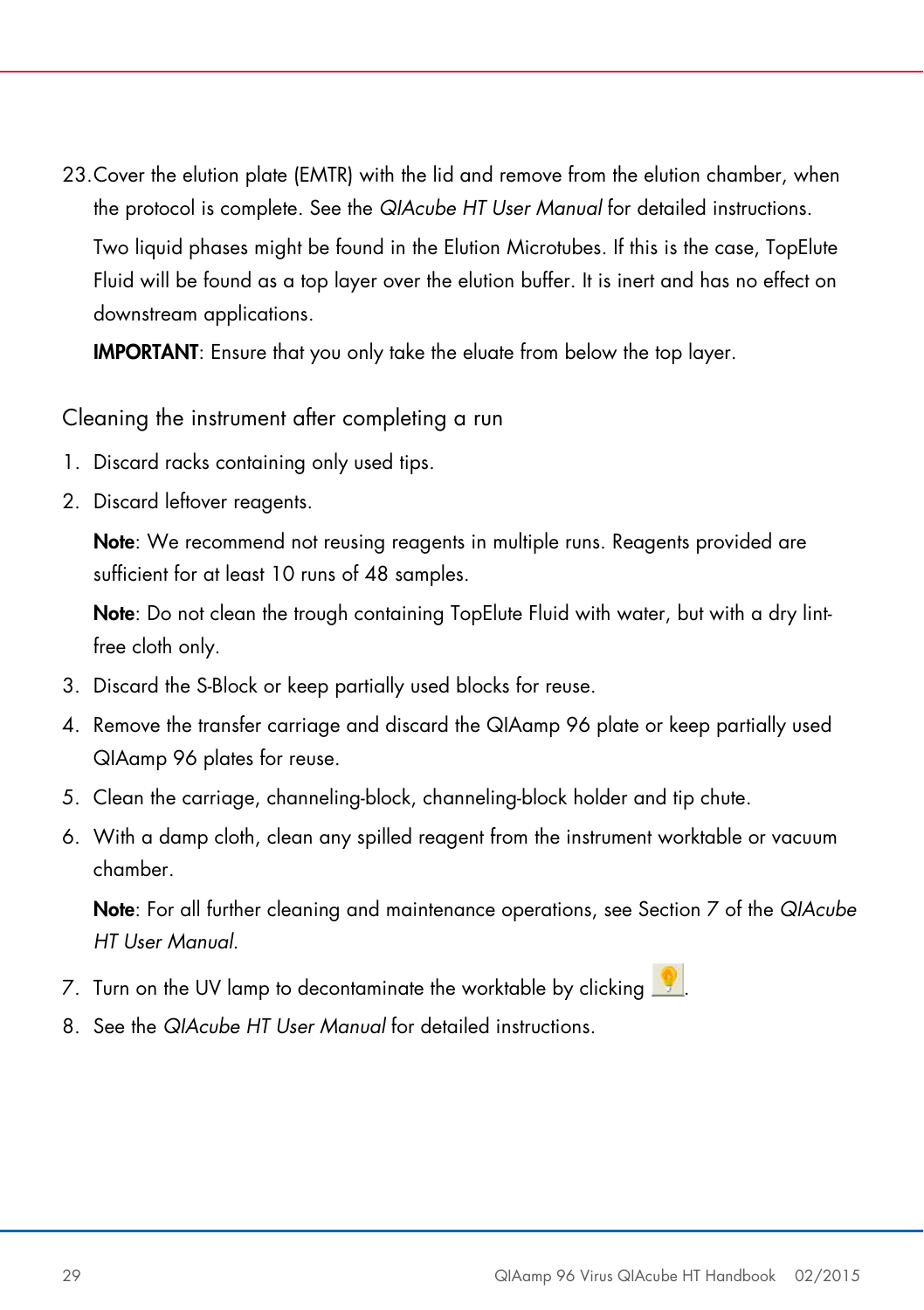# <span id="page-29-0"></span>Sample Pretreatment Protocols

### <span id="page-29-1"></span>Pretreatment B1 for Respiratory Samples

This protocol is intended for viscous respiratory samples. Non-viscous respiratory samples do not require pretreatment and can be used directly as starting material in ["Protocol:](#page-22-0)  Purification of Viral [Nucleic Acids from Diverse](#page-22-0) Samples", pages [23](#page-22-0)[–29.](#page-28-0)

### Procedure

- 1. Liquefy the sample according to either step 1a. or 1b.
	- 1a. Add 1 volume of Sputasol solution to 1 volume of sample, and shake well. Place in a 37°C water bath, and incubate with periodic shaking until the sample is completely liquefied.
	- 1b. Mix 1 volume of sample with 1 volume of NAC buffer (10 g N-acetylcysteine per liter of 0.9% NaCl solution). If the sample is very viscous or solid (e.g., when working with lower respiratory samples), try to disrupt it mechanically by pipetting up and down. Incubate at room temperature (15–25°C) for 30 min with constant shaking.

For easier pipetting, it may be necessary to cut off the end of the pipette tip. If the sample is solid, the incubation time needs to be increased to completely liquefy the sample.

- 2. Centrifuge the liquefied sample to pellet debris, and transfer the clear supernatant to a clean tube.
- 3. Use 200 µl lysate as starting material and proceed directly with ["Protocol: Purification of](#page-22-0)  Viral [Nucleic Acids from Diverse](#page-22-0) Samples", page [23.](#page-22-0)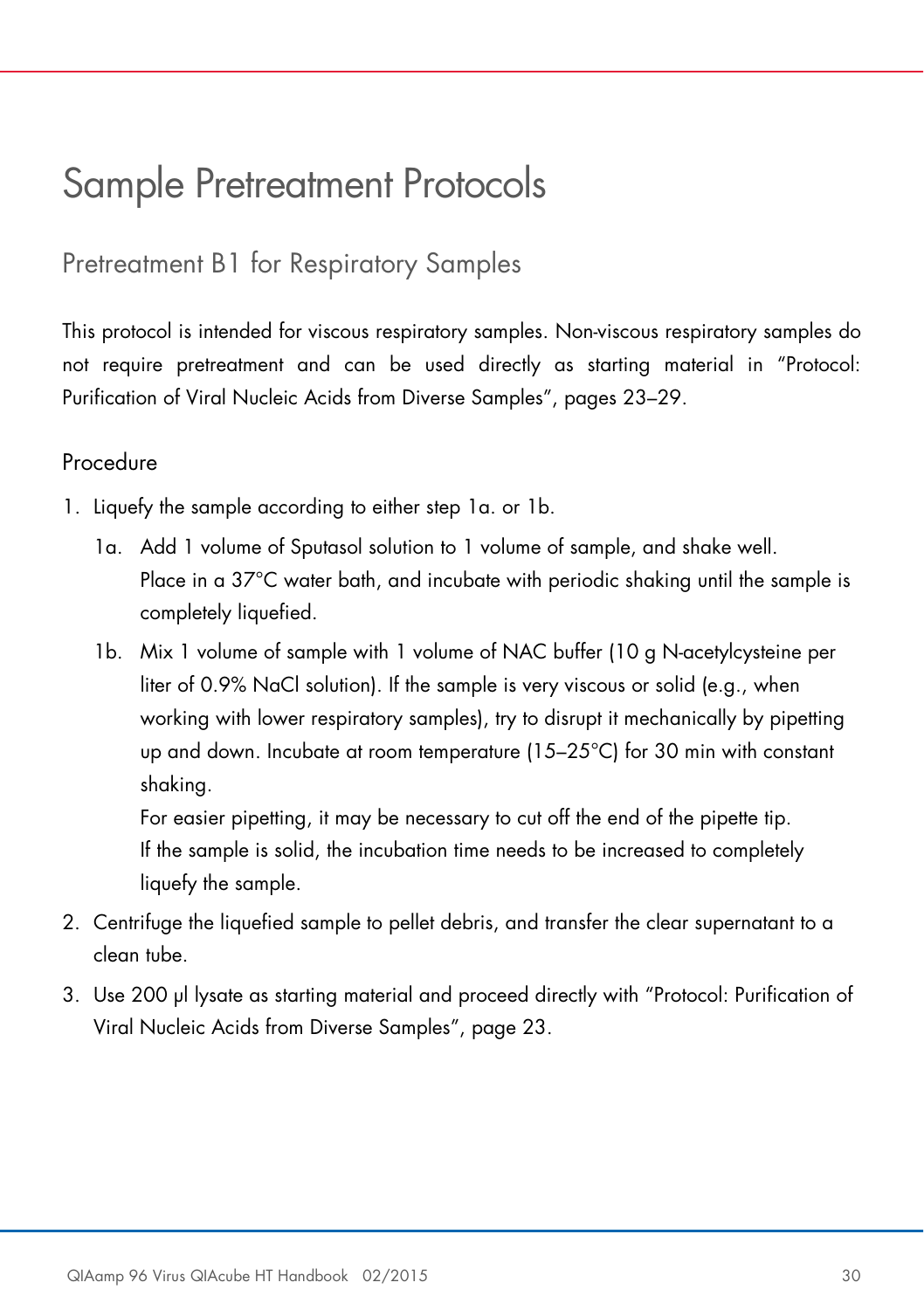## <span id="page-30-0"></span>Pretreatment B2 for Liquid Transport Media

Most transport media, such as PreservCyt® solution, require no pretreatment and can be used directly as starting material in ["Protocol: Purification of Viral](#page-22-0) Nucleic Acids from Diverse [Samples"](#page-22-0), pages [23–](#page-22-0)[29.](#page-28-0) For some media such as SurePath® solution, a pretreatment prior to nucleic acid purification can improve extraction efficiency.

### Procedure

- 1. Add 400 µl media to 120 µl Buffer ATL and 30 µl proteinase K solution. The Buffer ATL and proteinase K solution supplied with the kit might not be sufficient for all users. If necessary, please order separately.
- 2. Mix the solution carefully.
- 3. Use 200 µl lysate as starting material and proceed directly with ["Protocol: Purification of](#page-22-0)  Viral [Nucleic Acids from Diverse](#page-22-0) Samples", page [23.](#page-22-0)

Note: Proteinase K can be replaced by Buffer ACL on the QIAcube HT worktable.

## <span id="page-30-1"></span>Pretreatment B3 for Urine

### Procedure

- 1. Add 400 µl urine to 120 µl Buffer ATL and 30 µl proteinase K solution. The Buffer ATL and proteinase K solution supplied with the kit might not be sufficient for all users. If necessary, please order separately. See ["Ordering Information"](#page-42-0) on page [43.](#page-42-0)
- 2. Mix the solution carefully.
- 3. Use 200 µl lysate as starting material and proceed directly with "Protocol: Purification of Viral [Nucleic Acids from Diverse](#page-22-0) Samples", page [23.](#page-22-0)

Note: Proteinase K can be replaced by Buffer ACL on the QIAcube HT worktable.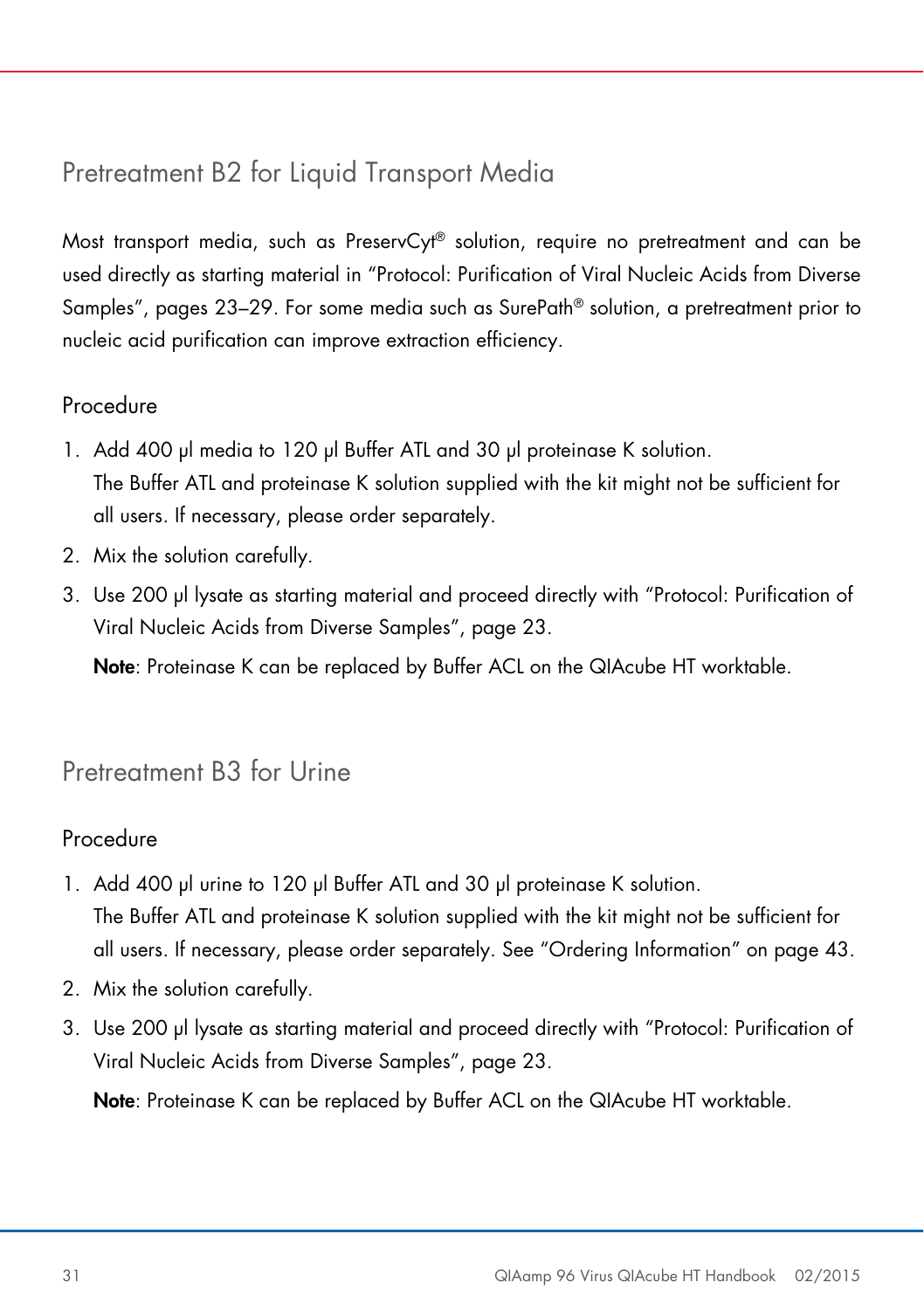<span id="page-31-0"></span>Pretreatment B4 for Dried Blood Spots

Things to do before starting

Read ["Dried blood spots"](#page-14-1) on page [15.](#page-14-1)

### Procedure

1. Add dried blot spots (e.g., from Whatman FTA Cards) to 500 µl Buffer ATL and 30 µl proteinase K solution.

The Buffer ATL and proteinase K solution supplied with the kit might not be sufficient for all users. If necessary, please order separately. See ["Ordering Information"](#page-42-0) on page [43.](#page-42-0)

- 2. Incubate at 56°C for 1 h with constant agitation.
- 3. Centrifuge briefly, and transfer 500 ul supernatant to a clean tube.
- 4. Use 200 µl lysate as starting material and proceed directly with ["Protocol: Purification of](#page-22-0)  Viral [Nucleic Acids from Diverse](#page-22-0) Samples", page [23.](#page-22-0)

Note: Proteinase K can be replaced by Buffer ACL on the QIAcube HT worktable.

### <span id="page-31-1"></span>Pretreatment B5 for Swabs and Buccal Cells

Things to do before starting

● Read ["Swabs"](#page-12-0) on page [13.](#page-12-0)

### **Procedure**

- 1. Add the swab to 800 µl Buffer ATL and 30 µl proteinase K solution. The Buffer ATL and proteinase K solution supplied with the kit might not be sufficient for all users. If necessary, please order separately. See ["Ordering Information"](#page-42-0) on page [43.](#page-42-0)
- 2. Incubate at 56°C for 1 h with constant agitation.
- 3. Remove the swab from the tube, and centrifuge the tube to collect condensation.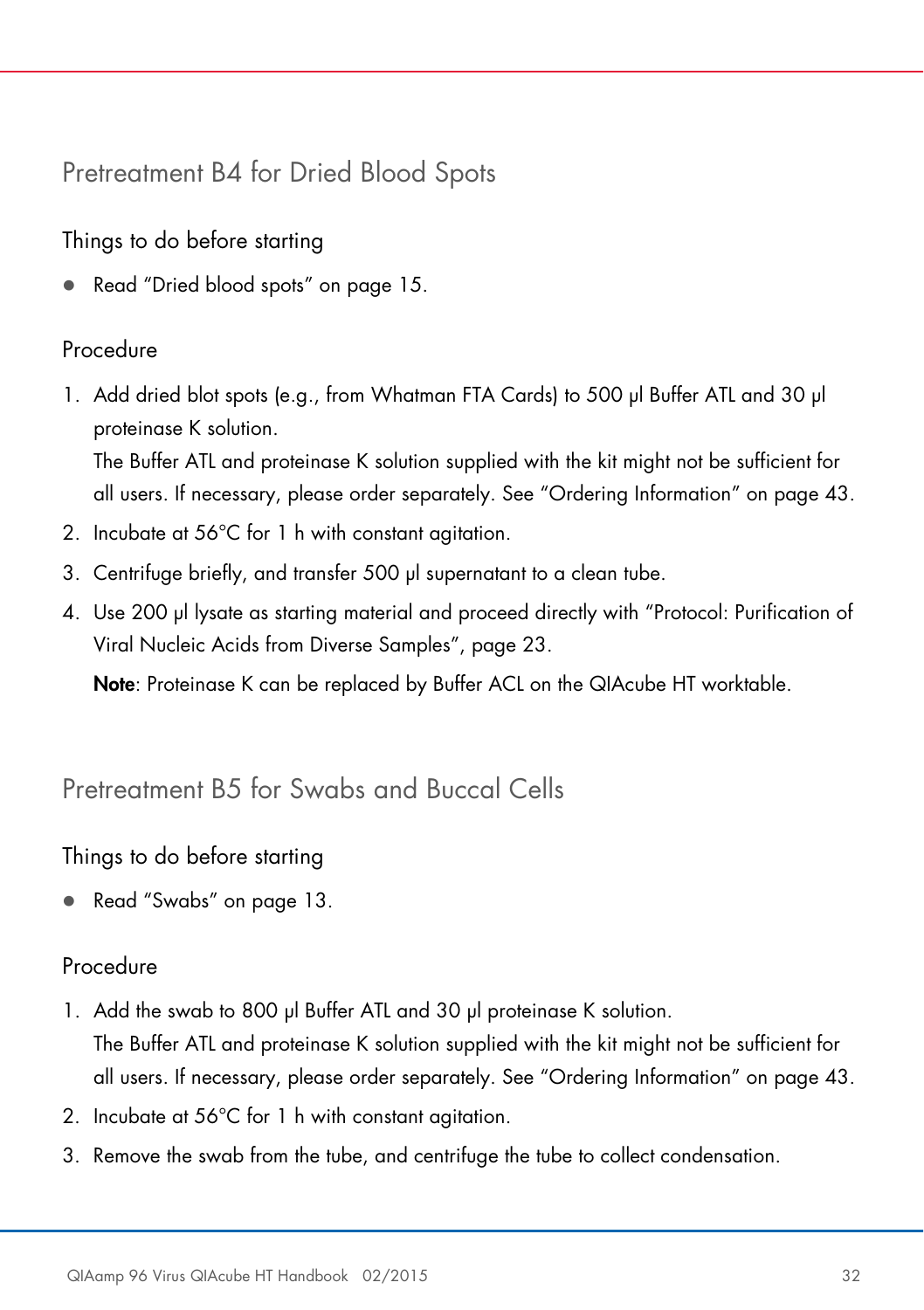- 4. Use 200 µl lysate as starting material and proceed directly with ["Protocol: Purification of](#page-22-0)  Viral [Nucleic Acids from Diverse](#page-22-0) Samples", page [23.](#page-22-0)
- 5. Note: Proteinase K can be replaced by Buffer ACL on the QIAcube HT worktable.

### <span id="page-32-0"></span>Pretreatment F1 for Stool Suspensions

### Procedure

- 1. Mix 1 volume of stool with 9 volumes of 0.9 % NaCl.
- 2. Vortex vigorously to prepare a homogeneous suspension.
- 3. Centrifuge the suspension to pellet debris, and transfer the clear supernatant to a clean tube.

Note: Depending on the bacteria species and the speed of centrifugation, bacteria will be present in the pellet.

4. Use 200 µl lysate as starting material and proceed directly with ["Protocol: Purification of](#page-22-0)  Viral [Nucleic Acids from Diverse](#page-22-0) Samples", page [23.](#page-22-0)

### <span id="page-32-1"></span>Pretreatment T1 Mechanical Disruption of Tissue

This pretreatment is for the extraction of viral RNA and viral DNA from most types of tissue.

### Important point before starting

 Stainless steel beads must be ordered separately (see ["Ordering Information"](#page-42-0) on page [43.](#page-42-0)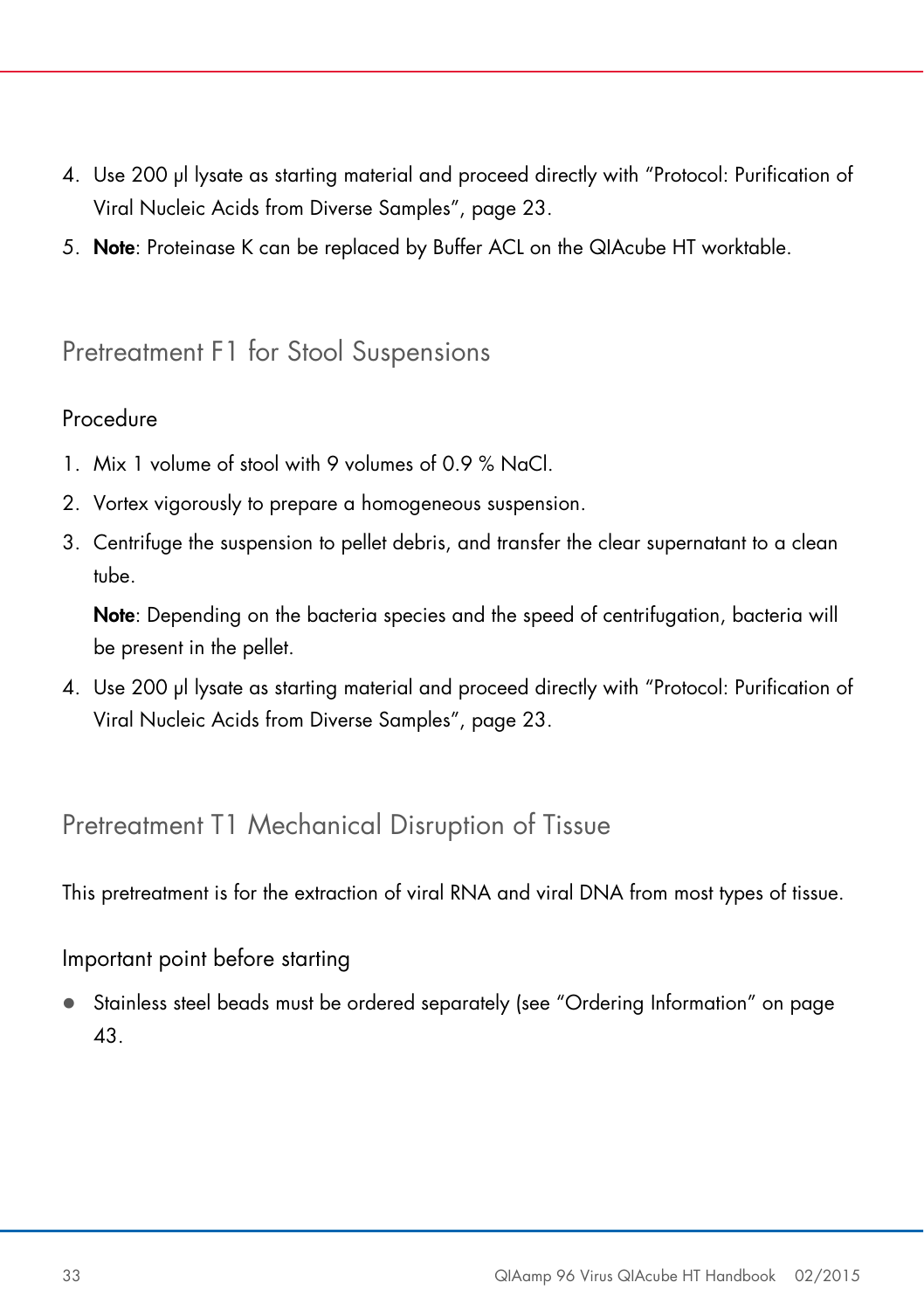### Procedure

1. Place up to 5 mg tissue in 2 ml microcentrifuge tubes each containing 1 stainless steel bead (5 mm mean diameter).

Note: Up to 20 mg tissue can be processed. We recommend starting with 5 mg and increasing the amount if needed. For tissues with a very high number of cells for a given mass of tissue (e.g., spleen), a reduced amount of starting material (5–10 mg) should be used.

If working with fibrous tissue, cutting the tissue into smaller pieces before starting disruption will improve disruption efficiency.

- 2. Add 300 µl PBS or 0.9% NaCl solution to each tube.
- 3. Place the tubes in the TissueLyser II Adapter Set.
- 4. Operate the TissueLyser II for 2 min at 25 Hz.

Optional: If working with fiber-rich tissue, disassemble the adapter set, rotate the rack of tubes so that the tubes nearest to the TissueLyser II are now outermost, and reassemble the adapter set. Operate the TissueLyser II for a further 2 min at 25 Hz.

- 5. Disassemble the adapter set. Centrifuge the samples at 14,000 x *g* for 2 min at room temperature (15–25°C).
- 6. Use 200 µl of the supernatant from step 5 as the starting material for ["Protocol:](#page-22-0)  Purification of Viral [Nucleic Acids from Diverse](#page-22-0) Samples", page [23.](#page-22-0)
- 7. For fiber-rich tissues, complete disruption may not always be possible. Ensure that no solid particles are transferred to the purification protocol.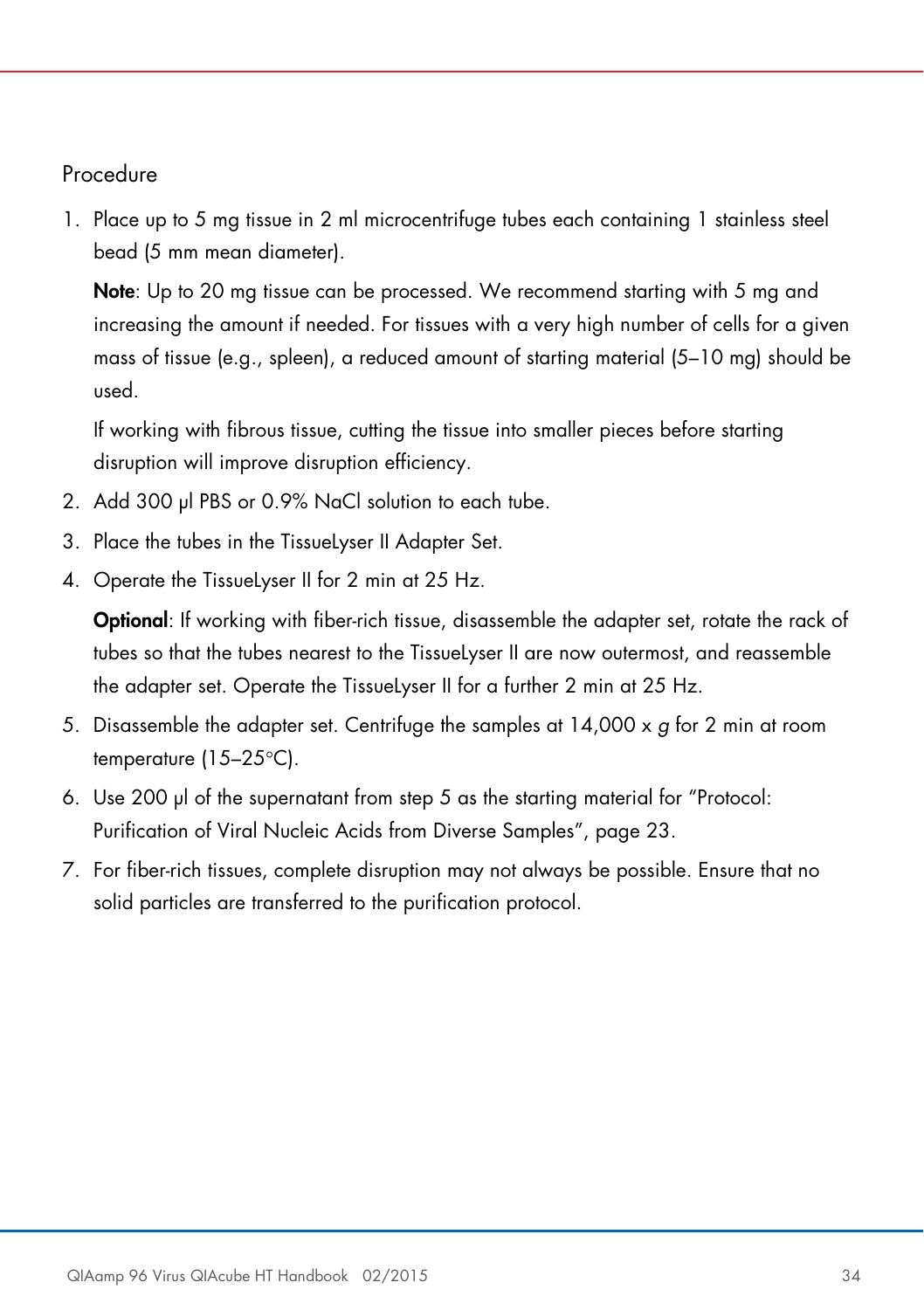# <span id="page-34-0"></span>Pretreatment T2 for Enzymatic Digestion of Tissue

This pretreatment is for the extraction of viral DNA from most types of tissue. It is not suitable for viral RNA because the lysis conditions do not sufficiently conserve RNA integrity.

Things to do before starting

- Check Buffer ATL for precipitate upon storage. If it contains precipitates, warm to 56°C to dissolve precipitates.
- $\bullet$  Heat a thermomixer block, shaking water bath or rocking platform to 56°C for use in step 3 of the pretreatment protocol.

### <span id="page-34-1"></span>Procedure

1. Cut up to 5 mg tissue into small pieces and place in a 2 ml microcentrifuge tube. Add 180 µl Buffer ATL.

Note: Up to 20 mg tissue can be processed. We recommend starting with 5 mg and increasing the amount if needed. For tissues with a very high number of cells for a given mass of tissue (e.g., spleen), a reduced amount of starting material (5–10 mg) should be used.

We recommend cutting the tissue into small pieces for efficient lysis.

- 2. Add 20 µl QIAGEN Proteinase K. Close the cap and mix thoroughly by vortexing. Briefly centrifuge the tube to collect any solution from the cap.
- 3. Incubate at 56°C with constant agitation until the tissue is completely lysed.

Lysis time varies depending on the type of tissue processed. Lysis is usually complete in 1–3 h. If more convenient, overnight lysis is possible but should be evaluated for specific sample types.

After incubation, the lysate may appear viscous, but should not be gelatinous. If a substantial gelatinous pellet remains after incubation and vortexing, extend incubation time at 56°C for the QIAGEN Proteinase K digest and/or increase the amount of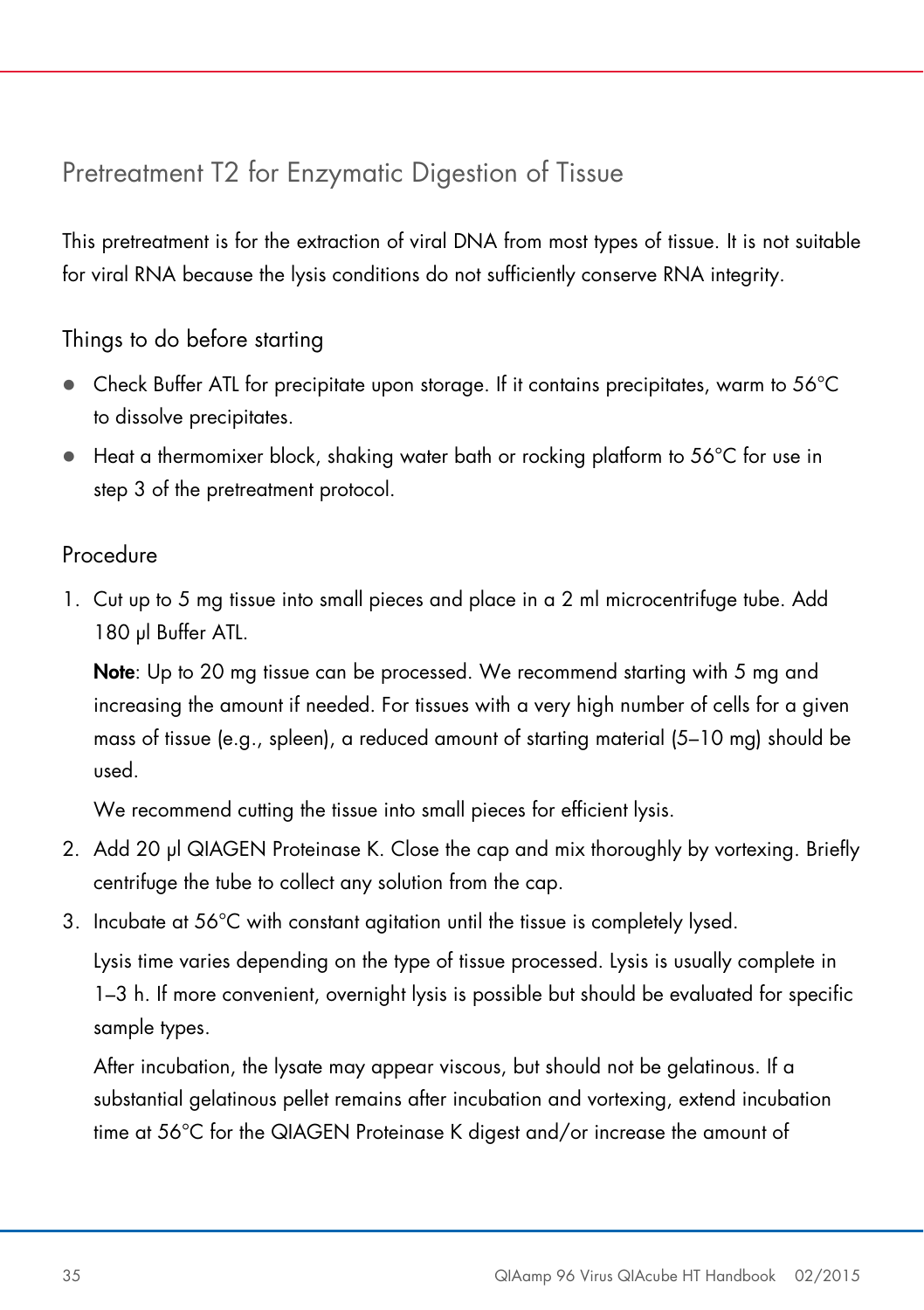QIAGEN Proteinase K to 40 µl. Reduce the amount of starting material in future preparations of this tissue type.

If no thermomixer, shaking water bath or rocking platform is available, incubate in a heating block or water bath and vortex occasionally during incubation to disperse the sample.

- 4. Optional: If solid tissue or debris remains in the tubes after lysis, add 50 µl Buffer ATL. Mix by vortexing and centrifuge at 6,000 x *g* (8,000 rpm) for 1 min. Use 200 µl of the supernatant in the next step.
- 5. Use 200 µl lysate as starting material and proceed directly with ["Protocol: Purification of](#page-22-0)  Viral [Nucleic Acids from Diverse](#page-22-0) Samples", page [23.](#page-22-0)

Note: Proteinase K can be replaced by Buffer ACL on the QIAcube HT worktable.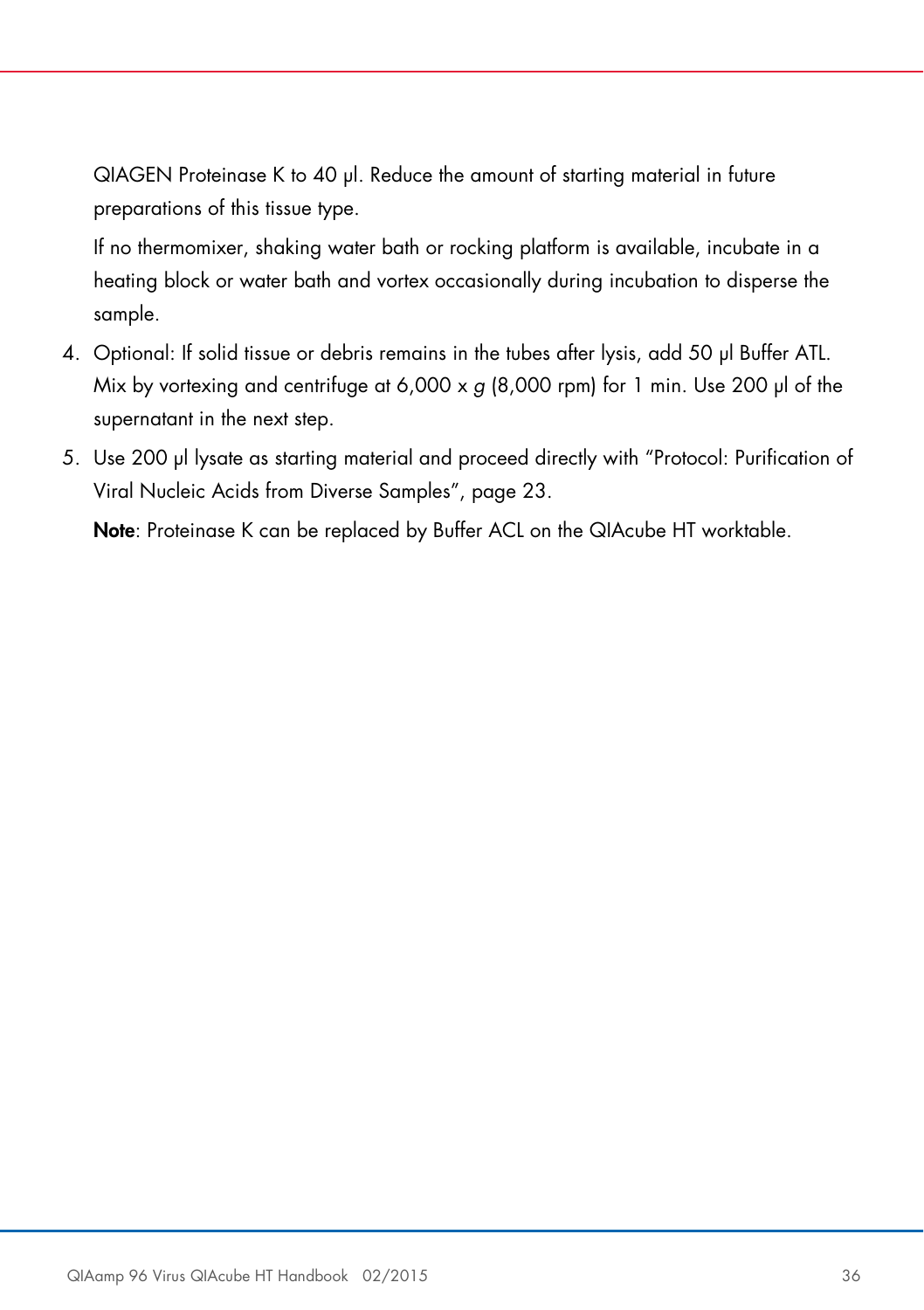# <span id="page-36-0"></span>Troubleshooting Guide

This troubleshooting guide may be helpful in solving any problems that may arise. For more information, see also the Frequently Asked Questions page at our Technical Support Center: www.qiagen.com/FAQ/FAQList.aspx. The scientists in QIAGEN Technical Services are always happy to answer any questions you may have about either the information and/or protocols in this handbook or sample and assay technologies (for contact information, visit www.qiagen.com).

Comments and suggestions

|    | <b>Instrument issues</b>                                          |                                                                                                                                                                                                                                                                                                                                                   |  |  |  |  |
|----|-------------------------------------------------------------------|---------------------------------------------------------------------------------------------------------------------------------------------------------------------------------------------------------------------------------------------------------------------------------------------------------------------------------------------------|--|--|--|--|
| a) | Recovery in case of<br>instrument failure or user<br>interruption | The QIAcube HT interrupts a run upon opening of the hood. The run will<br>proceed normally once the hood is closed. To ensure process safety, this<br>incident is reported in the post-run report.                                                                                                                                                |  |  |  |  |
| b) | Instrument<br>failure/cancelled run                               | It is possible to restart the protocol from the last successful step. The post-run<br>report indicates the step where the error occurred. It is often possible to delete<br>all steps before the indicated step in the right-hand pane and to restart the run<br>from this point. Be sure that all parts and buffers are in the correct position. |  |  |  |  |
| c) | <b>Blocked membranes</b>                                          | When processing samples that might potentially block the membrane, we<br>recommend using a user confirmation step after addition of the first wash<br>buffer (AW1).                                                                                                                                                                               |  |  |  |  |
|    |                                                                   | If liquid is still visible, remove 500 µl using a pipet. Then scrape the surface of<br>the membrane with a fresh pipet tip in order to relocate any solid particles<br>that may block the membrane. Take care not to damage the membrane. If<br>there is still no liquid flow, pipet all liquid from the well and proceed with the<br>run.        |  |  |  |  |
|    |                                                                   | After the instrument has added Buffer AW2, open the hood to pause the run.<br>Check if the well is still blocked. If so, remove all liquid using a pipet and<br>mark well as invalid.                                                                                                                                                             |  |  |  |  |
|    |                                                                   | Do not perforate the membrane. Uncovered perforated wells will disturb<br>vacuum integrity during elution across the whole plate.                                                                                                                                                                                                                 |  |  |  |  |
|    |                                                                   | Proceed the run. No buffer will float over from the blocked well into other<br>wells from this step on.                                                                                                                                                                                                                                           |  |  |  |  |
|    |                                                                   | Next time, use less sample (tissue) and prolong the digestion step.                                                                                                                                                                                                                                                                               |  |  |  |  |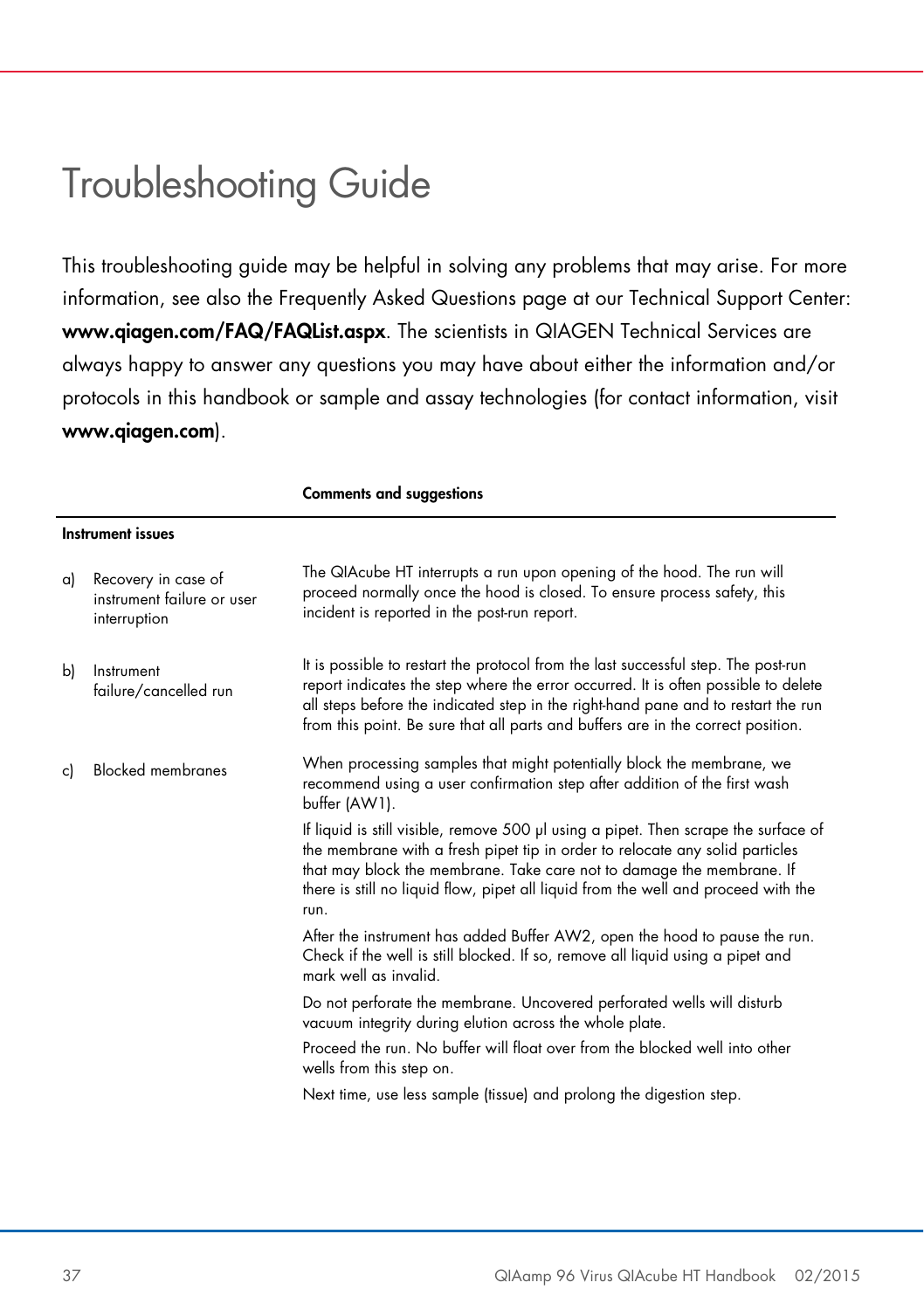#### Comments and suggestions

#### Little or no viral DNA or RNA in the eluate

| a) | Buffer ACB prepared<br>incorrectly                                    | Check that Buffer ACB concentrate was diluted with the correct volume of<br>isopropanol, as indicated on the bottle. Use 100% isopropanol. Repeat the<br>purification protocol with new samples.                                                                                                                                                                                                                 |
|----|-----------------------------------------------------------------------|------------------------------------------------------------------------------------------------------------------------------------------------------------------------------------------------------------------------------------------------------------------------------------------------------------------------------------------------------------------------------------------------------------------|
| b) | Buffer AW1 or Buffer AW2<br>prepared incorrectly                      | Check that Buffer AW1 or Buffer AW2 concentrate was diluted with the correct<br>volume of ethanol, as indicated on the bottle. Use<br>96-100% ethanol. Do not use denatured alcohol, which contains other substances<br>such as methanol or methylethylketone. Repeat the purification protocol with new<br>samples.                                                                                             |
| c) | Insufficient sample lysis                                             | QIAGEN Proteinase K was stored at elevated temperatures for too long. Repeat the<br>purification procedure using new samples and fresh QIAGEN Proteinase K (see<br>storage recommendations on page 5).                                                                                                                                                                                                           |
|    |                                                                       | For some DNA viruses and bacteria, heated lysis may improve lysis efficiency. For<br>this purpose an off-board-lysis protocol is available.                                                                                                                                                                                                                                                                      |
| d) | Carrier RNA not added to<br>Buffer ACL mix or degraded<br>carrier RNA | Please refer to the recommendations for preparation, storage and addition of<br>carrier RNA.                                                                                                                                                                                                                                                                                                                     |
| e) | RNase contamination in Buffer<br><b>AVE</b>                           | Take care not to introduce RNases, which can degrade viral RNA. This may occur<br>if tubes containing Buffer AVE are opened repeatedly. In case of RNase<br>contamination, replace the open vial of Buffer AVE with a new vial. Repeat the<br>purification procedure with new samples.                                                                                                                           |
| f) | Nucleic acids in samples<br>already degraded prior to<br>purification | Samples were frozen and thawed more than once or stored at room temperature<br>(15-25°C) for too long. Always use fresh samples or samples thawed only once.<br>Repeat the purification protocol with new samples.                                                                                                                                                                                               |
|    | DNA or RNA does not perform well in downstream applications           |                                                                                                                                                                                                                                                                                                                                                                                                                  |
| a) | Little or no DNA or RNA in<br>the eluate                              | See "Little or no viral DNA or RNA in the eluate", above.                                                                                                                                                                                                                                                                                                                                                        |
| b) | Too much eluate in the<br>amplification reaction                      | Some sample types may contain high amounts of background nucleic acids (e.g.<br>whole blood, tissue) or PCR inhibiting substances (stool). High amounts of<br>background nucleic acids may inhibit amplification reactions, and removal of<br>inhibitors may not be complete without additional treatment. Reduce the amount of<br>sample input and/or the amount of eluate added to the amplification reaction. |
| c) | Too much background nucleic<br>acids in the eluate                    | Determine the maximum amount of carrier RNA suitable for the amplification<br>reaction.<br>In RT-PCR, a low DNA background is preferable. Use less eluate or use DNase<br>during nucleic acid extraction. An additional protocol is available from QIAGEN<br><b>Technical Services.</b>                                                                                                                          |
|    |                                                                       |                                                                                                                                                                                                                                                                                                                                                                                                                  |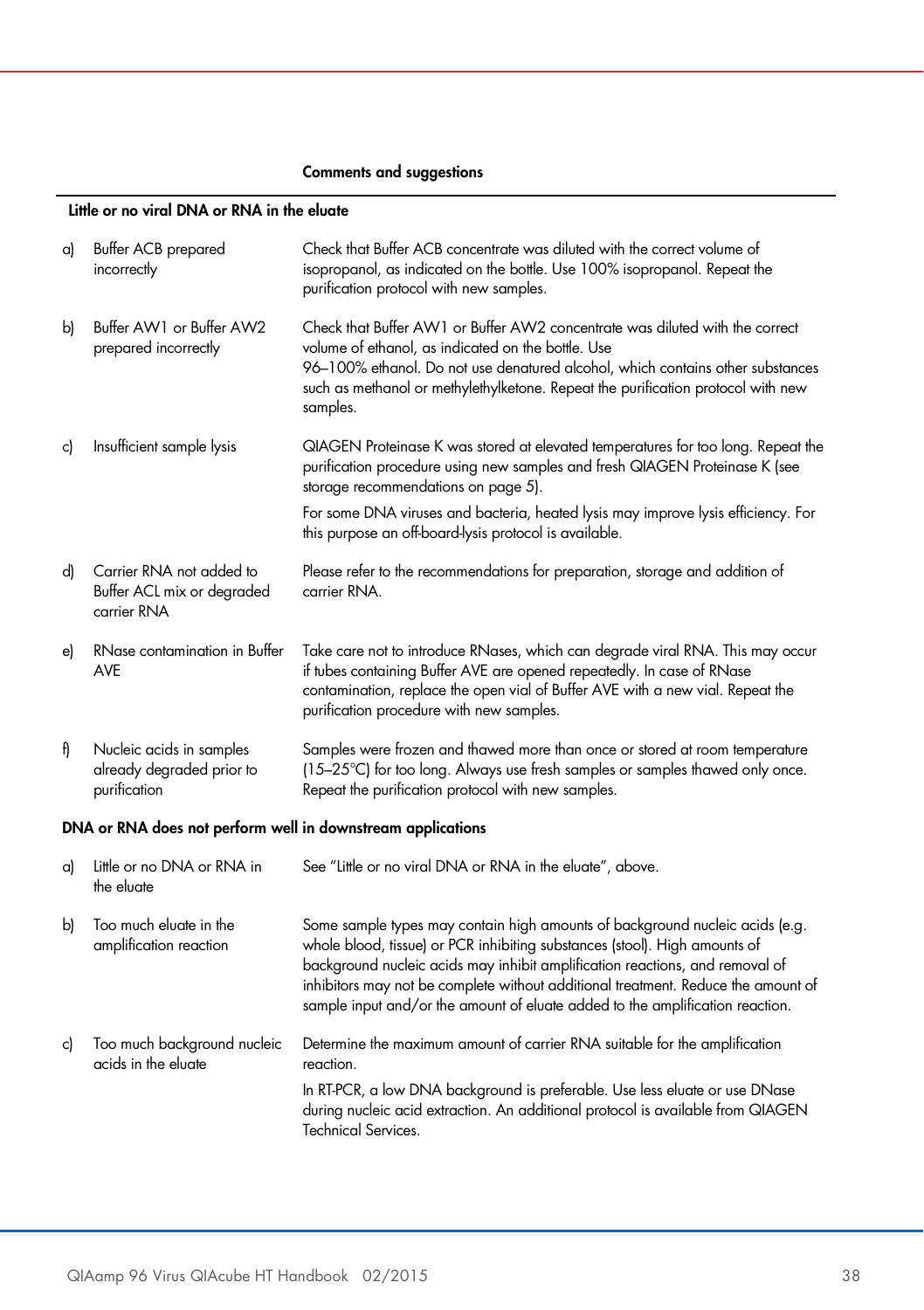#### Comments and suggestions

| dl | Performance of purified<br>nucleic acids in assays varies<br>with aging of reconstituted<br>wash buffers | Salt and ethanol components of Buffer AW1 or Buffer AW2 may have separated<br>out after being left for a long period between preparations. Always mix buffers<br>thoroughly before each preparation. |
|----|----------------------------------------------------------------------------------------------------------|------------------------------------------------------------------------------------------------------------------------------------------------------------------------------------------------------|
| el | Residual ethanol in the eluate                                                                           | Perform the drying step at 25 kPa for 5 minutes.                                                                                                                                                     |
|    | Precipitate in buffers                                                                                   |                                                                                                                                                                                                      |
| a) | Precipitate in Buffer ACL or<br><b>Buffer ACB</b>                                                        | Precipitate may form after storage at low temperature or prolonged storage. To<br>dissolve precipitate, incubate Buffer ACL or ACB for 30 min at 37°C with<br>occasional shaking.                    |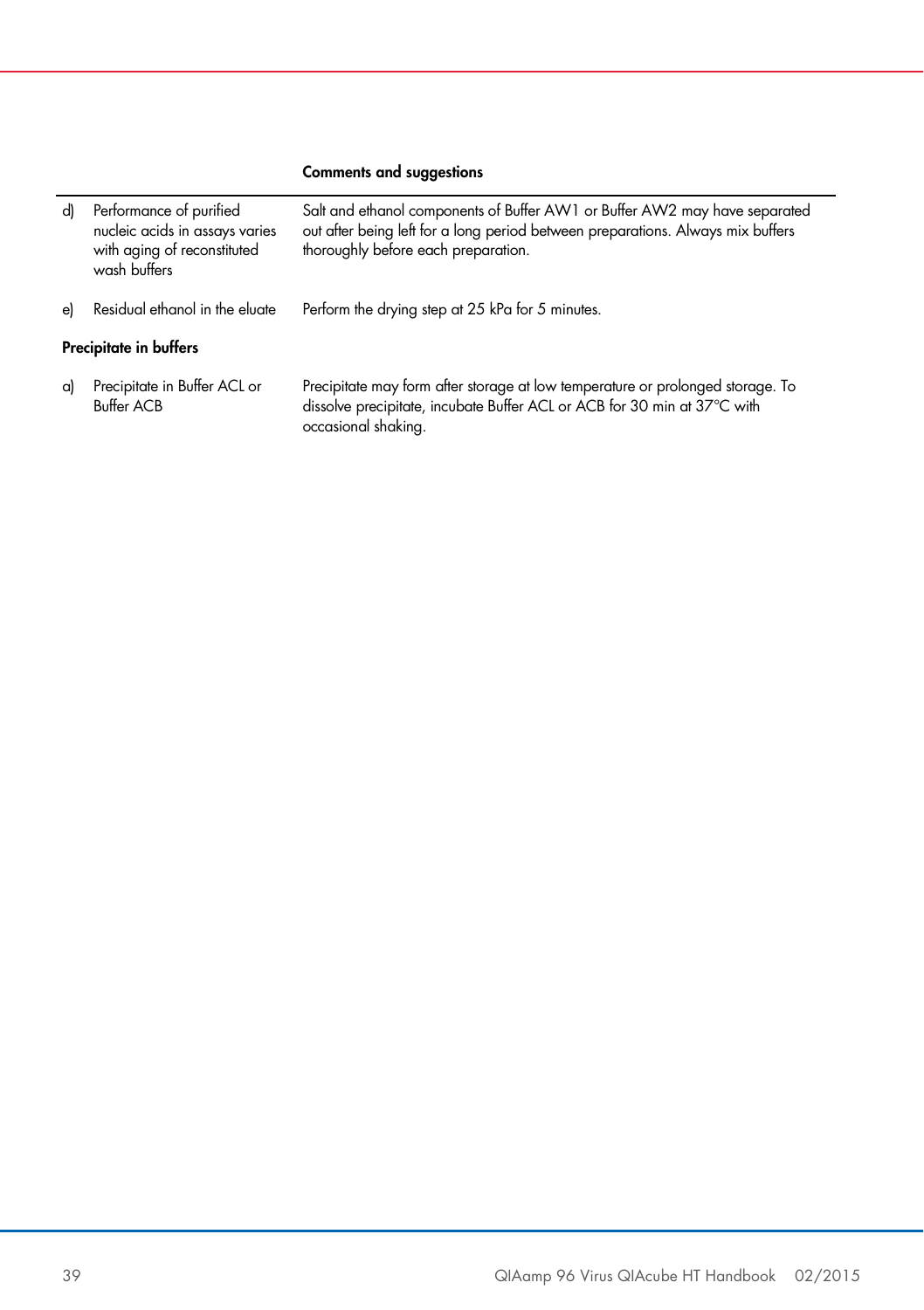# <span id="page-39-0"></span>Appendix A: General Remarks on Handling RNA

### Handling RNA

Ribonucleases (RNases) are very stable and active enzymes that generally do not require cofactors to function. Since RNases are difficult to inactivate and even minute amounts are sufficient to destroy RNA, do not use any plasticware or glassware without first eliminating possible RNase contamination. Great care should be taken to avoid inadvertently introducing RNases into the RNA sample during or after the purification procedure. To create and maintain an RNase-free environment, the following precautions must be taken during pretreatment and use of disposable and nondisposable vessels and solutions while working with RNA.

### General handling

Proper microbiological, aseptic technique should always be used when working with RNA. Hands and dust particles may carry bacteria and molds and are the most common sources of RNase contamination. Always wear latex or vinyl gloves while handling reagents and RNA samples to prevent RNase contamination from the surface of the skin or from dusty laboratory equipment. Change gloves frequently and keep tubes closed whenever possible. Keep purified RNA on ice when aliquots are pipetted for downstream applications.

To remove RNase contamination from bench surfaces, nondisposable plasticware and laboratory equipment (e.g., pipets and electrophoresis tanks), use of RNaseKiller (cat. no. 2500080) from 5 PRIME (www.5prime.com) is recommended. RNase contamination can alternatively be removed using general laboratory reagents. To decontaminate plasticware, rinse with 0.1 M NaOH, 1 mM EDTA[\\*](#page-39-1) followed by RNase-free water (see ["Solutions"](#page-40-0), page

<span id="page-39-1"></span><sup>\*</sup> When working with chemicals, always wear a suitable lab coat, disposable gloves, and protective goggles. For more information, consult the appropriate safety data sheets (SDSs), available from the product supplier.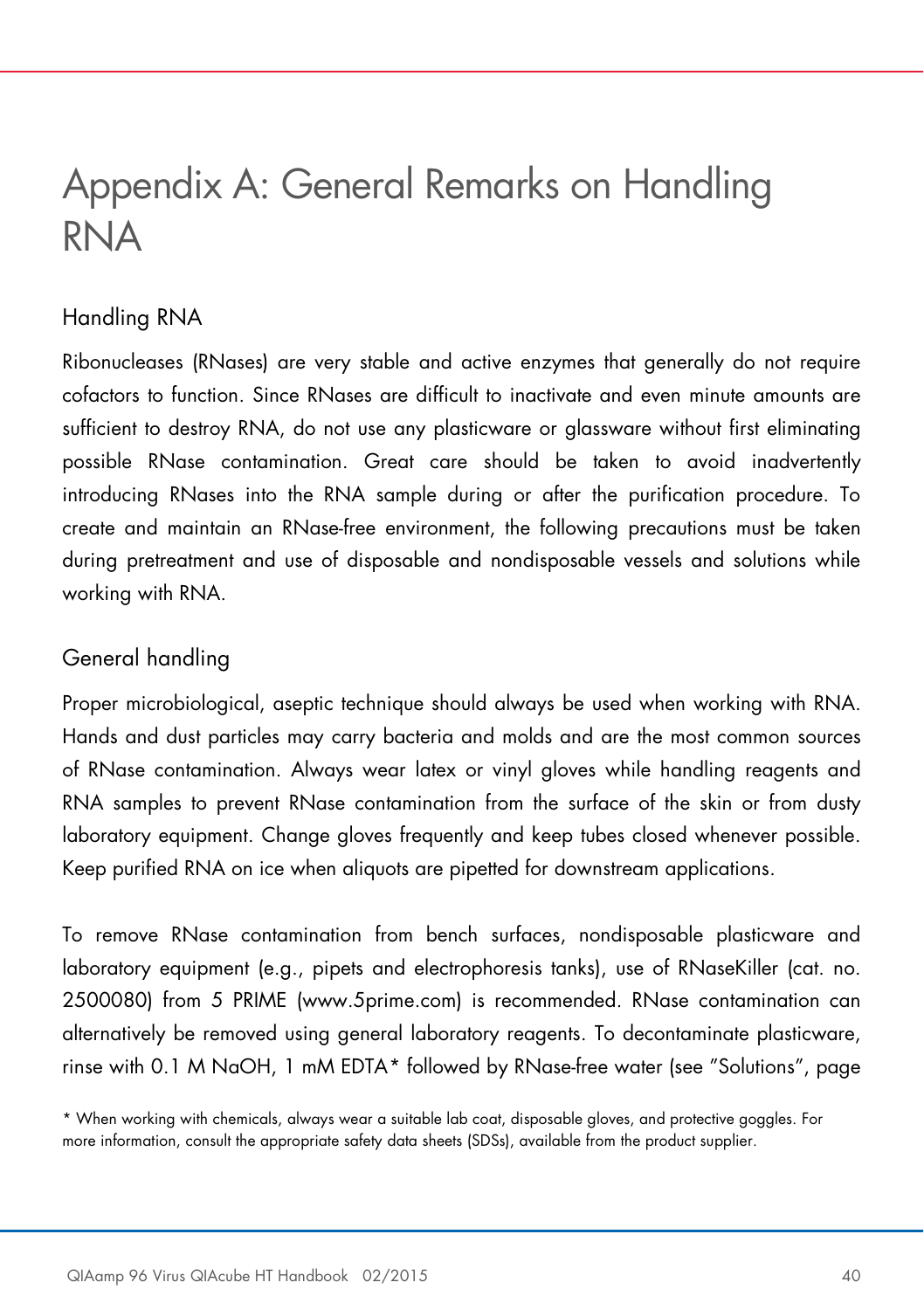[41\),](#page-40-0) or rinse with chloroform\* if the plasticware is chloroform-resistant. To decontaminate electrophoresis tanks, clean with detergent (e.g., 0.5% SDS),\* rinse with RNase-free water, rinse with ethanol (if the tanks are ethanol-resistant), and allow to dry.

### Disposable plasticware

The use of sterile, disposable polypropylene tubes is recommended throughout the procedure. These tubes are generally RNase-free and do not require pretreatment to inactivate RNases.

### Glassware

Glassware should be treated before use to ensure that it is RNase-free. Glassware used for RNA work should be cleaned with a detergent[\\*](#page-40-1), thoroughly rinsed and oven baked at 240°C for at least 4 hours (overnight, if more convenient) before use. Autoclaving alone will not fully inactivate many RNases. Alternatively, glassware can be treated with DEPC\* (diethyl pyrocarbonate), as described in ["Solutions"](#page-40-0) below.

### <span id="page-40-0"></span>Solutions

Solutions should be purchased RNase-free or treated with 0.1% DEPC. We recommend purchasing RNase-free water. This is because, if trace amounts of DEPC remain after autoclaving buffer, purine residues in RNA might be modified by carbethoxylation and performance of enzymatic reactions such as PCR may be negatively affected. Therefore, residual DEPC must always be eliminated from solutions or vessels by autoclaving or heating to 100°C for at least 15 minutes.

DEPC is a strong, but not absolute, inhibitor of RNases. It is commonly used at a concentration of 0.1% to inactivate RNases on glass or plasticware or to create RNase-free solutions. DEPC inactivates RNases by covalent modification. Add 0.1 ml DEPC to 100 ml of

<span id="page-40-1"></span><sup>\*</sup> When working with chemicals, always wear a suitable lab coat, disposable gloves, and protective goggles. For more information, consult the appropriate safety data sheets (SDSs), available from the product supplier.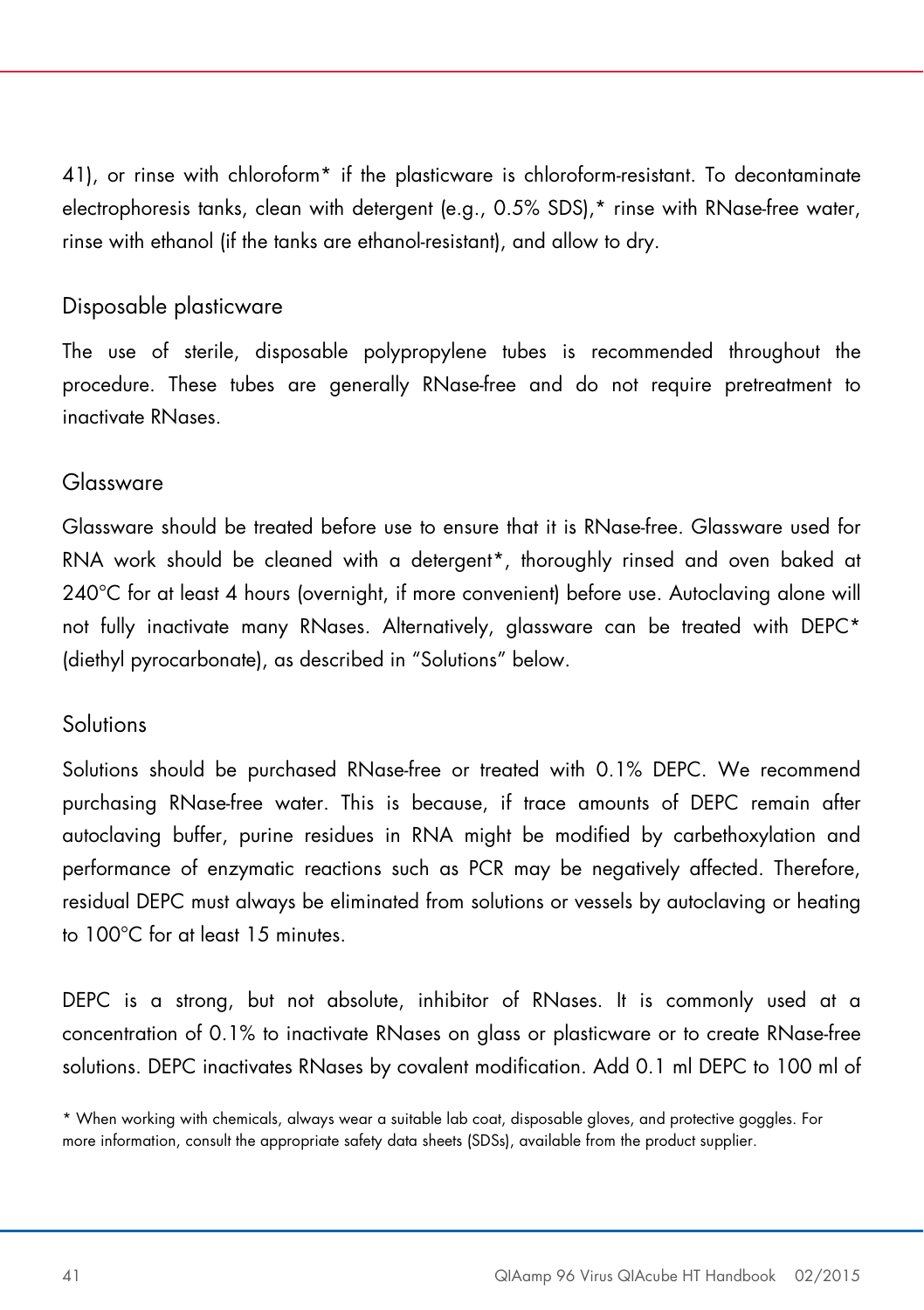the solution to be treated and shake vigorously to bring the DEPC into solution. Let the solution incubate for 12 hours at 37°C. Autoclave for 15 minutes to remove any trace of DEPC. DEPC will react with primary amines and cannot be used directly to treat Tris\*, buffers. DEPC is highly unstable in the presence of Tris buffers and decomposes rapidly into ethanol and CO<sub>2</sub>. When preparing Tris buffers, use RNase-free water to dissolve Tris to make the appropriate buffer.

<span id="page-41-0"></span>\* When working with chemicals, always wear a suitable lab coat, disposable gloves, and protective goggles. For more information, consult the appropriate safety data sheets (SDSs), available from the product supplier.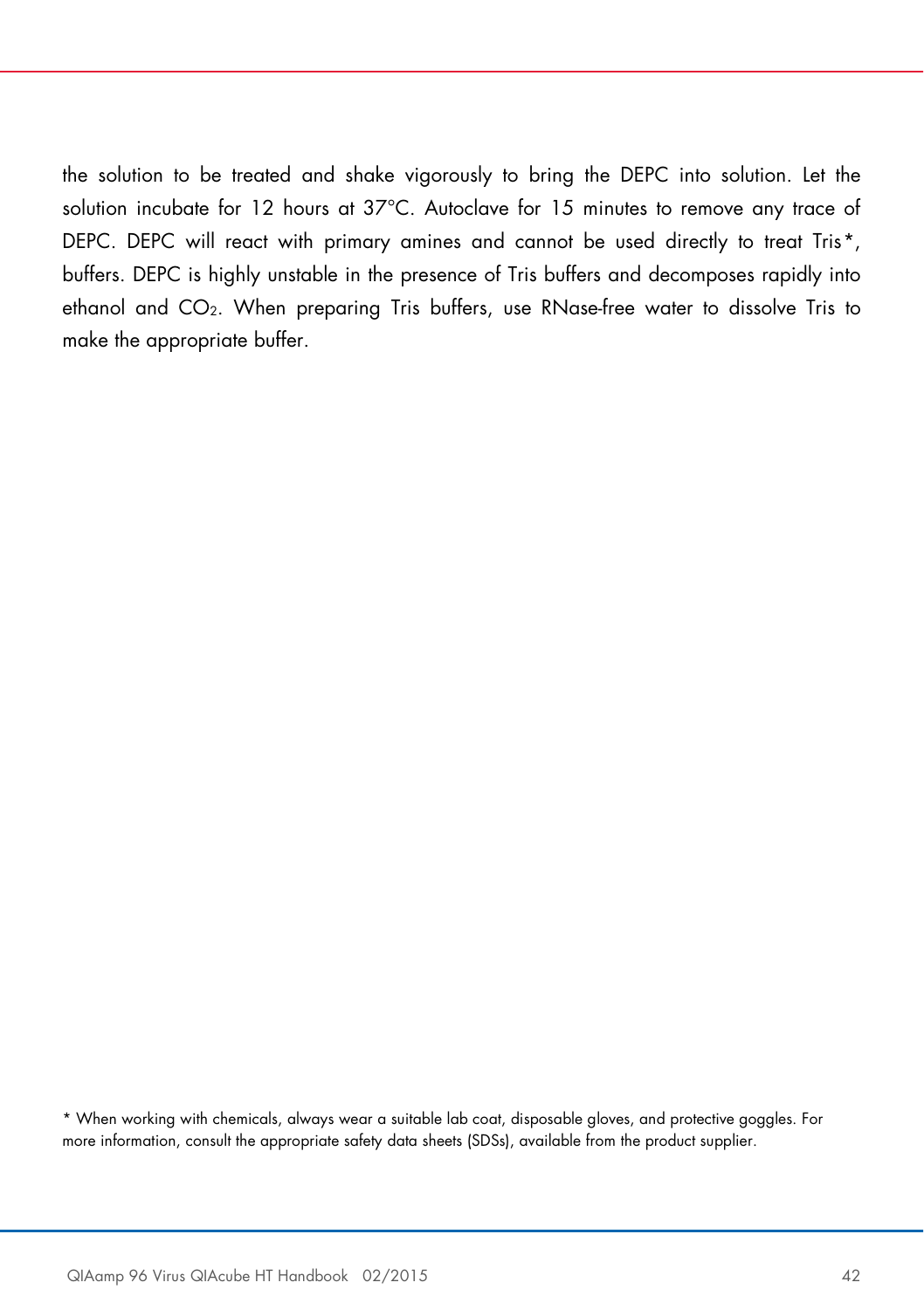# <span id="page-42-0"></span>Ordering Information

| Product                                  | <b>Contents</b>                                                                                                                          | Cat. no. |
|------------------------------------------|------------------------------------------------------------------------------------------------------------------------------------------|----------|
| QlAamp 96 Virus<br>QIAcube HT Kit        | For 480 preps: QIAamp plates, QIAGEN<br>Proteinase K, Carrier RNA, Buffers                                                               | 57731    |
| <b>QIAcube HT Plasticware</b>            | For 480 preps: 5 S-Blocks, 5 EMTR RS, $2 \times 50$<br>Caps for EMTR, 9 x 96 Filter-Tips OnCor C,<br><b>TapePad</b>                      | 950067   |
| <b>Elution Microtubes RS</b>             | 24 x 96 Elution Microtubes, racks of 96; includes<br>cap strips                                                                          | 120008   |
| S-Blocks                                 | 24 x 96-well blocks with 2.2 ml wells                                                                                                    | 19585    |
| Buffer ATL (200 ml)                      | 200 ml Tissue Lysis Buffer for 1000 preps                                                                                                | 19076    |
| <b>Buffer ASL</b>                        | 4 x 140 ml Stool Lysis Buffer                                                                                                            | 19082    |
| TissueLyser                              |                                                                                                                                          |          |
| TissueLyser II                           | Bead mill, 100-120/220-240 V, 50/60 Hz;<br>requires the Tissuelyser Adapter Set 2 x 24 or<br>TissueLyser Adapter Set 2 x 96 <sup>*</sup> | 85300    |
| TissueLyser Adapter Set<br>$2 \times 24$ | 2 sets of adapter plates and 2 racks for use with<br>2 ml microcentrifuge tubes on the TissueLyser II                                    | 69982    |
| TissueLyser Adapter Set<br>$2 \times 96$ | 2 sets of adapter plates for use with Collection<br>Microtubes (racked) on the TissueLyser II                                            | 69984    |
| TissueLyser LT                           | Compact bead mill, 100-240 V AC, 50-60 Hz;<br>requires the Tissuelyser LT Adapter, 12-Tube <sup>t</sup>                                  | 85600    |

<span id="page-42-1"></span>\* The TissueLyser II must be used in combination with the TissueLyser Adapter Set 2 x 24 or TissueLyser Adapter Set 2 x 96.

<span id="page-42-2"></span>† The TissueLyser LT must be used in combination with the TissueLyser LT Adapter, 12-Tube.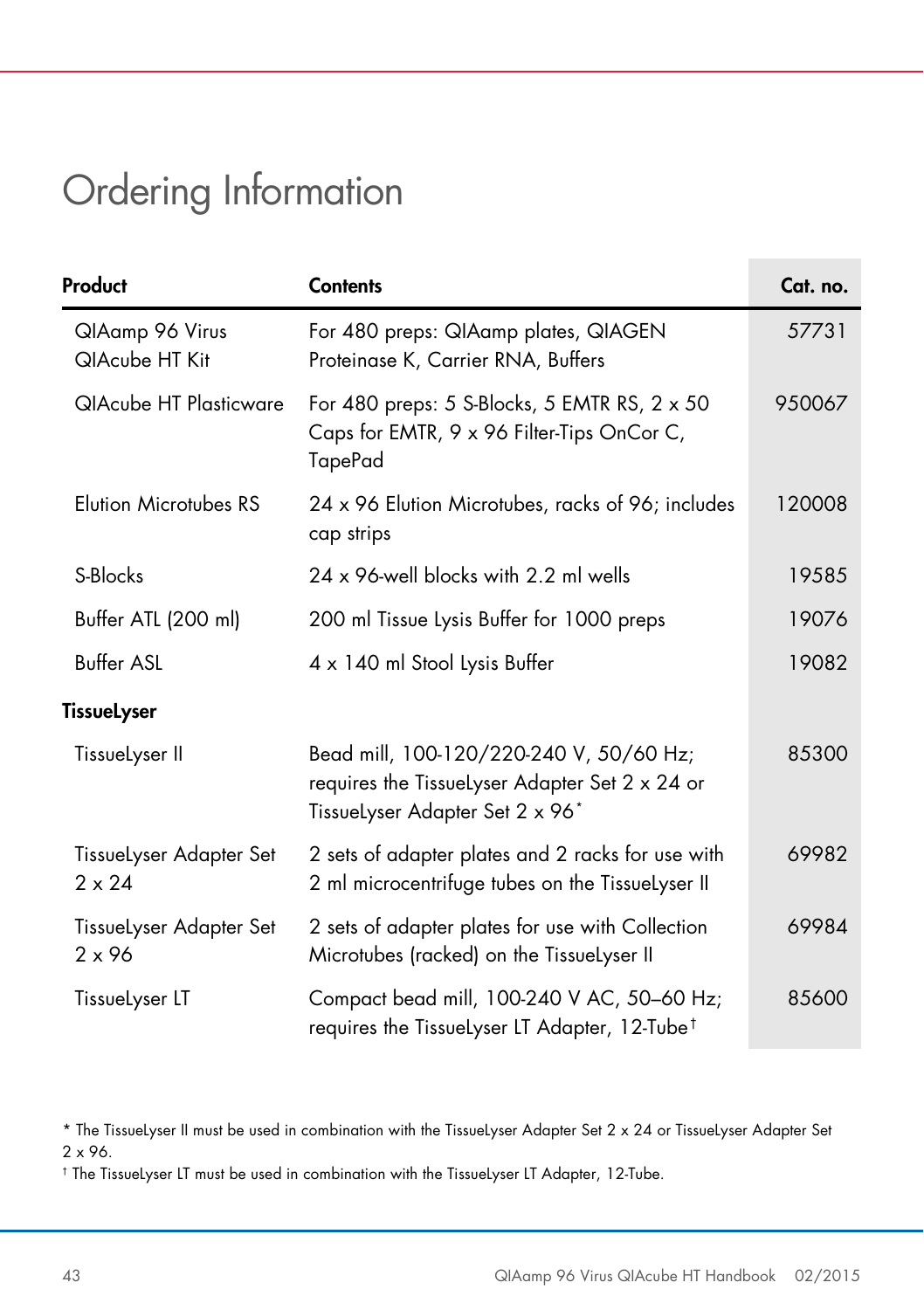| Product                                  | <b>Contents</b>                                                                                                                                                                              | Cat. no. |
|------------------------------------------|----------------------------------------------------------------------------------------------------------------------------------------------------------------------------------------------|----------|
| TissueLyser LT Adapter,<br>12-Tube       | Adapter for disruption of up to 12 samples in<br>2 ml microcentrifuge tubes on the Tissuelyser LT                                                                                            | 69980    |
| Pathogen Lysis Tubes L                   | 50 Pathogen Lysis Tubes and 1 vial of Reagent<br>DX                                                                                                                                          | 19092    |
| Pathogen Lysis Tubes S                   | 50 Pathogen Lysis Tubes and 1 vial of Reagent<br><b>DX</b>                                                                                                                                   | 19091    |
| Stainless Steel Beads,<br>5 mm (200)     | 200 stainless steel beads (5 mm diameter),<br>suitable for use with TissueLyser systems                                                                                                      | 69989    |
| <b>QIAcube HT instrument</b>             |                                                                                                                                                                                              |          |
| QIAcube HT System                        | Robotic workstation with UV lamp, HEPA filter,<br>laptop, QIAcube HT operating software, start-up<br>pack, installation and training, 1-year warranty<br>on parts and labor                  | 9001793  |
| Accessories Pack, QXT                    | Upgrade kit with adapters for using dedicated<br>QIAcube HT Kits on the QIAxtractor; includes<br>Transfer Carriage (9022654), Riser Block EMTR<br>(9022655) and Channeling Adapter (9022656) | 9022649  |
| <b>Accessories</b>                       |                                                                                                                                                                                              |          |
| <b>Collection Microtubes</b><br>(racked) | (10 x 96) nonsterile polypropylene tubes; 960 in<br>racks of 96                                                                                                                              | 19560    |
| <b>Collection Microtube</b><br>Caps      | For capping collection microtubes and round-well<br>blocks; 960 in strips of 8                                                                                                               | 19566    |
| Sterile Foam-Tipped<br>Swabs (100)       | 100 Sterile Foam-Tipped Swabs                                                                                                                                                                | 159340   |

 $\sim$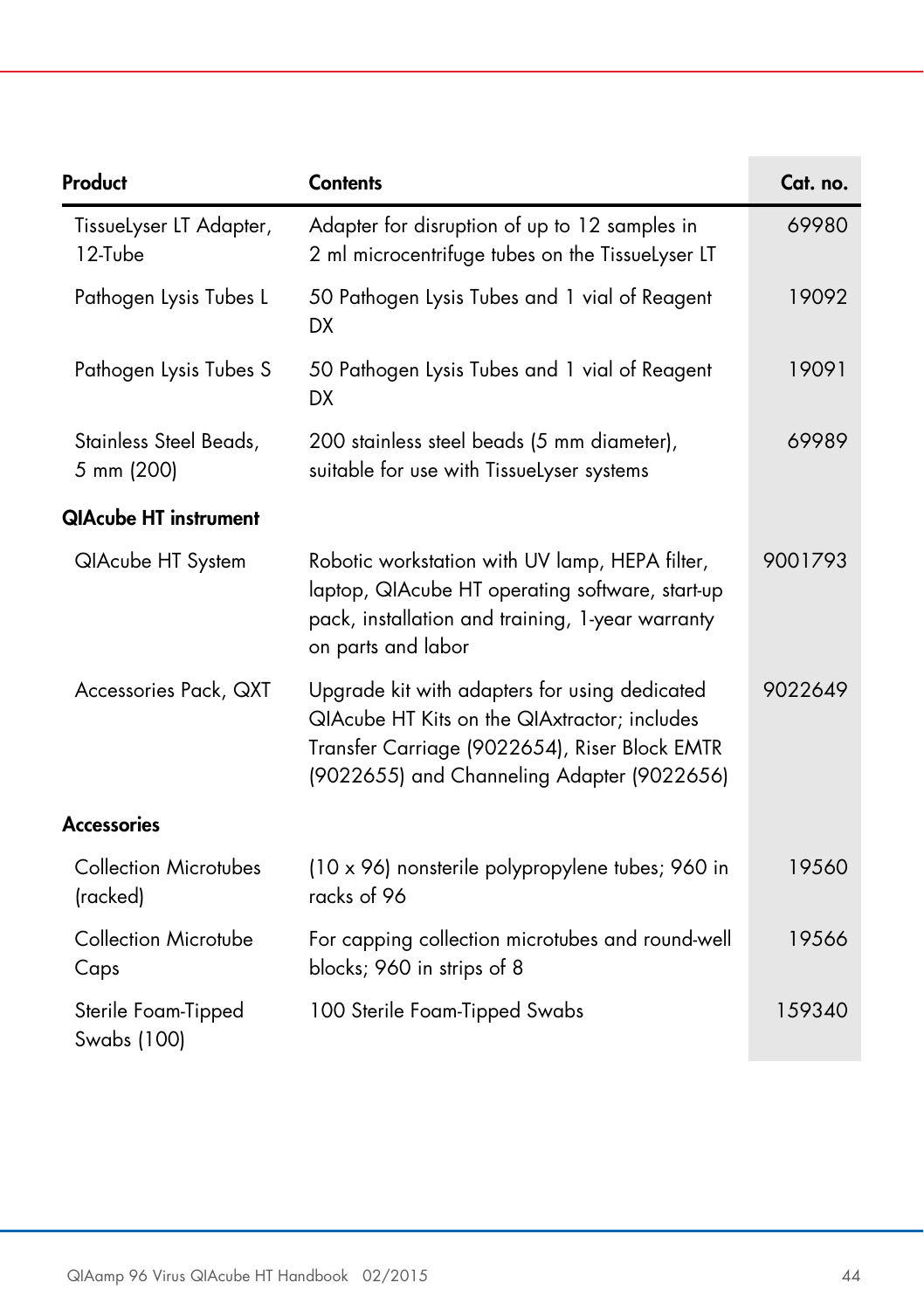For a complete list of accessories, visit [www.qiagen.com/p/QIAcubeHT.](http://www.qiagen.com/p/QIAcubeHT)

For up-to-date licensing information and product-specific disclaimers, see the respective QIAGEN kit handbook or user manual. QIAGEN kit handbooks and user manuals are available at www.qiagen.com or can be requested from QIAGEN Technical Services or your local distributor.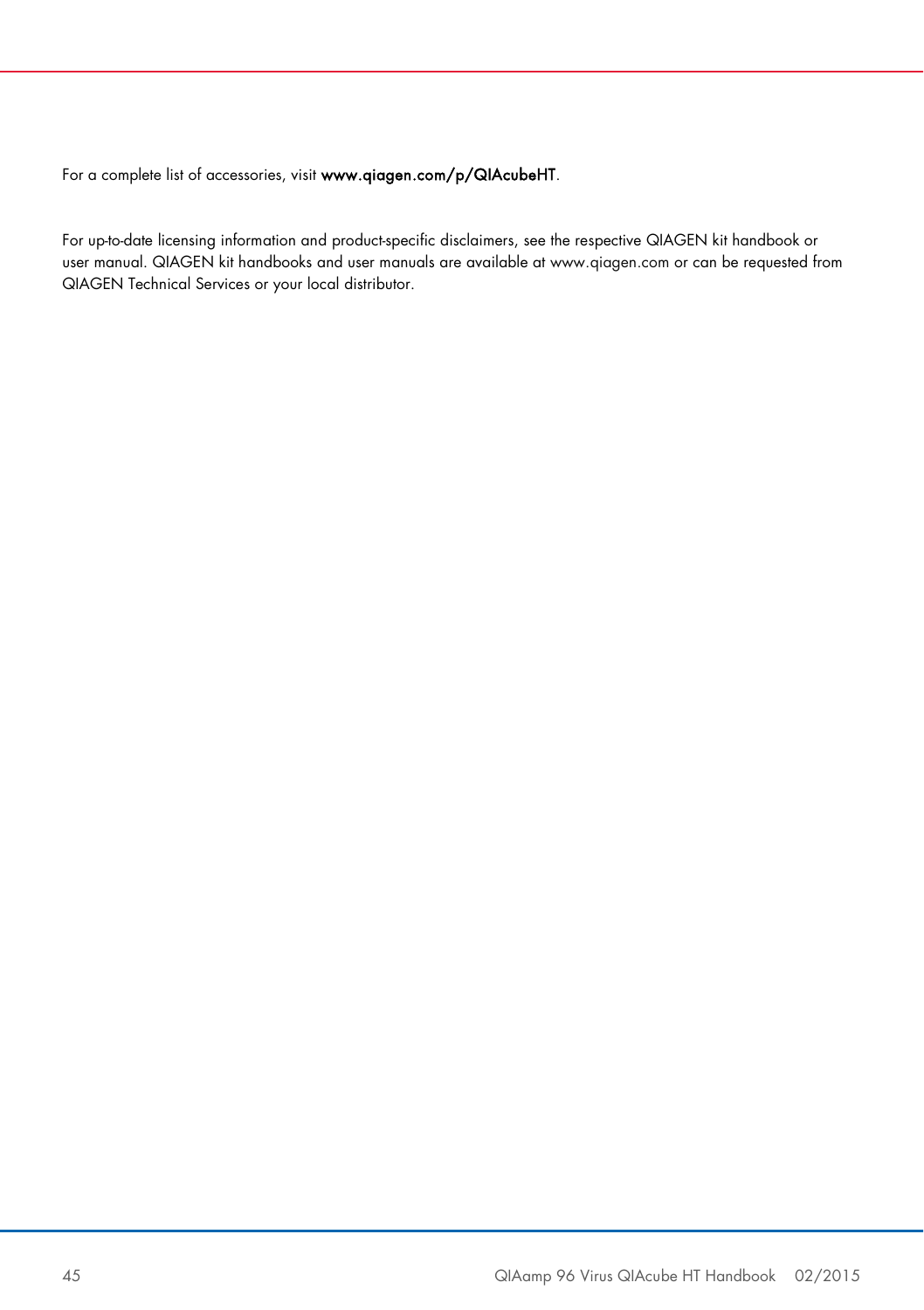#### Limited License Agreement for QIAamp 96 Virus QIAcube HT Kit

Use of this product signifies the agreement of any purchaser or user of the product to the following terms:

- The product may be used solely in accordance with the protocols provided with the product and this handbook and tor use with components contained in the kit (15)<br>only. QIAGEN grants no license under any of its intellectual within this kit except as described in the protocols provided with the product, this handbook, and additional protocols available at www.qiagen.com. Some of these additional protocols have been provided by QIAGEN users for QIAGEN users. These protocols have not been thoroughly tested or optimized by QIAGEN. QIAGEN neither guarantees them nor warrants that they do not infringe the rights of third-parties.
- 2. Other than expressly stated licenses, QIAGEN makes no warranty that this kit and/or its use(s) do not infringe the rights of third-parties.
- 3. This kit and its components are licensed for one-time use and may not be reused, refurbished, or resold.
- 4. QIAGEN specifically disclaims any other licenses, expressed or implied other than those expressly stated.
- 5. The purchaser and user of the kit agree not to take or permit anyone else to take any steps that could lead to or facilitate any acts prohibited above. QIAGEN may enforce the prohibitions of this Limited License Agreement in any Court, and shall recover all its investigative and Court costs, including attorney fees, in any action to enforce this Limited License Agreement or any of its intellectual property rights relating to the kit and/or its components.

#### For updated license terms, se[e www.qiagen.com.](http://www.qiagen.com/)

Trademarks: QIAGEN®, QIAamp®, QIAcube®, QIAxtractor®, Sample to Insight® (QIAGEN Group); DACRON® (Invista North America S.A.R.L. Corporation); PreservCyt® (Hologic, Inc.); Puritan® (Puritan Medical Products Company); SurePath® (Becton Dickinson and Company).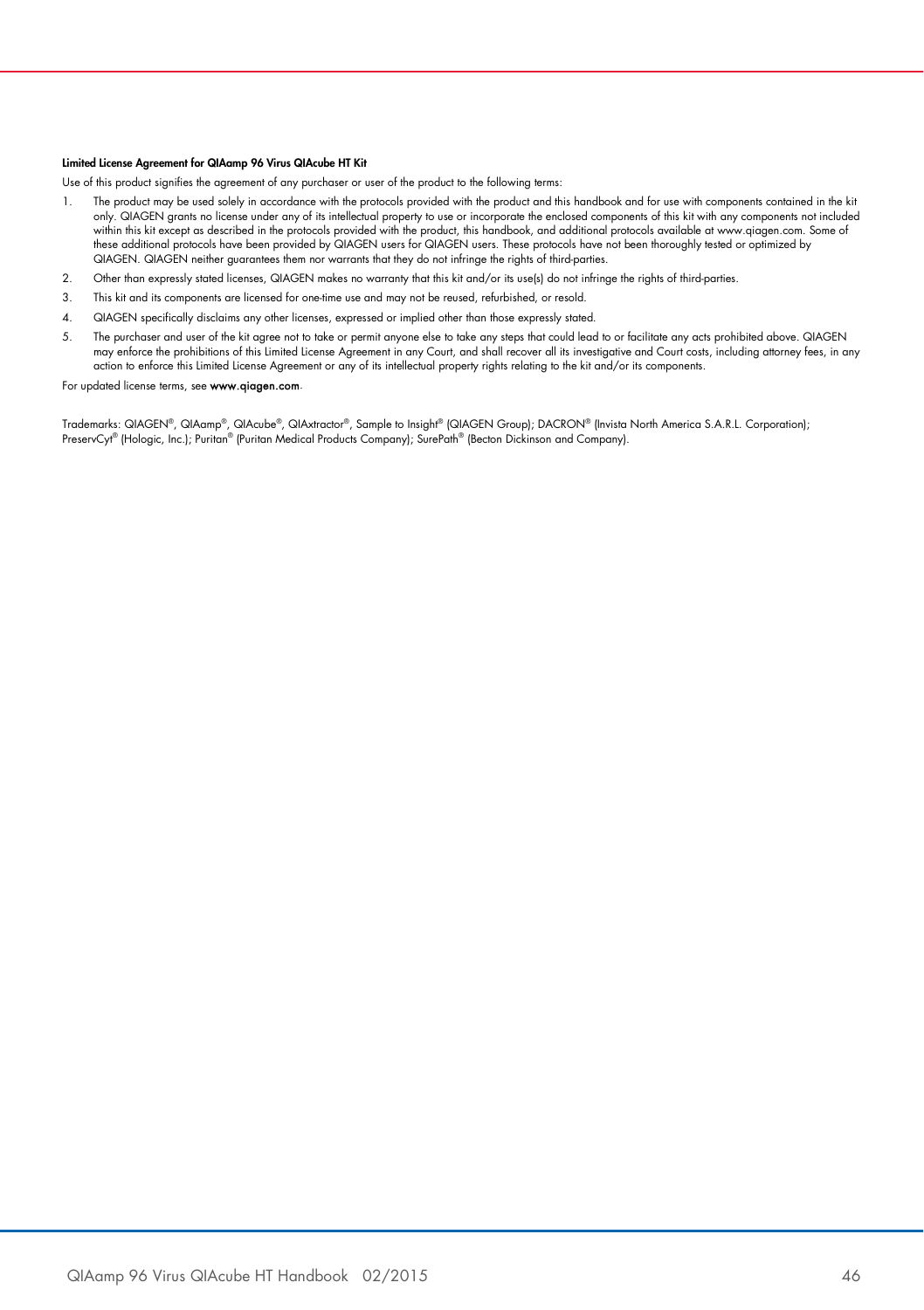**Notes**